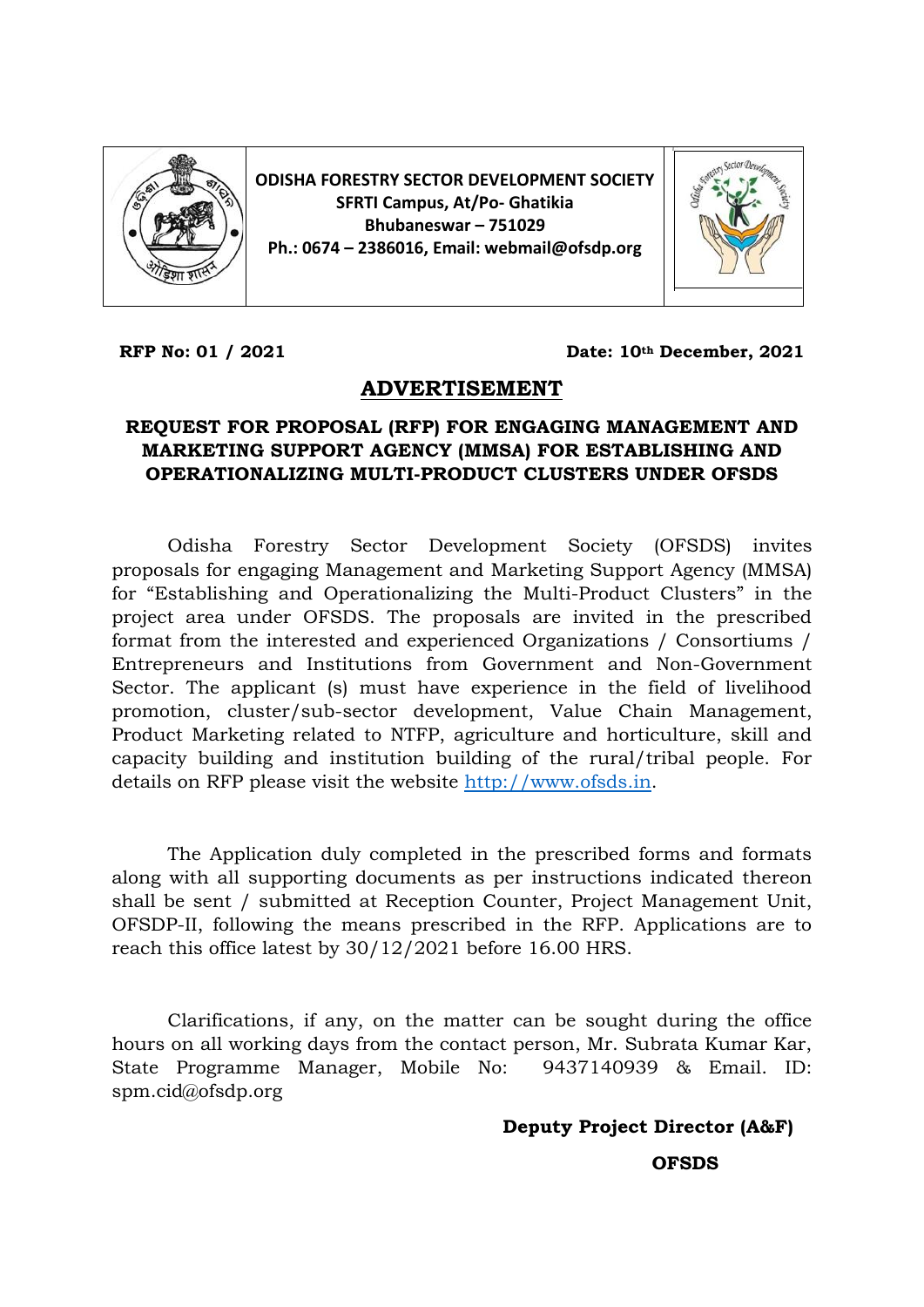

**ODISHA FORESTRY SECTOR DEVELOPMENT SOCIETY SFRTI Campus, At/Po- Ghatikia Bhubaneswar – 751029 Ph.: 0674 – 2386016, Email: webmail@ofsdp.org**



# **REQUEST FOR PROPOSAL (RFP) TO ENGAGE THE MANAGEMENT AND MARKETING SUPPORT AGENCY (MMSA) FOR ESTABLISHING AND OPERATIONALIZING MULTI PRODUCT CLUSTERS UNDER OFSDS**

**RFP No: 01 / 2021 Dated: 10th December, 2021**

> **RFP Issued by Project Management Unit, Odisha Forestry Sector Development Society SFTRI Campus, Ghatikia, Bhubanesawr- 751029 Visit us: [www.ofsds.in](http://www.ofsds.in/)**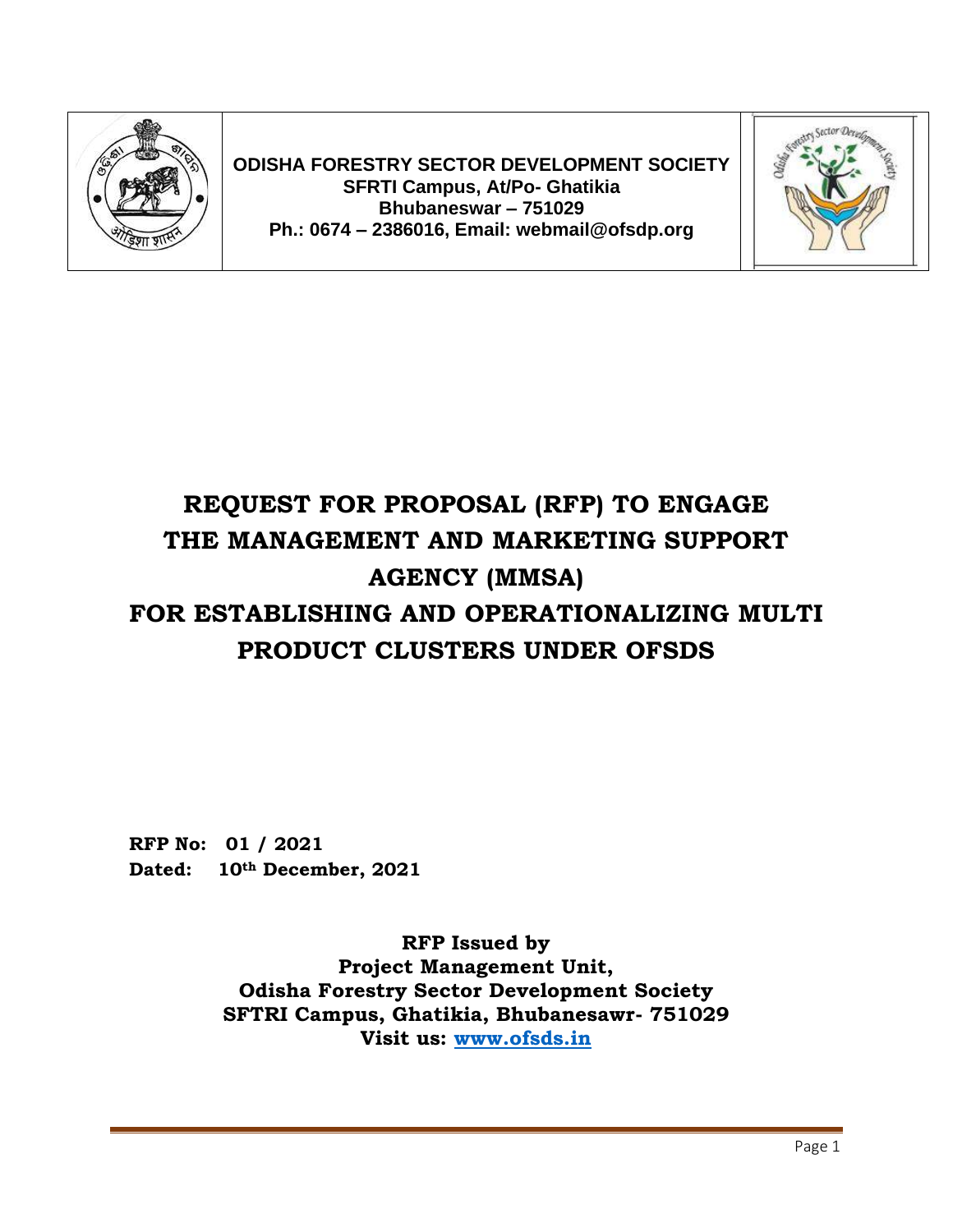#### **REQUEST FOR PROPOSAL TO ENGAGE MANAGEMENT AND MARKETING SUPPORT AGENCY (MMSA) FOR ESTABLISHING AND OPERATIONALIZING MULTI PRODUCT CLUSTERS UNDER OFSDS**

Project Management Unit (PMU), Odisha Forestry Sector Development Society (OFSDS), F,E &CC Department, Government of Odisha invites sealed proposals from eligible bidders for **ENGAGEMENT OF MANAGEMENT AND MARKETING SUPPORT AGENCY (MMSA) FOR ESTABLISHING and OPERATIONALISING MULTI PRODUCT CLUSTERS UNDER OFSDS.** Bidders fulfilling the prescribed eligibility criteria of the RFP to download the complete RFP Document and other details from *[www.ofsds.in](http://www.ofsds.in/)* and can apply following the timelines indicated below:

| <b>S1.</b><br>No. | <b>List of Key Events</b>                                                                                                                        | <b>Critical Dates</b>                                                                           |
|-------------------|--------------------------------------------------------------------------------------------------------------------------------------------------|-------------------------------------------------------------------------------------------------|
| $\mathbf{1}$      | Date of Issue of RFP                                                                                                                             | 10/12/2021                                                                                      |
| 2                 | Submission of Pre-Bid Queries<br>(online*)                                                                                                       | 18/12/2021 up to 16:00 HRS                                                                      |
| 3                 | Uploading of general clarifications on<br>pre-bid queries in the official website:<br>www.ofsds.in and in the e.mail of<br>individual applicants | 22/12/2021 at 11.30 HRS                                                                         |
| 4                 | Last Date and Time for<br>Submission of Technical and<br>Financial Proposal by the Applicant                                                     | 30/12/2021 up to 16.00 HRS                                                                      |
| 5                 | Date of Opening of Technical<br>Proposal                                                                                                         | 05/01/2022 at 11.00 HRS                                                                         |
| 6                 | Date of Opening of Financial<br>Proposal                                                                                                         | To be notified after short<br>listing the Technical Proposals<br><b>including Presentations</b> |

\* The pre-bid queries may be submitted online in the email given below:

Email id: [spm.cid@ofsdp.org](mailto:spm.cid@ofsdp.org) Mobile No: +91 9437140939

The proposal complete in all respects must reach the undersigned by Speed Post/ Registered Post / Courier/ In Person only, latest by 30/12/2022 up to 16.00 HRS in a sealed envelope clearly mentioning on the top of it "**Request for Proposal – TO ENGAGE MANAGEMENT AND MARKETING SUPPORT AGENCY (MMSA) FOR ESTABLISHING AND OPERATIONALISING MULTI PRODUCT CLUSTERS UNDER OFSDS**. The proposals received beyond the last date and time will be rejected and returned. The authority reserves the right to reject any/ all proposals without assigning any reason thereof.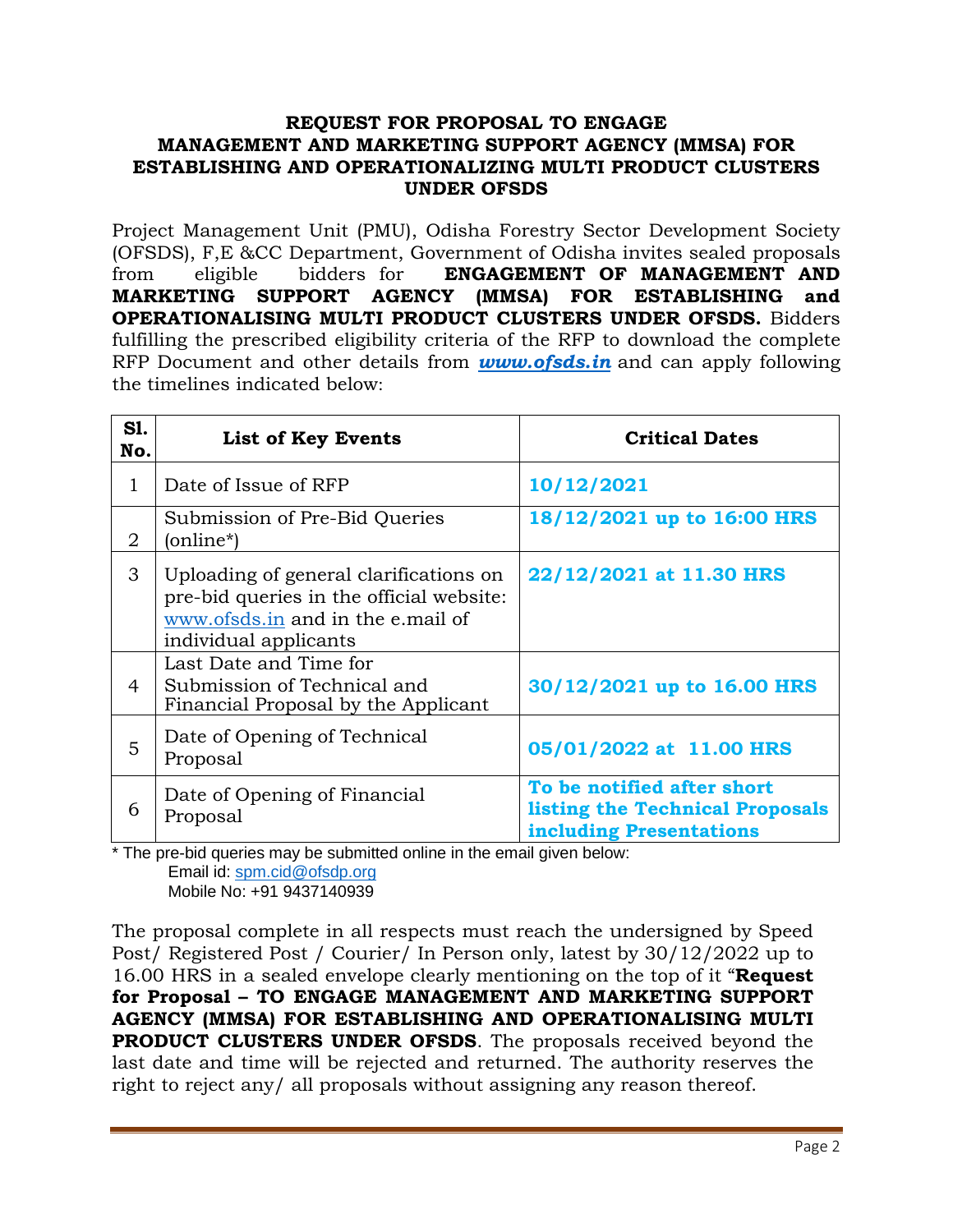### **Address for Submission of Proposal:**

The PCCF (Projects) & Project Director, Odisha Forestry Sector Development Society, SFTRI Campus, At/PO: Ghatikia, Bhubaneswar-751029

### **Disclaimer**

The information contained in this Request for Proposal (hereinafter referred to either as ―TENDER) document provided to the Bidders, by the OFSDS, Forest, Environment and Climate Change Department, Government of Odisha, is provided to the Bidder(s) on the terms and conditions set out in this TENDER document and all other terms and conditions subject to which such information is provided.

The purpose of this TENDER document is to provide the Bidder(s) with information for engagement of Management and Marketing support agency to plan, operationalize and manage the multi-product clusters. This TENDER document does not purport to contain all the information each Bidder may require.

This TENDER document may not be appropriate for all persons, and it is not possible for the OFSDS to consider the business/investment objectives, financial situation and particular needs of each Bidder who reads or uses this TENDER document.

Each Bidder should conduct its own investigations and analysis and should check the accuracy, reliability and completeness of the information in this TENDER document and wherever necessary obtain independent advice from appropriate sources. PMU-OFSDS, make no representation or warranty and shall incur no liability under any law, statute, rules or regulations as to the accuracy, reliability or Completeness of the TENDER document.

PMU-OFSDS, Forest, Environment and Climate change Department, Government of Odisha, may in its absolute discretion, but without being under any obligation to do so, update, amend or supplement the information in this TENDER document.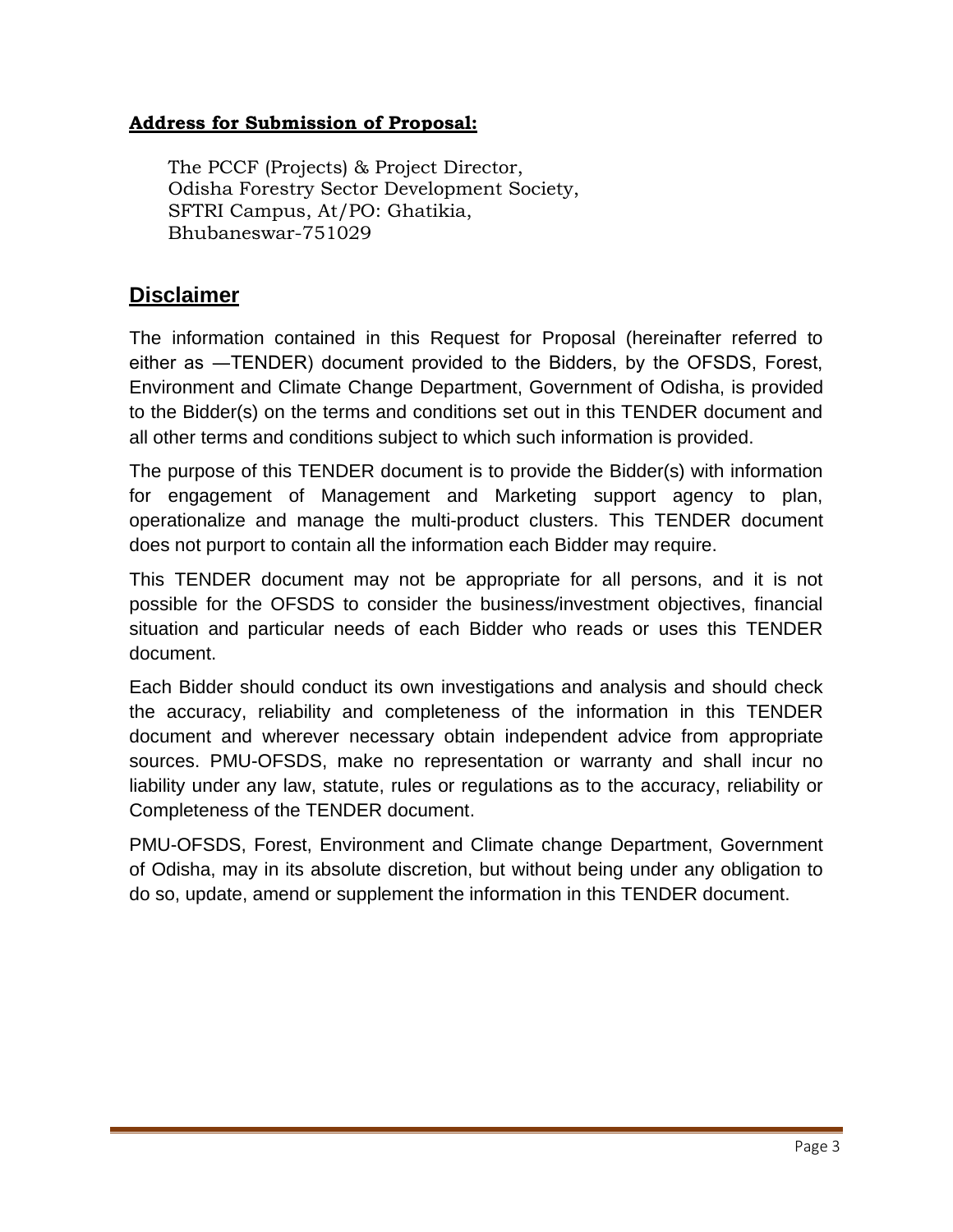**REQUEST FOR PROPOSAL TO ENGAGE MANAGEMENT AND MARKETING SUPPORT AGENCY (MMSA) FOR ESTABLISHING AND OPERATIONALIZING MULTI PRODUCT CLUSTERS UNDER OFSDS**

### **PART I**

### **TERMS OF REFERENCE**

### **About the multi-Product Cluster**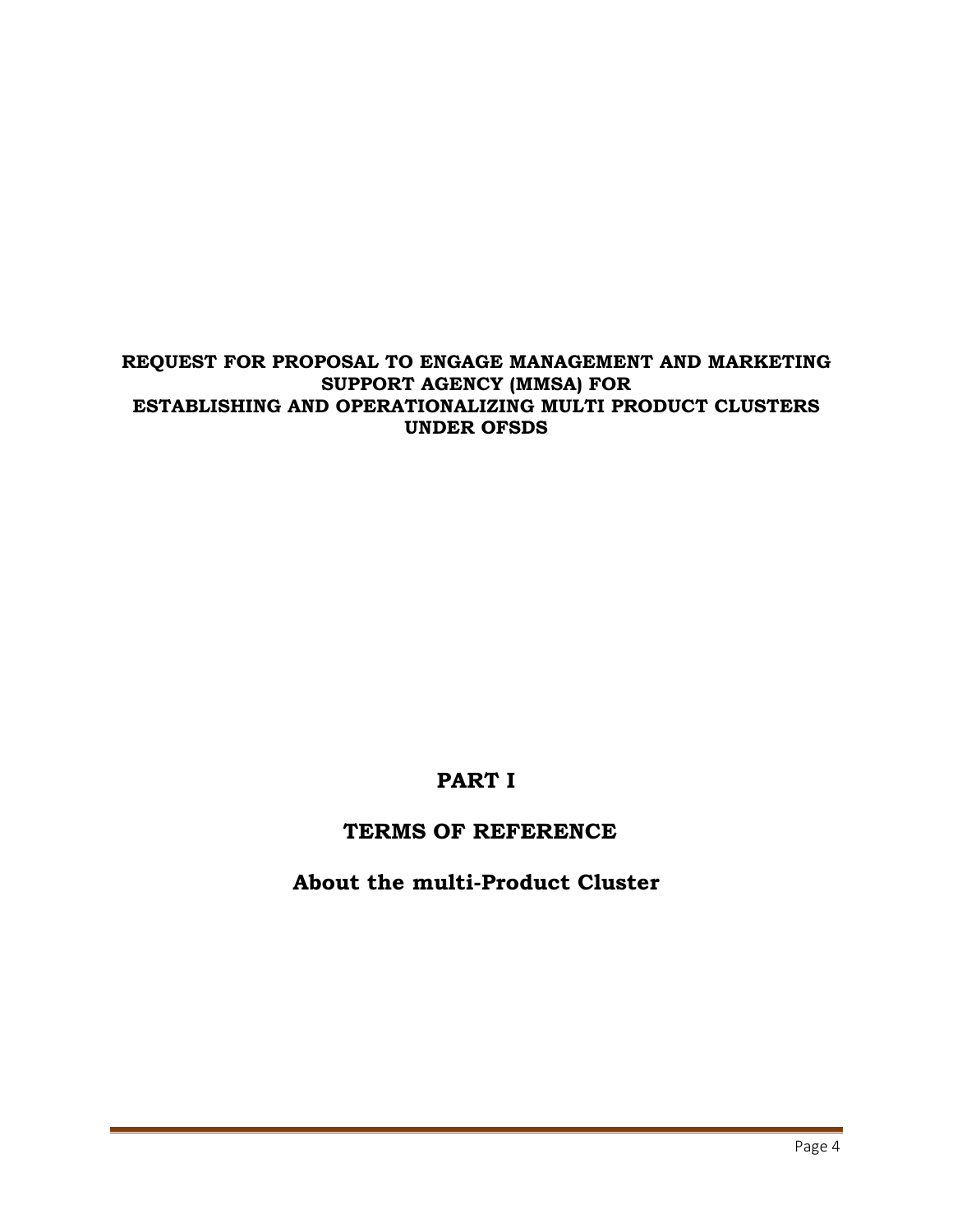#### **1. Introduction to OFSDP II and AJY Projects under OFSDS:**

Odisha Forestry Sector Development Society (OFSDS) is an autonomous body under the administrative control of Forest, Environment & Climate Change Department, Govt. of Odisha. At present, three projects namely Odisha Forestry Sector Development Project, Phase-II (OFSDP-II), Ama Jangala Yojana (AJY) and OFSDS-OMBADC projects are being implemented under OFSDS. Earlier, Odisha Forestry Sector Development Project, Phase-I (OFSDP-I) was implemented from 2006-07 to 2014-15 under the Society.

OFSDP, Phase-II is an externally aided project, which is being implemented with the financial assistance of Japan International Cooperation Agency (JICA). Ama Jangala Yojana (AJY) is the flagship programme of Government of Odisha, which is being implemented by OFSDS with funds provisioned from State CAMPA and State Plan. The success and learning's of OFSDP-I have been aptly incorporated while designing the project design of AJY and OFSDP-II. The OFSDS-OMBADC project aims at providing alternate livelihood opportunities for the forest dependent communities so as to mitigate their dependence on forests by providing additional sources of income as well as to enhance their skills both in technical and managerial domains related to various income generation activities. The livelihood project is being implemented with the financial support from OMBADC Fund.

The objectives of the above projects are to enhance forest ecosystem along with sustainable livelihood of local people by improving sustainable forest management, sustainable biodiversity conservation and community development, thereby contributing to harmonization between environmental conservation and socio-economic development in the Project areas in Odisha. These projects are being implemented following Joint Forest Management Mode, where in the Vana Surakshya Samitis (VSSs)/Eco Development Committees (EDCs) are actively associated in planning, execution and monitoring the project interventions.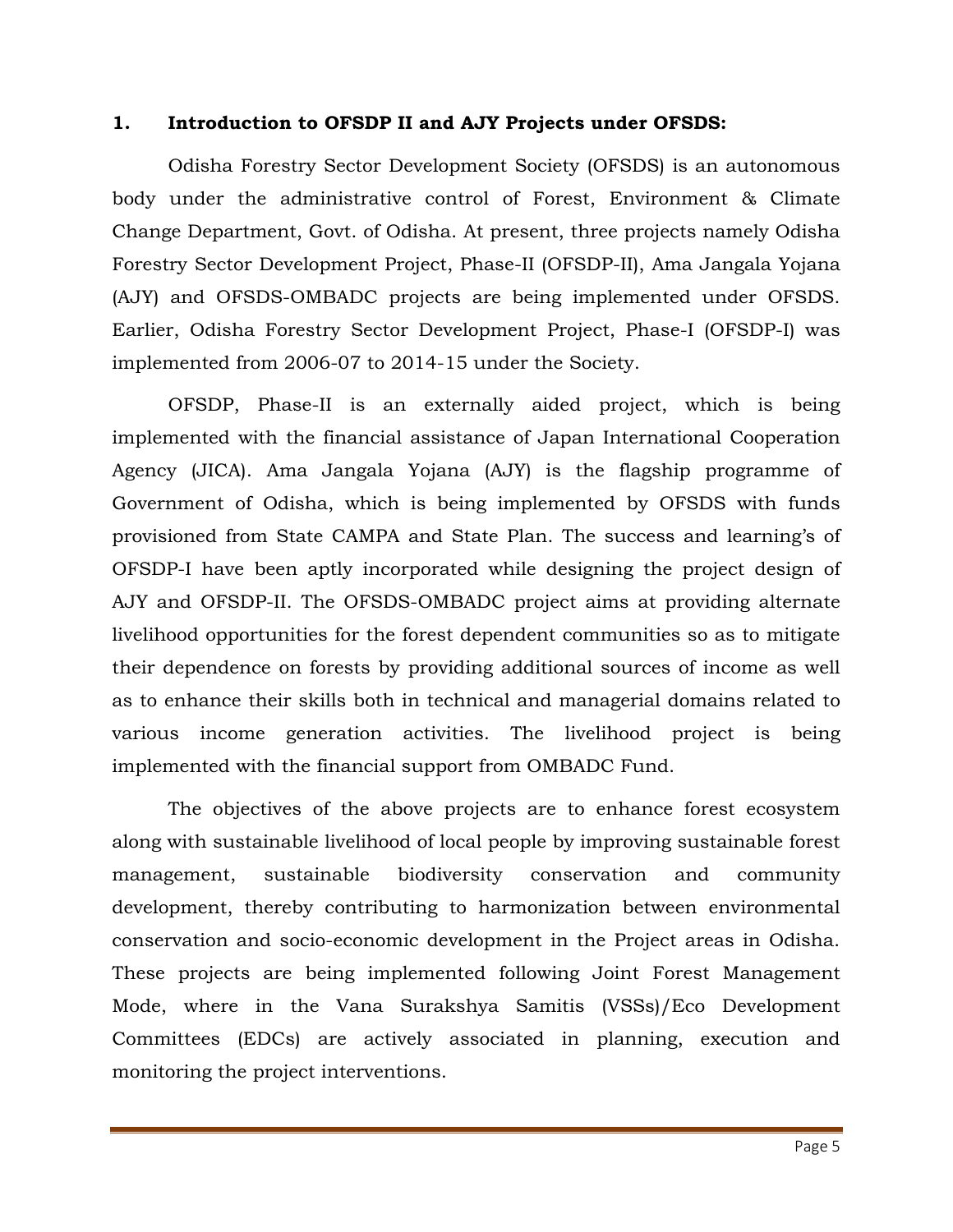Strengthening sustainable livelihoods and augmenting the economic conditions of forest fringe dwellers of the project villages have been envisaged in above projects, in addition to promoting sustainable forest management. Such initiatives contribute significantly in ensuring alternative source of income of the targeted forest dependents and ultimately assist in reducing the biotic pressure on forest.

Interventions on livelihood promotion in all the above projects are largely implemented through inter-sectoral convergence with other line Departments of the State. The High-Power Committee under the Chairmanship of Chief Secretary of Odisha at the State level and District Level Advisory Committee under the Chairmanship of Collector & District Magistrate of the respective Districts facilitate due coordination with project and other line Departments for smooth implementation of livelihood initiatives through convergence. Similarly, Block Level Advisory Committee (BLAC) at Block level under the Chairmanship of Block Development Officer contributes significantly in implementation of Govt. Schemes and community development programs, based on the need identified by the communities at respective VSS/EDC level.

Moreover, a Livelihood Resource Cell (LRC) has been established to provide managerial and technical assistance including information on market support for promotion of multi-product-based clusters and to support in the growth trajectory of Self-Help Groups (SHG) in undertaking Income Generating Activities across the Project Divisions.

The ultimate goal of the projects as indicated in the objective is to augment the economic condition of the forest fringe dwellers. In order to facilitate achieving these objectives, different strategies have been adopted to enhance the ability of the forest fringe dwellers to make their living in an economically, ecologically, and socially sustainable manner. However, it is reiterated that the income generation activities taken up under the project may not be the main source of income for the family of the members of SHGs/CIGs/ Poorest of the Poor (POP) but these would certainly help them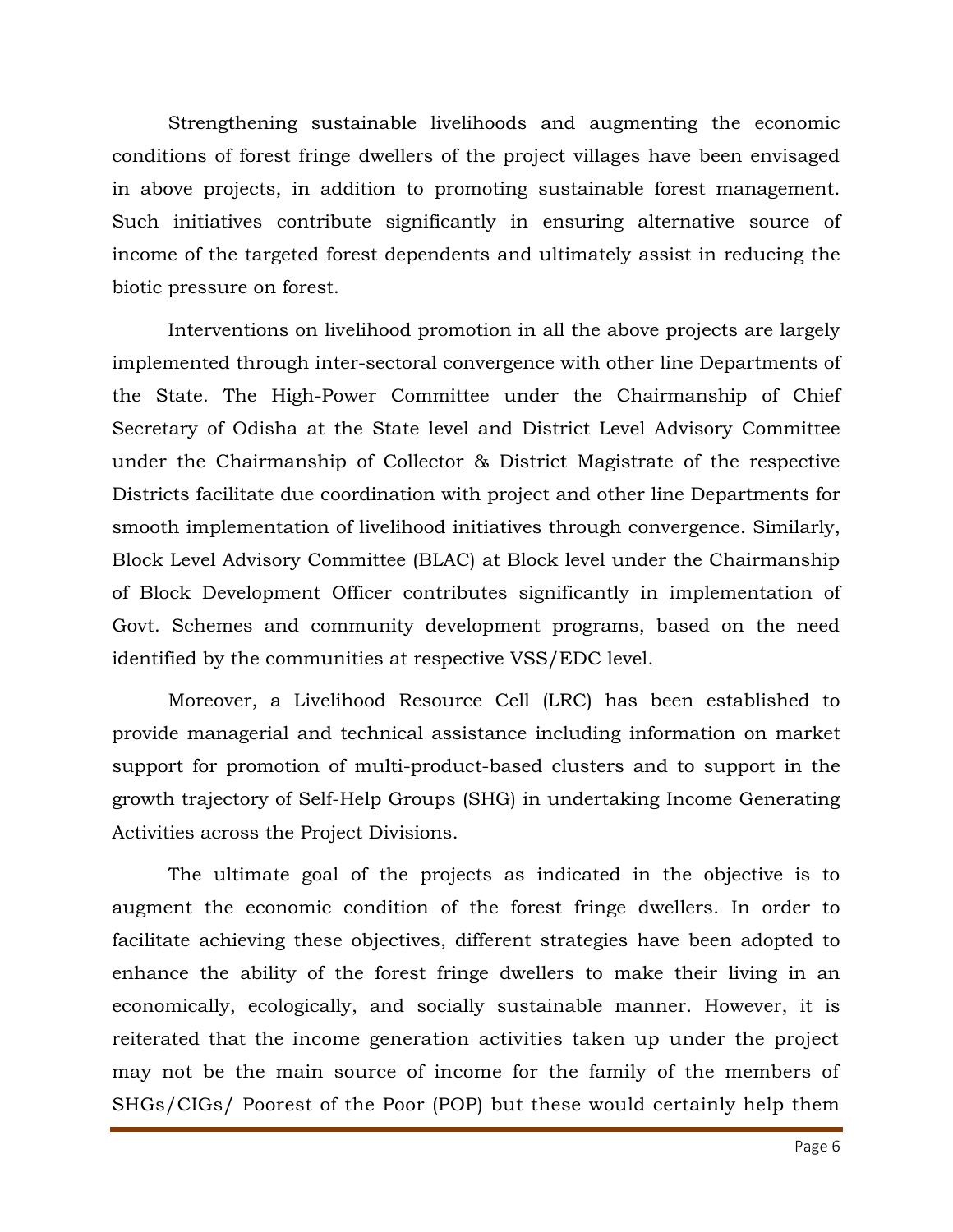in day-to-day management of the household situation.

### **2. Framework for Livelihood Initiatives:**

Learning's of Odisha Forestry Sector Development Project, Phase-I (OFSDP-I) helped significantly to design the framework of systematic and intensive approach for livelihood initiatives for the forest fringe dwellers in the project areas of OFSDP-II, AJY and OFSDS-OMBADC as below:

- **1.** Community development through Inter-sectoral Convergence with line Departments.
- **2.** Promotion of Income Generating Activities (IGAs) by involving women Self Help Groups (SHGs)/CIGs/PoP members is envisaged under these projects by developing multi-product clusters.
- **3.** Inputs such as credit linkage through Revolving Fund, linkage with financial institutions, need based / activity-based skill promotion, product aggregation to increase volumes, value addition, market linkages etc. have been incorporated to ensure remunerative return to the beneficiaries under the project design.
- **4.** Exclusive fund provisions in shape of Revolving Fund have been made at VSS/EDC level to ensure immediate financial support for undertaking small IGA by the SHGs/ CIGs / PoPs. Moreover, other funds have been provisioned to support the promotion of Multi-Product Clusters across the project villages.
- **5.** Under OFSDP-II total 3,919 SHGs have been identified in the project area to be supported for IGAs, and under Ama Jungala Yojana 14,263 SHGs have been supported for livelihood enhancement through Convergence. OFSDS-OMBADC will be implemented across 900 VSSs.
- **6.** Multi-product clusters have been envisaged under the projects, based on the availability of products and willingness of the communities. Such clusters include: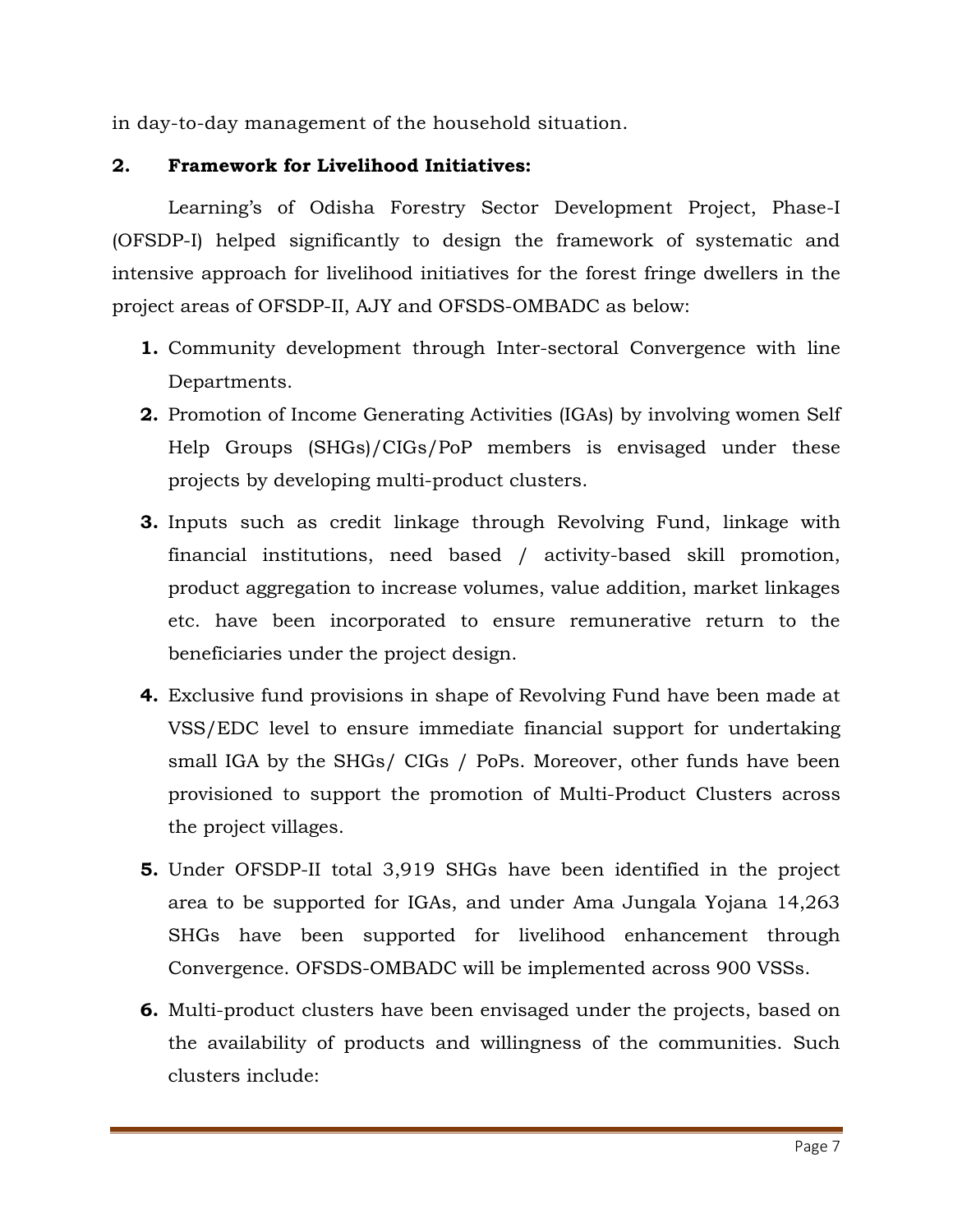- NTFP based Clusters:
	- o Sal & Siali leaf plates processing units
	- o Collection and marketing of products like Mahua flowers, Tola, Sal Seeds, Karanja seeds, MAPs like Satabari, Dhataki, Patal garuda, Bela, Sarpagandha etc.
	- o Collection, processing & value addition of other NTFP Products like Honey, Myrobalans, Char, Tamarind, Hill Broom etc.
- Farm based Cluster:
	- o Agriculture based
	- o Horticulture based
	- o Floriculture
	- o Nurseries raising
	- o Vermicomposting
- Off-farm based Cluster:
	- o Dairy, Goatery, Piggery, etc.
	- o Poultry
	- o Pisci-culture
	- o Sericulture
	- o Apiculture
- Non-farm based:
	- o Entrepreneurships under manufacturing, servicing, trading such as plumbing, carpentry, tailoring, cycle repair, mobile repair, shops, etc.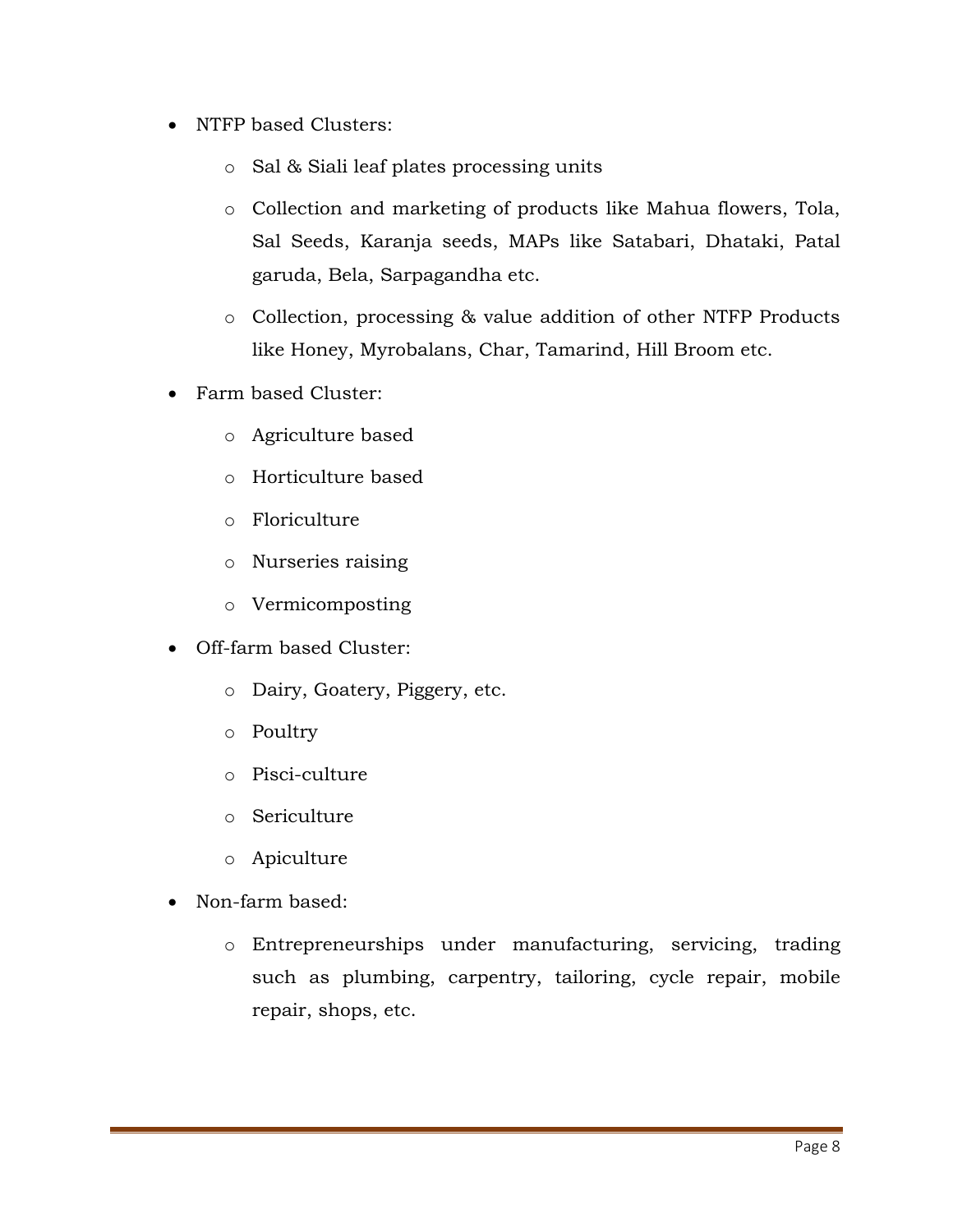#### **3.0 Concept of Cluster Approach**

A cluster is defined as a collection of enterprises producing same or similar products or strategic services which is located within a contiguous geographical area spanning over a few villages, a town or a city and its surrounding areas in a District and face common opportunities and threats. Under OFSDS, the endeavor is to establish micro- enterprise clusters for handling multi products.

Micro-enterprise clusters are micro units which are mostly worked by household-based units by utilizing home based workers. A micro- enterprise cluster may be a collection of micro, small, medium and large firms producing the same or a similar range of products (goods or services). Units in a micro cluster face same or similar set of threats (e.g., product obsolescence or lack of markets) and opportunities (e.g., increasing turnover through quality upgradation or the introduction of new products, and increasing exports through targeted marketing). The firms producing "the product" by which a cluster is known are called principal firms or principal stakeholders of the cluster. The number of principal stakeholders vary and can be as low as 50 (in hilly areas) to as high as 5000 in locally dense clusters.

Generally, the cluster concept suggests a change in the units of analysis from isolated units to a network of units, which have an advantage of effective local knowledge up gradation, skill development, empowerment of local community, with improved negotiation skills and innovation etc.

The geographic spread of a cluster can vary. As a part of its natural growth, a cluster generally covers an area that enables its units to interact. However, since cluster is not a legal entity, its geographic boundary is scholastically determined. Ideally, the geographic limit of a cluster should not cover too large area such that it deters interaction and the very spirit of cluster development may be defeated in such situations. Thus, a cluster should cover a few villages or a city and its surrounding areas or at best a few Blocks of a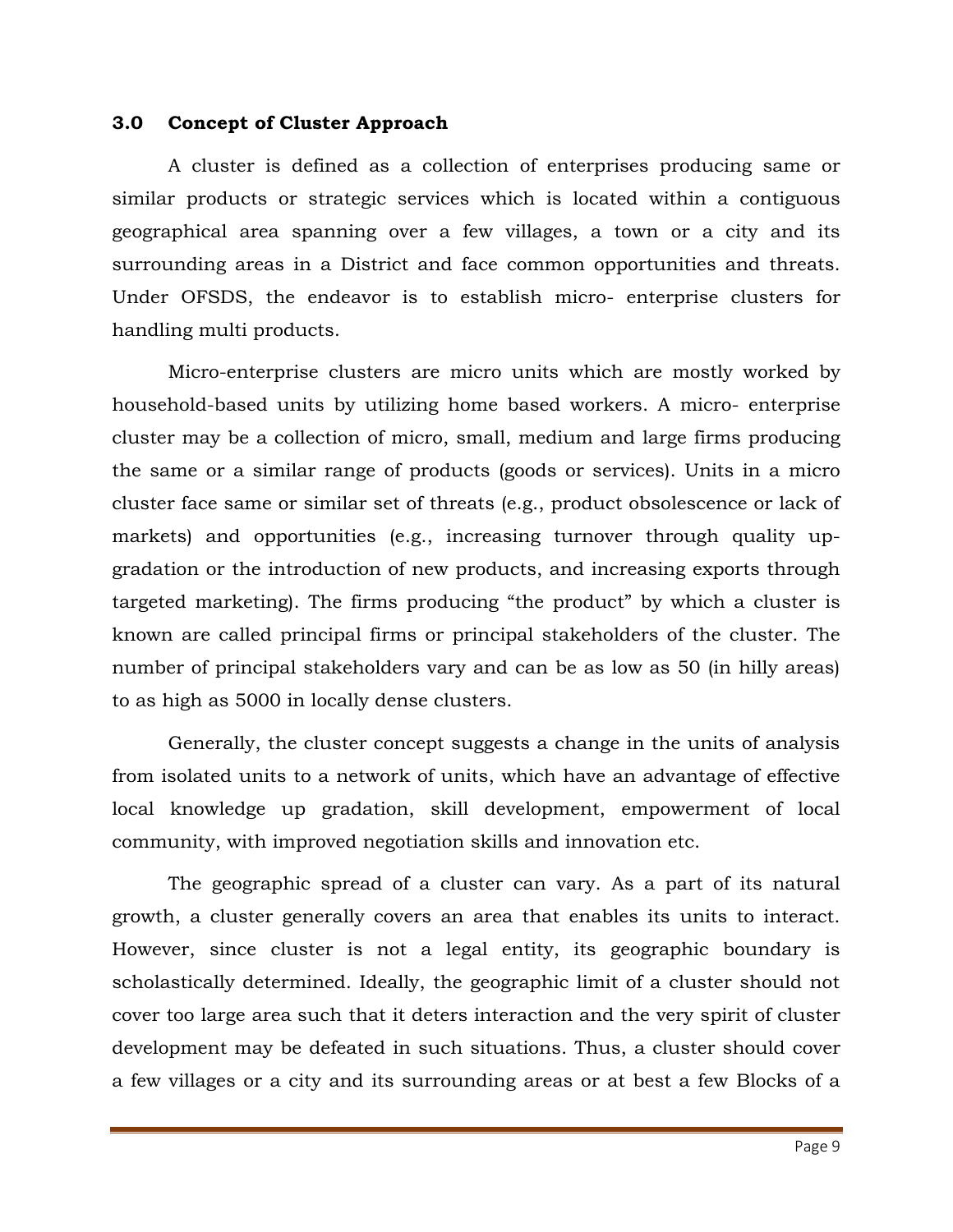District.

### **4.0 Objectives of Cluster**

- To create opportunity for skill building, IGA promotion and augmenting income of the poor VSS/EDC members.
- To provide a platform to achieve scale through a systematic method and help the products to reach remunerative markets
- To provide a platform for value addition of selected NTFP and other products.
- To aggregate the products after improving the quality and packaging to meet the market requirements thus enabling branding the products and positioning the cluster in market.
- To improve the product, productivity and the market outreach of the product for the poor producers
- To provide infrastructure and technology solution in product development and marketing
- To build the skill and capacity of the stakeholders to manage the IGA efficiently and profitably
- To facilitate financial linkages for the members of the cluster
- To facilitate quality checks, branding and market positioning of products.

### **5.0 Institutional Design of the Cluster and its Governance**

The Cluster is proposed to be promoted with a three-tier institutional structure. At the Ground level VSS will work as the aggregation spoke with Self Help Groups (SHGs), Common Interest Groups (CIGs) and Poorest of Poor (POPs) as the primary entities, at the mid-level there will be Intermediary Cluster and at the apex level there will be the cluster – The Processing Hub.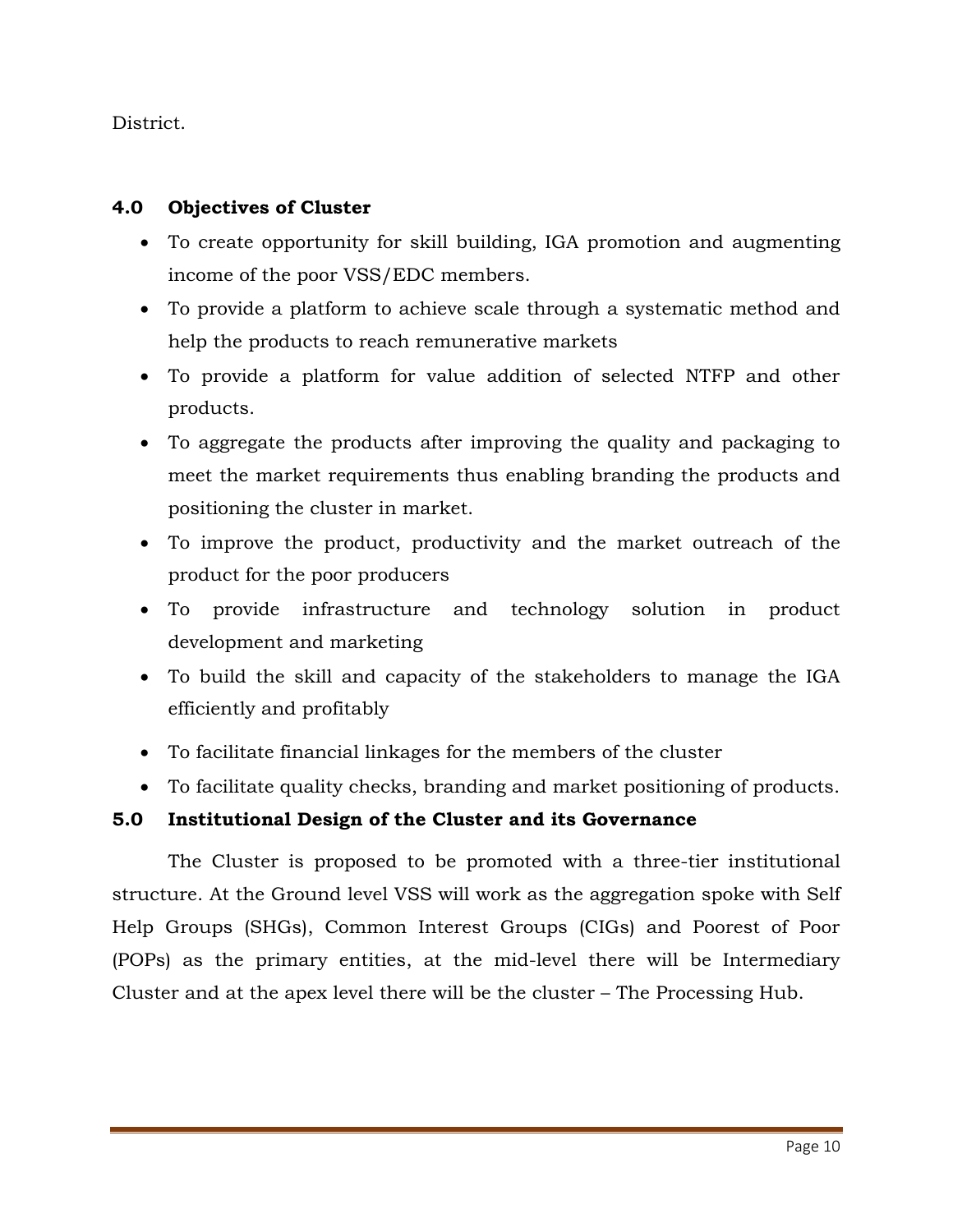

The details of the institutions are as follows:

### **5.1 The Aggregation Spoke:**

The aggregation spoke of a cluster will be located at the VSS level. It will include the primary collectors of an identified product and will function as the aggregation point with necessary quality check interventions. The basic quality checks will be developed as the basis of market demand for each product. The VSS building -cum- facilitation Centre will function as the Centre for IGA. The interventions for capacity building and skill training of the primary collectors will be organized with the project support.

### **5.2 The Intermediary Cluster at FMU**

The Intermediary Cluster will be need based and operated at Range level and will work as a unit that will take up value addition to the primary product based on the market demand before forwarding it to the cluster head. The Intermediary Cluster may be located at a central VSS and may access the VSS Building-cum -IGA Facilitation Centre with infrastructure like store, drying yard etc. to hold and manage the inventory of the stock at that level of the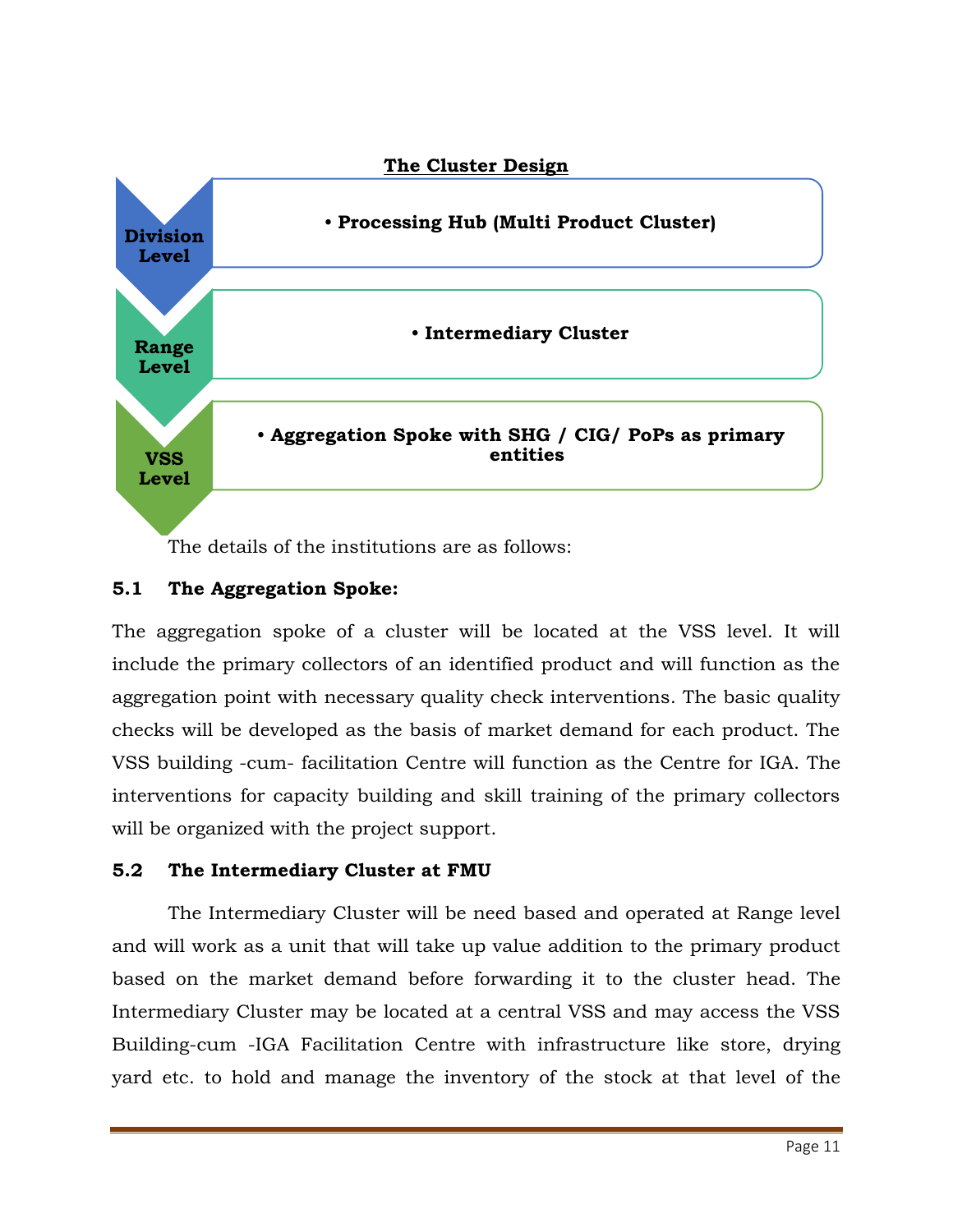cluster. The Intermediary Cluster will complement the processing hub in planning for capacity building trainings. It should to be well connected with the cluster for sourcing and supply of the product and taking need-based value addition. In case of some products, the Intermediary Cluster may not be necessary or required.

### **5.3 The Multi Product Cluster (Processing Hub)**

The Multi Product Cluster Head will be established and managed at the Division level. It is an aggregating and final processing hub for the products. The required machineries and infrastructure will be identified so as to enable the processing of the selected products. The cluster will explore the market opportunities and develop the operation protocol for the IGA opportunities at the ground level. The cluster will work for institution building, skill and capacity development, support in accessing finance and financial management, work on backward and forward linkages and man management. It will work for the growth in the ladder of processing, marketing and organize the capacity building of the members of the clusters. The cluster will support its members and the primary producers to access finance for their IGA and also ensure the payments to these collectors on time.

### **5.4 Governance of the Cluster**

The cluster will be governed and managed by the Division team led by the DFO. The cluster will have VSS as the members which will cover SHGs, CIGs and PoPs. At the Division level, an Advisory Committee may be constituted by taking Division officials and officials of the line Department to manage the cluster activities. The VSS joining the cluster will be the members that will be supported at the Range level.

The Intermediary Cluster may be managed by an Advisory Committee having Range officials and officials of line Departments at Block level as members. The committee will work on the advice of the Cluster Committee led by the DFO.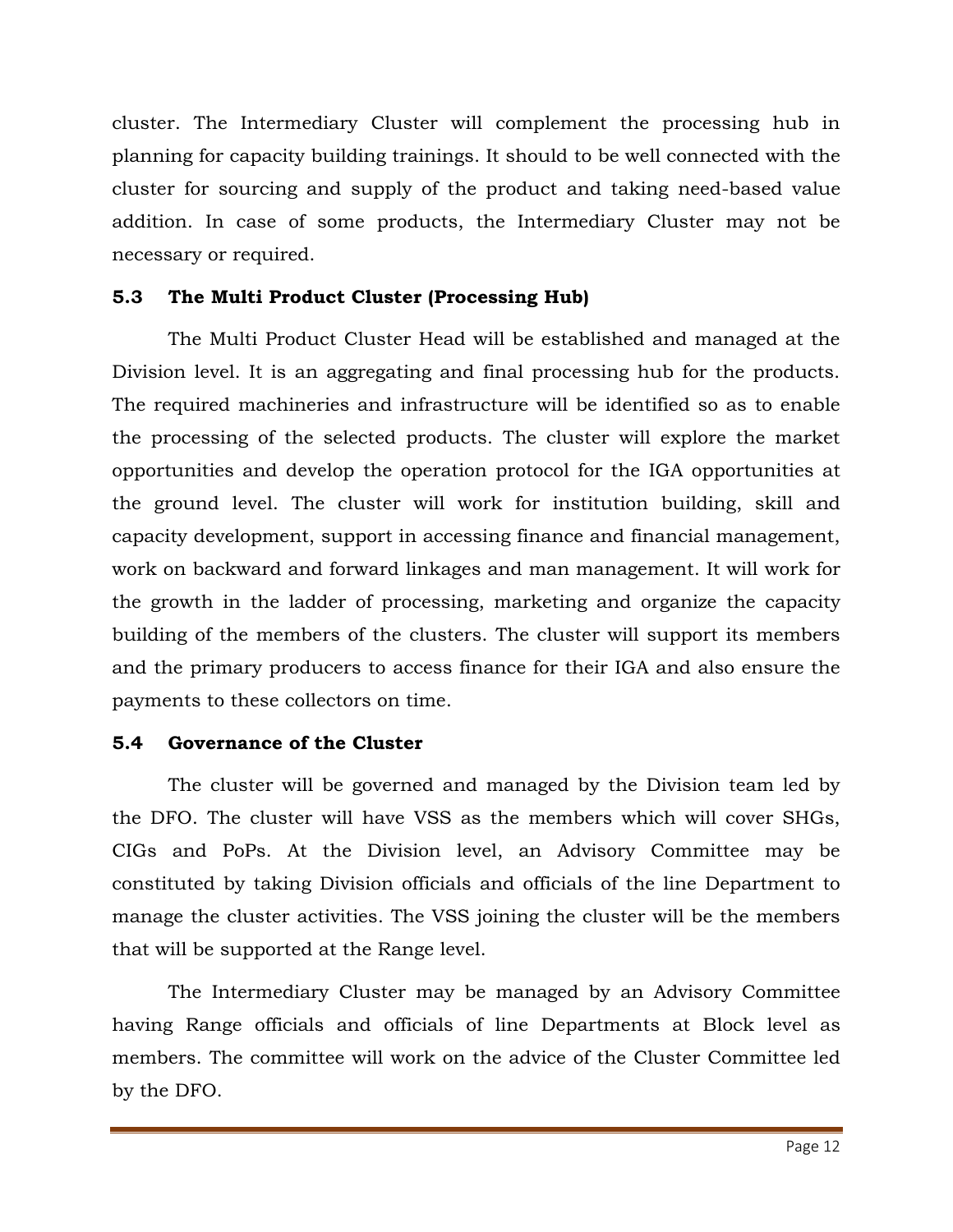The VSS level Aggregation Spoke will be governed and managed by the Executive Committee and will report to the Intermediary Cluster and the Cluster as designed and required.

The tentative geographical spread of the clusters in various Circles and Divisions is given in the diagram given below:

### **Tentative Multi Product Clusters: The Circle Wise Proposed Project Area**



#### **6.0 Activities undertaken at present for Cluster Development**

In order to plan for livelihood promotion through IGA and Cluster development, factors and processes which enhance ability of poor forest fringe dwellers to make their living in an ecologically, and socio- economically sustainable manner have been considered. As it would be difficult to take up processing, bulk marketing and retailing of products at VSS level, promotion of clusters and formation of Multi-Product Clusters for aggregation of the product has been proposed, so as to ensure a profitable marketing to augment the income for the primary collectors and processors.

The Project through Livelihood Resource Center (LRC) has been providing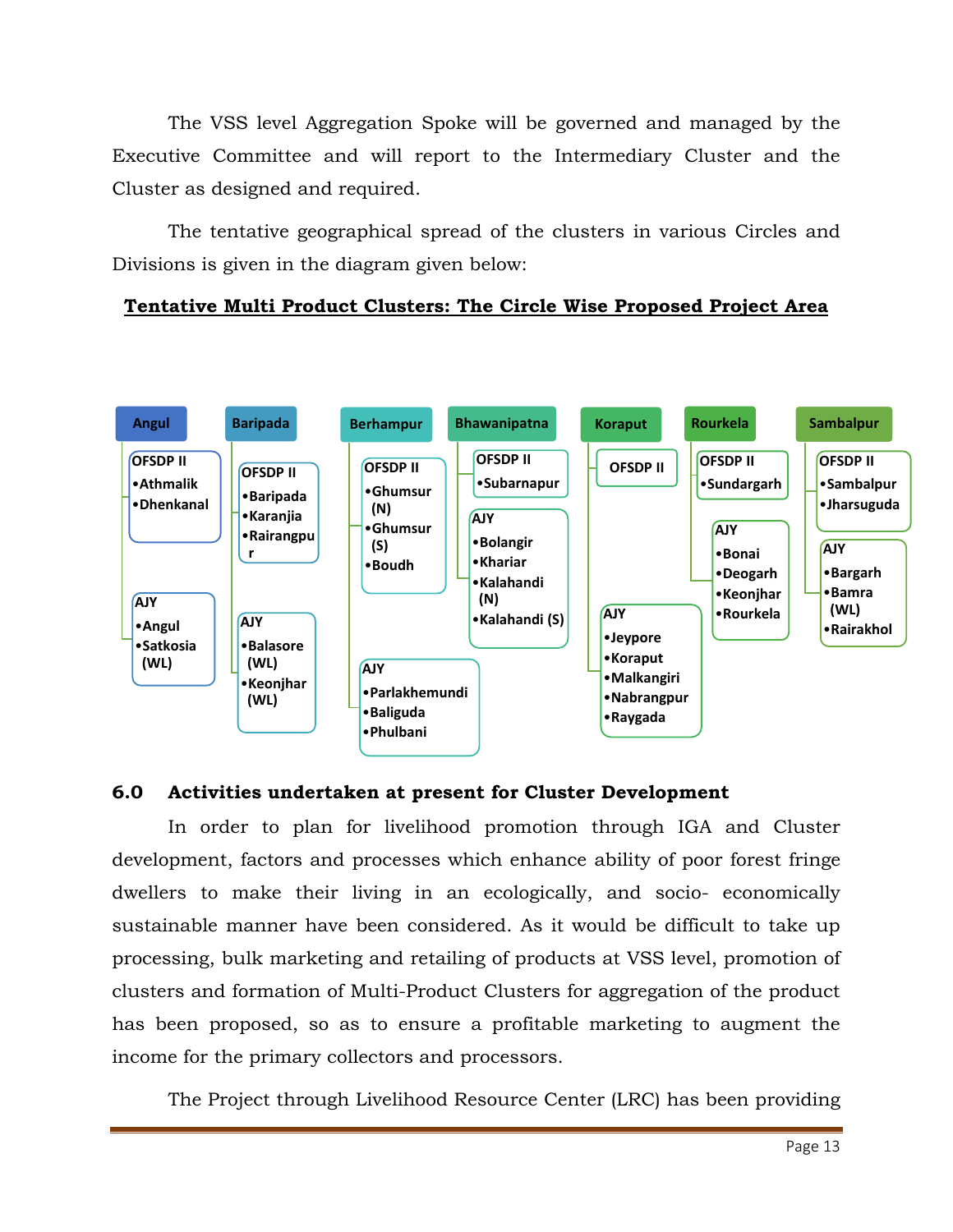support for identification of potential products, ranking of the products, strengthening the VSSs, SHGs and CIGs as institutions, promoting business planning, credit linkage, product development including value addition and in establishing market linkages. A dedicated Livelihood Resource Cell (LRC) has been set up as a cell in the Project Management Unit which will ensure continuous and long-term hand holding support to run a business, the proximity to the market, responsiveness to the market demand, risk taking capacity, management skills etc. All these situations are not readily available in the project areas. Yet, the potential for cluster formation and business opportunities do exist, which could further help the households to uplift their income status.

Various alternate livelihood options have been explored for vulnerable forest fringe dwellers in the project area for augmentation of income. Product mapping exercise has been done in 777 VSSs of 12 Divisions and product mapping in the remaining VSSs is in progress. Potential products have been identified and out of 117 products, 14 numbers of potential products have been finalized tentatively to be taken up through Clusters. List of potential products is enclosed as Annexure-I and II for OFSDP- II and AJY respectively. Location of the Potential Clusters and intermediary clusters has been identified in each Division under OFSDP-II for development of Clusters. (Annexure-III)

In order to take this initiative further and to facilitate the Multi- Product Clusters in marketing of their produce, OFSDS intends to facilitate the process of market linkage of collected NTFP and other products along with value addition.

For the above purpose, OFSDS seeks to engage Management and Marketing Agency (MMSA) having the necessary market knowledge, business experience, expertise and network for establishing and operationalizing multiproduct clusters under OFSDS.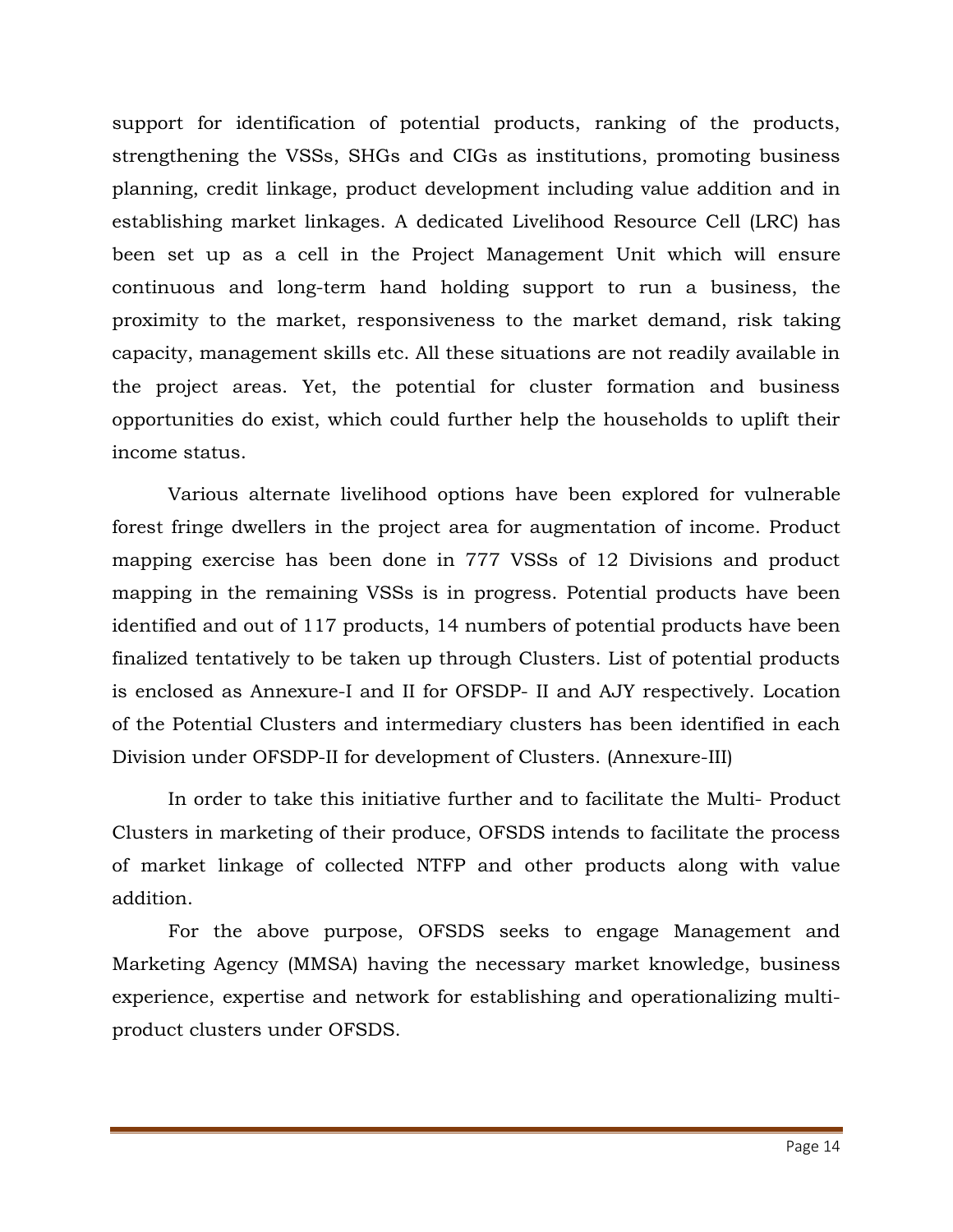### **7. Areas of Operation**

**7.1 Project Area of OFSDP - II:** Odisha Forestry Sector Development Project, Phase-II (OFSDP-II) is being implemented in 1211 VSSs of 47 Ranges in 12 Territorial Forest Divisions and 2 Wild life Divisions. These Divisions with number of VSS is placed below:

| <b>Circle</b> | <b>District</b>        | <b>Division</b> | <b>No of FMUs</b> | <b>No of VSSs</b>           |
|---------------|------------------------|-----------------|-------------------|-----------------------------|
|               | Dhenkanal              | Dhenkanal       | 6                 | 150                         |
| Angul         | Angul                  | Athamallik      | 3                 | 75                          |
|               |                        | Baripada        | 6                 | 135                         |
| Baripada      | Mayurbhanj             | Rairangpur      | 5                 | 107                         |
|               |                        | Karanjia        | 5                 | 80                          |
|               | Boudh                  | Boudh           | 3                 | 71                          |
| Berhampur     |                        | Ghumsur (N)     | 4                 | 100                         |
|               | Ganjam                 | Ghumsur (S)     | 3                 | 65                          |
| Bhawanipatna  | Sonepur                | Subarnapur      | 3                 | 84                          |
| Rourkela      | Sundergarh             | Sundergarh      | 5                 | 156                         |
|               | Jharsuguda             | Jharsuguda      | 3                 | 88                          |
| Sambalpur     | Sambalpur              | Sambalpur       | 4                 | 100                         |
|               |                        | Bamra (WL)      | 0                 | 10 EDCs                     |
| 6 Circles     | <b>Districts</b><br>10 | 12 Divisions    | 50 FMUs           | 1200 VSSs<br>10 EDCs<br>$+$ |

### **Map of the Project Area of OFSDP- II.**

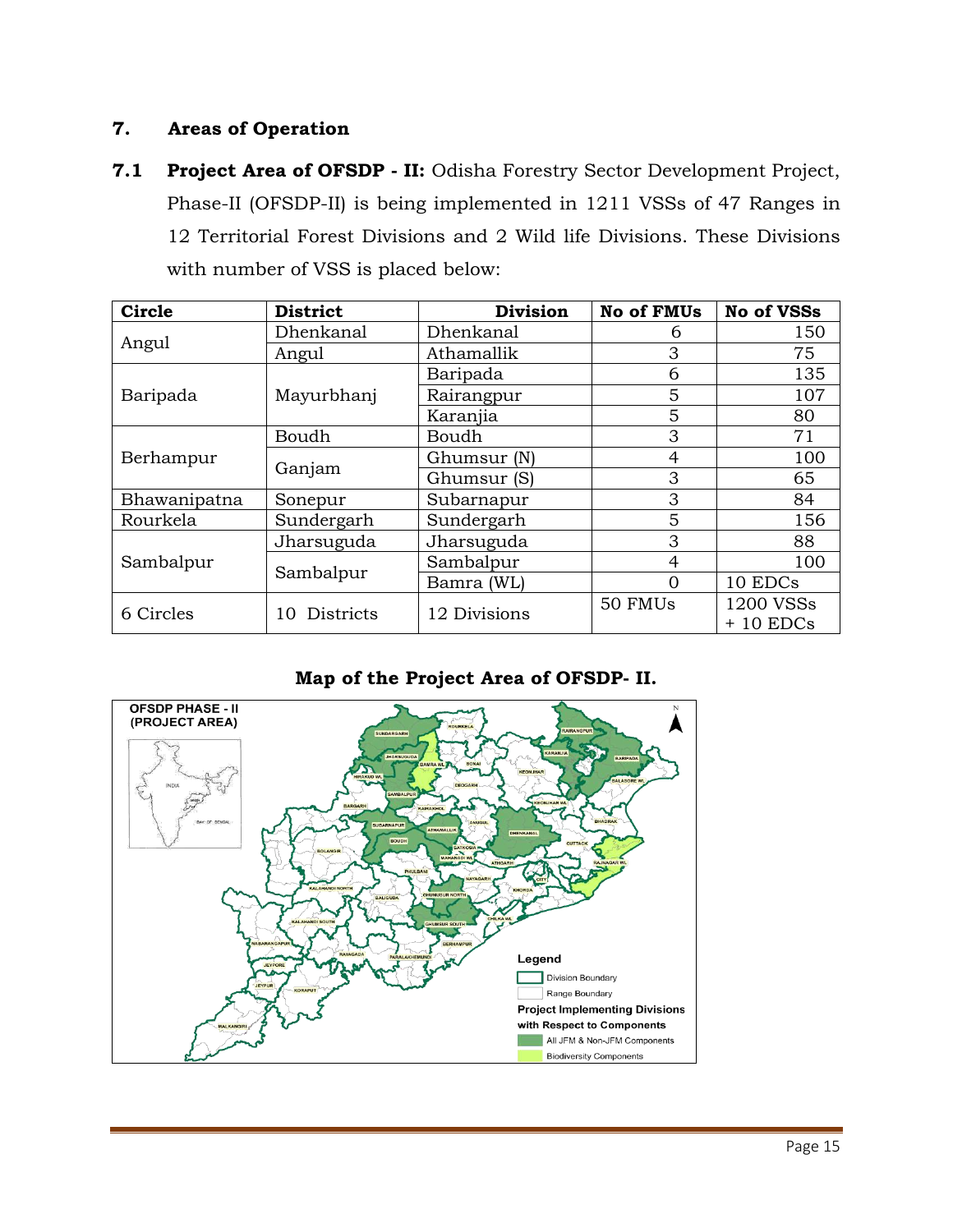#### **8.2 Project Area of AJY:**

Ama Jangala Yojana (AJY) is a flagship program of Government of Odisha, being implemented through Odisha Forestry Sector Development Society with the objective to promote participatory and sustainable forest management and alternative livelihoods for the forest fringe dwelling communities in the state. AJY envisages strengthening of the community based institutions for protection of forest and creation of alternate livelihood opportunities to reduce pressure on forests.

A total of 4,605 numbers of VSSs have been covered under the AJY scheme by the year 2020-21. Micro-plans have been prepared in all 4605 villages under the project. In addition to this, 14,263 Women Self Help Groups are linked to income generation activities under inter-sectoral convergence with various Departments of the Government.

| S.<br>No. | Circle      | Name of<br><b>District</b> | No.            | <b>Division</b>    | No. of<br><b>FMUs</b> | No. Of<br><b>VSS</b> |
|-----------|-------------|----------------------------|----------------|--------------------|-----------------------|----------------------|
| A.        | Angul       | Angul                      | $\mathbf{1}$   | Satkosia WL        | 5                     | 31                   |
|           |             |                            | $\overline{2}$ | Angul              | $\overline{7}$        | 124                  |
| Β.        | Baripada    | <b>Balasore</b>            | 3              | Balasore WL        | 5                     | 57                   |
| C.        | Berhapur    | Khandamal                  | $\overline{4}$ | Balliguda          | $\overline{7}$        | 200                  |
|           |             |                            | 5              | Phulbani           | $\overline{7}$        | 302                  |
|           |             | Gajapati                   | 6              | Paralakhemund<br>1 | $\overline{7}$        | 200                  |
| D.        | Bhawanipatn | Bolangir                   | 7              | Bolangir           | 11                    | 290                  |
|           | a           | Kalahandi                  | 8              | Kalahandi(N)       | 5                     | 334                  |
|           |             |                            | 9              | Kalahandi(S)       | $\overline{7}$        | 354                  |
|           |             | Nuapada                    | 10             | Khariar            | 5                     | 265                  |
| Е.        | Koraput     | Rayagada                   | 11             | Rayagada           | 7                     | 290                  |
|           |             | Koraput                    | 12             | Koraput            | 6                     | 275                  |
|           |             |                            | 13             | Jeypore            | 6                     | 215                  |
|           |             | Malangiri                  | 14             | Malkangiri         | 6                     | 210                  |
|           |             | Nabarangpur                | 15             | Nabarangpur        | 6                     | 194                  |
| F.        | Sambalpur   | Bargarh                    | 16             | Bargarh            | 6                     | 151                  |
|           |             | Sambalpur                  | 17             | Rairakhol          | 6                     | 160                  |
|           |             |                            | 18             | Bamra WL           | 5                     | 158                  |
| G.        | Rourkela    | Sundargarh                 | 19             | Bonai              | $\overline{7}$        | 134                  |

**Circle Wise Total Number of VSS under AJY**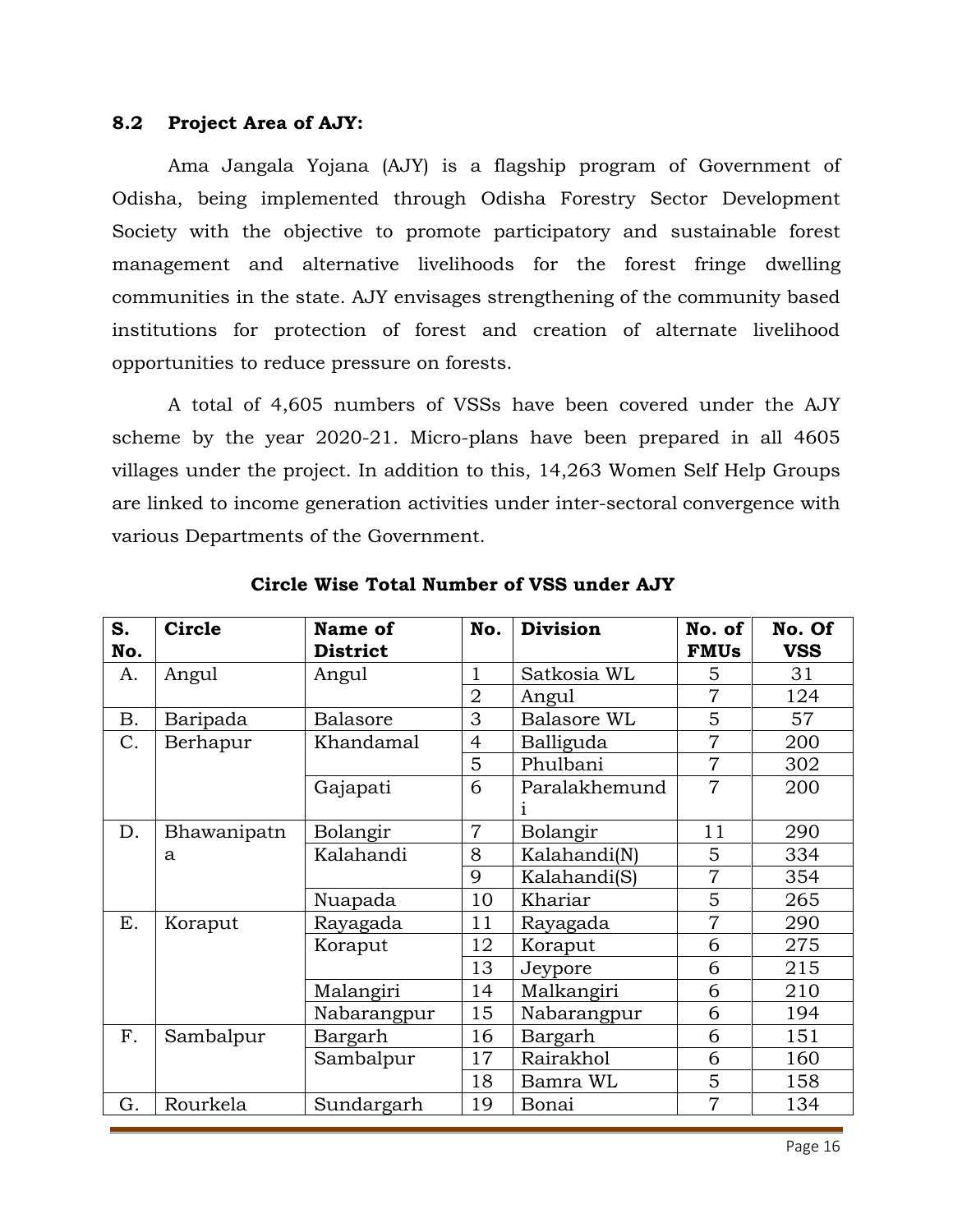|              |          | 20       | Rourkela    | 182  |
|--------------|----------|----------|-------------|------|
|              | Deogarh  |          | Deogarh     | 169  |
|              | Keonjhar | ററ<br>44 | Keonjhar    | 180  |
|              |          | 23       | Keonjhar WL | 130  |
| <b>Total</b> |          |          |             | 4605 |

**Map of Ama Jangala Yojana**

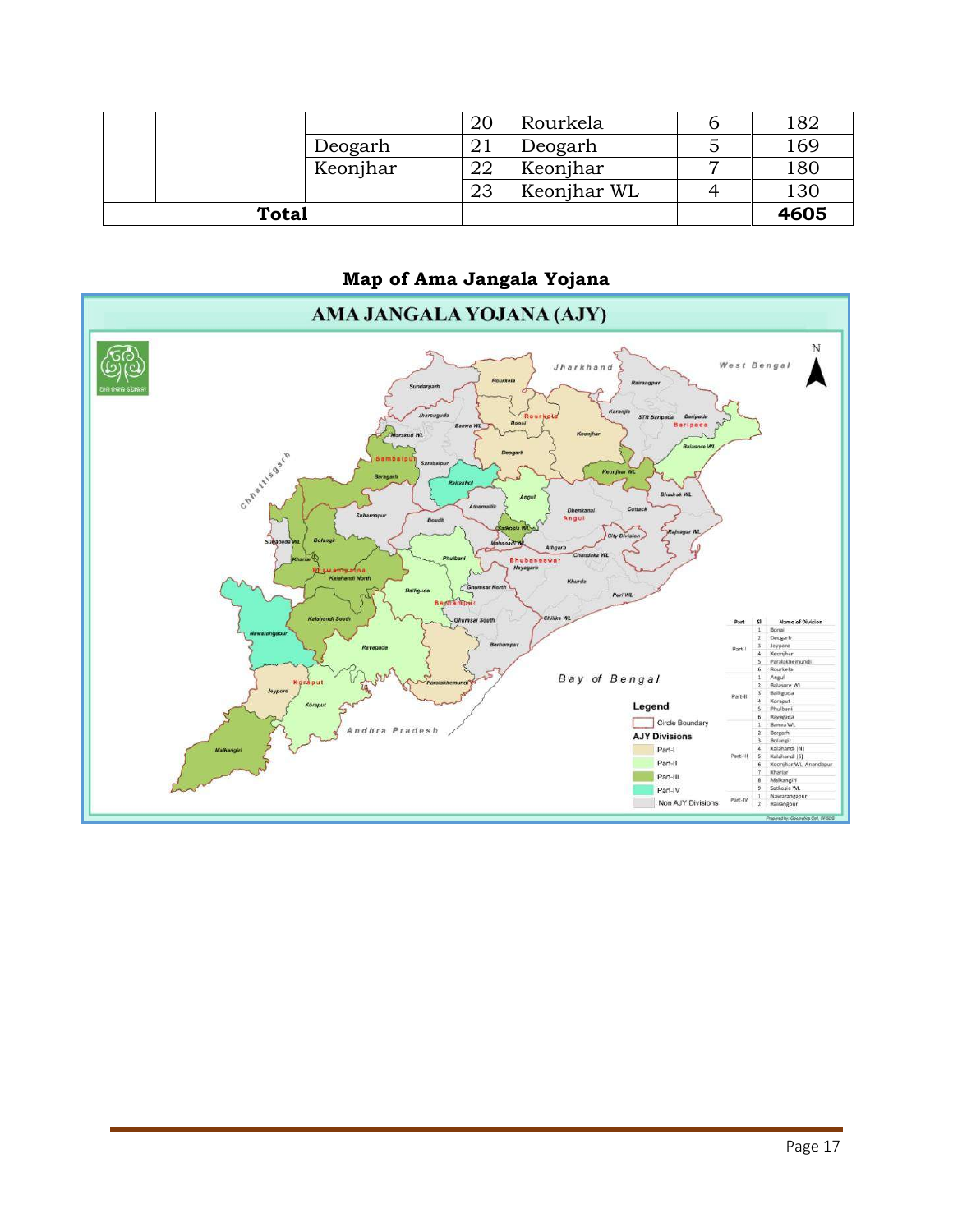### **Annexure-I**

| S.<br>No.      | <b>Selected</b><br><b>Product</b> | No.<br>of<br>Div. | No.<br>of<br><b>FMU</b> | No.<br>of<br><b>VSS</b> | <b>Availabl</b><br>e<br>Quantit<br>y (Qtl.) | <b>Surplus</b><br>Quantit<br>y (Qtl.) | No. of<br><b>HH</b><br>Involve<br>$\mathbf d$ | <b>Period</b><br>of<br><b>availabil</b><br>ity (In<br>months) |
|----------------|-----------------------------------|-------------------|-------------------------|-------------------------|---------------------------------------------|---------------------------------------|-----------------------------------------------|---------------------------------------------------------------|
| $\mathbf{1}$   | Sal Leaf                          | 12                | 31                      | 544                     | 133883                                      | 125192                                | 28515                                         | 8                                                             |
| $\overline{2}$ | Sal Seed                          | 11                | 28                      | 435                     | 26969                                       | 25005                                 | 21792                                         | $\overline{2}$                                                |
| 3              | Mahula                            | 12                | 25                      | 395                     | 39963                                       | 35906                                 | 19582                                         | 3                                                             |
| $\overline{4}$ | Tola                              | 10                | 26                      | 348                     | 9229                                        | 6218                                  | 14949                                         | $\overline{2}$                                                |
| 5              | Chara                             | 10                | 24                      | 333                     | 2528                                        | 2316                                  | 9458                                          | $\overline{2}$                                                |
| 6              | Tamarind                          | 11                | 28                      | 242                     | 3989                                        | 3214                                  | 4790                                          | 3                                                             |
| $\overline{7}$ | Harida                            | 12                | 26                      | 260                     | 1275                                        | 993                                   | 4651                                          | 3                                                             |
| 8              | Bahada                            | 12                | 26                      | 258                     | 1705                                        | 1466                                  | 5306                                          | $\overline{2}$                                                |
| 9              | Honey                             | 9                 | 12                      | 35                      | 101                                         | 68                                    | 536                                           | 6                                                             |
| 10             | Mango                             | 11                | 25                      | 223                     | 25700                                       | 20239                                 | 12088                                         | 3                                                             |
| 11             | Cashew                            | $\overline{7}$    | 13                      | 121                     | 15227                                       | 14549                                 | 6126                                          | 3                                                             |
| 12             | Jackfruit                         | 5                 | 10                      | 40                      | 2546                                        | 2179                                  | 1517                                          | $\overline{4}$                                                |
| 13             | Lemon                             | $\overline{4}$    | $\overline{5}$          | 16                      | 1246                                        | 1050                                  | 790                                           | 8                                                             |
| 14             | <b>Black</b><br>Gram              | 9                 | 12                      | 51                      | 1753                                        | 1035                                  | 3025                                          | $\overline{2}$                                                |
| 15             | Green<br>Gram                     | $\overline{7}$    | 12                      | 57                      | 2393                                        | 1391                                  | 3224                                          | $\overline{2}$                                                |
| 16             | Horse<br>Gram                     | $\overline{7}$    | 12                      | 71                      | 670                                         | 289                                   | 2169                                          | $\overline{2}$                                                |
| 17             | Groundn<br>ut                     | 8                 | 13                      | 44                      | 5990                                        | 5598                                  | 2238                                          | $\overline{2}$                                                |
| 18             | Rasi                              | 3                 | $\overline{5}$          | 40                      | 2862                                        | 2182                                  | 2556                                          | $\overline{2}$                                                |
| 19             | Chilly                            | 3                 | $\overline{7}$          | 62                      | 2365                                        | 2102                                  | 2243                                          | $\overline{2}$                                                |
| 20             | Satabari                          | 8                 | 15                      | 119                     | 6203                                        | 6124                                  | 8255                                          | $\overline{4}$                                                |
|                |                                   |                   |                         |                         |                                             |                                       |                                               |                                                               |

**List of Identified Potential Products under OFSDP-II** 

| <b>Category Code</b>            |  |  |  |  |  |  |  |  |
|---------------------------------|--|--|--|--|--|--|--|--|
| Horti.<br>NTFP<br>Pulses        |  |  |  |  |  |  |  |  |
|                                 |  |  |  |  |  |  |  |  |
| Oilseed<br><b>Spices</b><br>∦AÞ |  |  |  |  |  |  |  |  |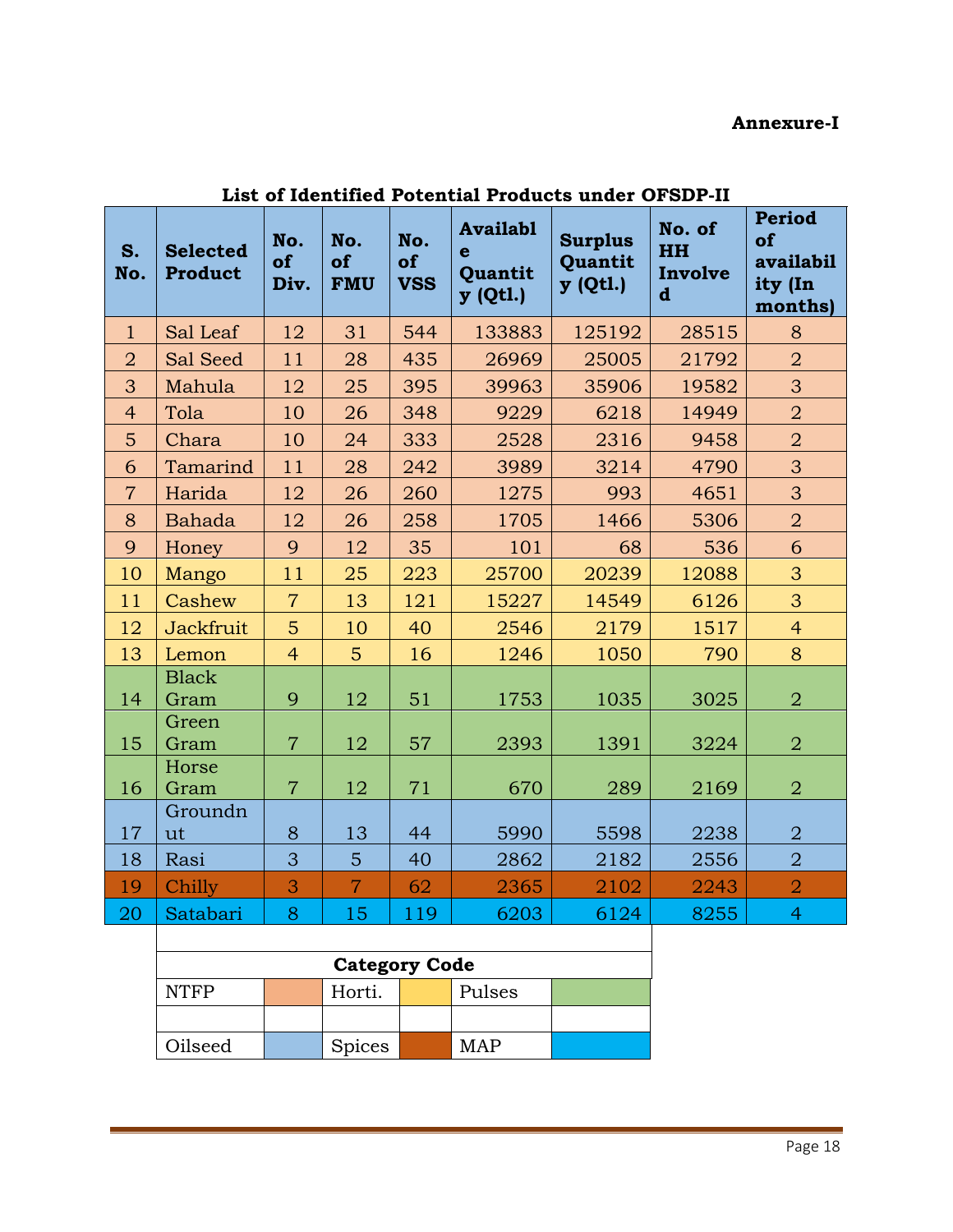### **Annexure-II**

|                | List of Identified Potential Products in AJY Divisions |               |                      |            |                                   |  |  |  |  |  |  |
|----------------|--------------------------------------------------------|---------------|----------------------|------------|-----------------------------------|--|--|--|--|--|--|
| S1.No          | <b>Selected</b><br>Product                             | No of<br>Div. | No. of<br><b>FMU</b> | No. of VSS | Available<br>Quantity in<br>Qntl. |  |  |  |  |  |  |
|                | Sal Leaf                                               | 17            | 45                   | 512        | 11103451                          |  |  |  |  |  |  |
| 2              | Mahua Flower                                           | 21            | 92                   | 1227       | 336826.72                         |  |  |  |  |  |  |
| 3              | Tola                                                   | 21            | 44                   | 508        | 50580.49                          |  |  |  |  |  |  |
| $\overline{4}$ | Char                                                   | 20            | 54                   | 529        | 39264.15                          |  |  |  |  |  |  |
| 5              | Sal Seed                                               | 19            | 53                   | 511        | 25957                             |  |  |  |  |  |  |
| 6              | Harida                                                 | 21            | 57                   | 400        | 10487.79                          |  |  |  |  |  |  |
| 7              | Bahada                                                 | 21            | 47                   | 350        | 4871.08                           |  |  |  |  |  |  |
| 8              | Amla                                                   | 4             | 13                   | 122        | 454.59                            |  |  |  |  |  |  |
| 9              | Honey                                                  | 3             | 9                    | 63         | 82.35                             |  |  |  |  |  |  |

 $\mathbf{r}$ 

**Annexure-III**

### **Location of proposed Processing Hub and the intermediary clusters under OFSDP-II**

| S1.<br>No.     | <b>Division</b>  | Range            | Proposed<br>Primary<br><b>Cluster</b><br>Location | <b>GPS Coordinates</b>          | Name of the<br>Intermediary<br><b>Cluster</b> |
|----------------|------------------|------------------|---------------------------------------------------|---------------------------------|-----------------------------------------------|
|                |                  |                  |                                                   |                                 | Rairangpur                                    |
| $\mathbf{1}$   |                  | Bisoi            | Kadapani,                                         | Lati-22.168527                  | Manada                                        |
|                | Rairangpur       |                  | <b>Bisoi</b>                                      | Long-86.428107                  | Badampahad                                    |
|                |                  |                  |                                                   |                                 | <b>Bahalda</b>                                |
|                |                  | Thakumunda       |                                                   |                                 | Dudhiani                                      |
| $\overline{2}$ | Karanjia         |                  | Kendumnudi                                        | Lat-21.688906<br>Long-86.097092 | Guguria                                       |
|                |                  |                  |                                                   |                                 | Karnjia                                       |
| 3              | Ghumsur (S)      | Buguda           | Matajhari                                         | Lat-19.882383<br>Long-84.863917 | Ramnabadi                                     |
| $\overline{4}$ | <b>Dhenkanal</b> | <b>Dhenkanal</b> | Hi tech                                           | Lati-20.635408                  | Lambodarpur                                   |
|                |                  |                  | Nursery,                                          | Longi-85.609628                 | Hindol                                        |
|                |                  |                  | Hi tech                                           | Lat-22.08245                    | Hemgiri                                       |
| 5              | Sundargarh       | Ujjalpur         | Nursery,<br>Ujjalpur                              | Long-83.909107                  | Lephripada                                    |
|                |                  |                  |                                                   |                                 | Tangianisha                                   |
| 6              | Athamallick      |                  |                                                   | Lat-20.739693                   | Aida                                          |
|                |                  | Athamallik       | Tangianisha                                       | Long-84.555677                  | Goratopa                                      |
|                |                  |                  |                                                   |                                 | Gautampur                                     |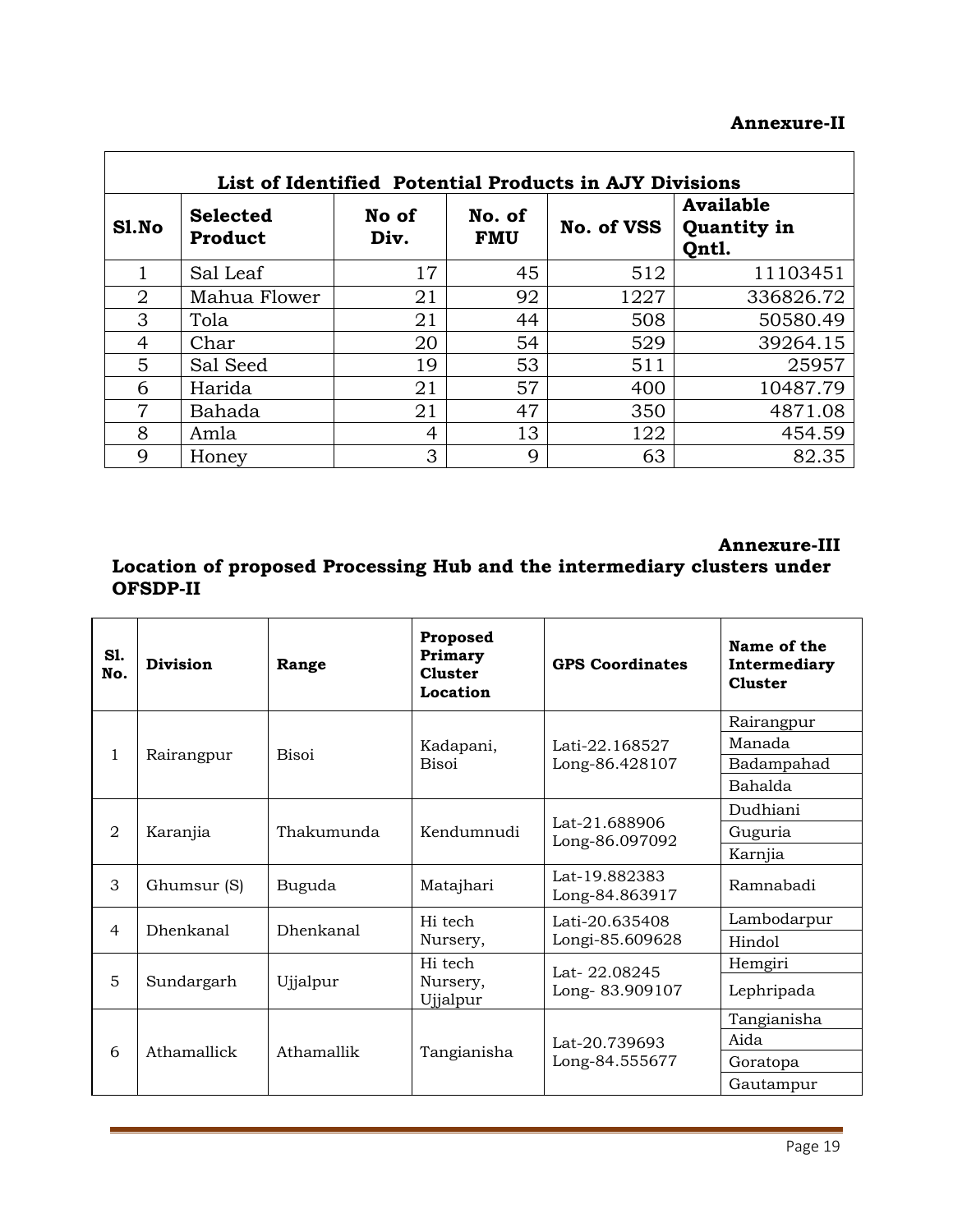| 7  | Ghumsur (N)                          | Mujagada             | Bhanja Nagar<br>(Bana Vihar) | Lat-195758.8<br>Long-843408.7   | <b>NA</b>      |
|----|--------------------------------------|----------------------|------------------------------|---------------------------------|----------------|
|    |                                      |                      | Bamanda                      | Lat-20.775089                   | Baghiapada     |
| 8  | Boudh                                | Boudh                | Central<br>Nursery           | Long-84.298884                  | Kantamal       |
|    |                                      |                      |                              |                                 | Meghpal        |
| 9  | Sambalpur                            | Padiabahal,<br>Dhama | Chamunda                     | Lat-21.320173<br>Long-84.176447 | <b>Badamal</b> |
|    |                                      |                      |                              |                                 | Jujumara       |
| 10 | Subarnapur                           | Ullunda              | Matupali                     | Lat-21.06238<br>Long-83.850754  | Pipilipali     |
|    |                                      |                      |                              | Lat-21.853055                   | Bagmunda       |
| 11 | Jharsuguda                           | Kolabira             | Kolabira                     | Long-84.230555                  | Bhimjor        |
|    |                                      |                      |                              | Lat-21.622979                   | Tangiabasa     |
|    | 12<br>Baripada<br>Betnoti<br>Bartana |                      |                              | Long-86.937498                  | Patapur        |

Total 12 primary production and processing Hubs shall be created under OFSDP-II and Intermediary clusters would bridge the linkage between cluster and VSS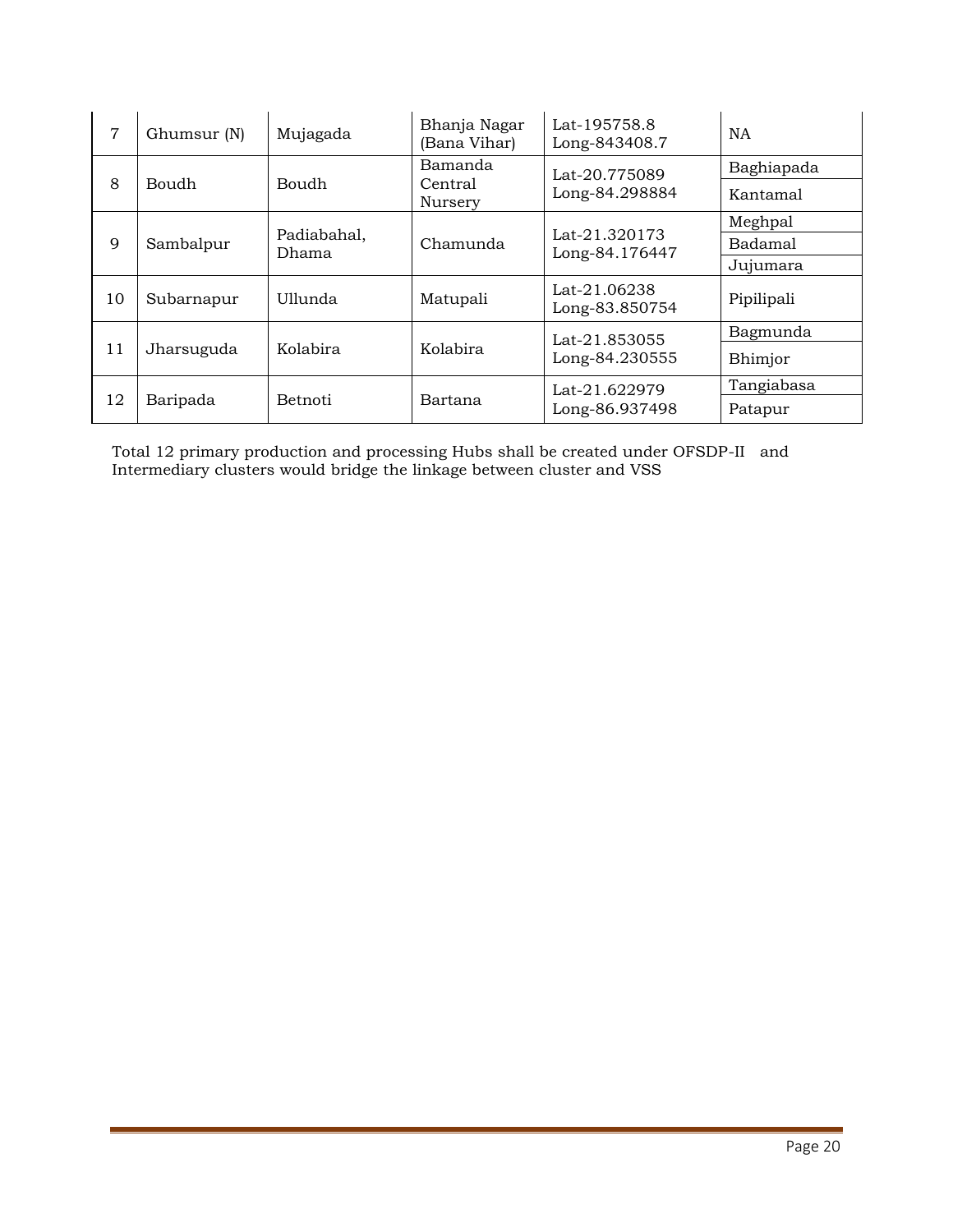#### **Annexure IV**

|                | Seasonality Mapping of 14 identified Products under OFSDP-II |                              |     |     |     |     |  |           |  |                 |     |     |     |
|----------------|--------------------------------------------------------------|------------------------------|-----|-----|-----|-----|--|-----------|--|-----------------|-----|-----|-----|
| S.No.          | Name of<br>Potential<br><b>Products</b>                      | Month of<br>Collection       | Jan | Feb | Mar | Apr |  | $May$ Jun |  | Jul   Aug   Sep | Oct | Nov | Dec |
| $\mathbf{1}$   | Amla,<br>Baheda,<br>Harida                                   | Dec-Jan/ Mid<br>March        |     |     |     |     |  |           |  |                 |     |     |     |
| $\overline{2}$ | Mushroom                                                     | March-Sept.                  |     |     |     |     |  |           |  |                 |     |     |     |
| 3              | Vermi-<br>Compost                                            | Jan-June &<br>Oct-Dec        |     |     |     |     |  |           |  |                 |     |     |     |
| $\overline{4}$ | Sal leaf                                                     | Oct-Dec &<br>March-June      |     |     |     |     |  |           |  |                 |     |     |     |
| 5              | Pulses                                                       | Feb-April                    |     |     |     |     |  |           |  |                 |     |     |     |
| 6              | Char                                                         | Apr-May                      |     |     |     |     |  |           |  |                 |     |     |     |
| $\overline{7}$ | Chilli                                                       | May-June &<br>Sept.-Nov      |     |     |     |     |  |           |  |                 |     |     |     |
| 8              | Hill broom                                                   | Dec-Feb                      |     |     |     |     |  |           |  |                 |     |     |     |
| 9              | Honey                                                        | March to June &<br>Oct.-Dec. |     |     |     |     |  |           |  |                 |     |     |     |
| 10             | Horse gram<br>(Kolatha)                                      | Feb-April                    |     |     |     |     |  |           |  |                 |     |     |     |
| 11             | Sal Seed                                                     | May-Jun-July                 |     |     |     |     |  |           |  |                 |     |     |     |
| 12             | Tamarind                                                     | Mar-May                      |     |     |     |     |  |           |  |                 |     |     |     |
| 13             | Turmeric                                                     | Jan-Mar                      |     |     |     |     |  |           |  |                 |     |     |     |
| 14             | Poultry                                                      | All season                   |     |     |     |     |  |           |  |                 |     |     |     |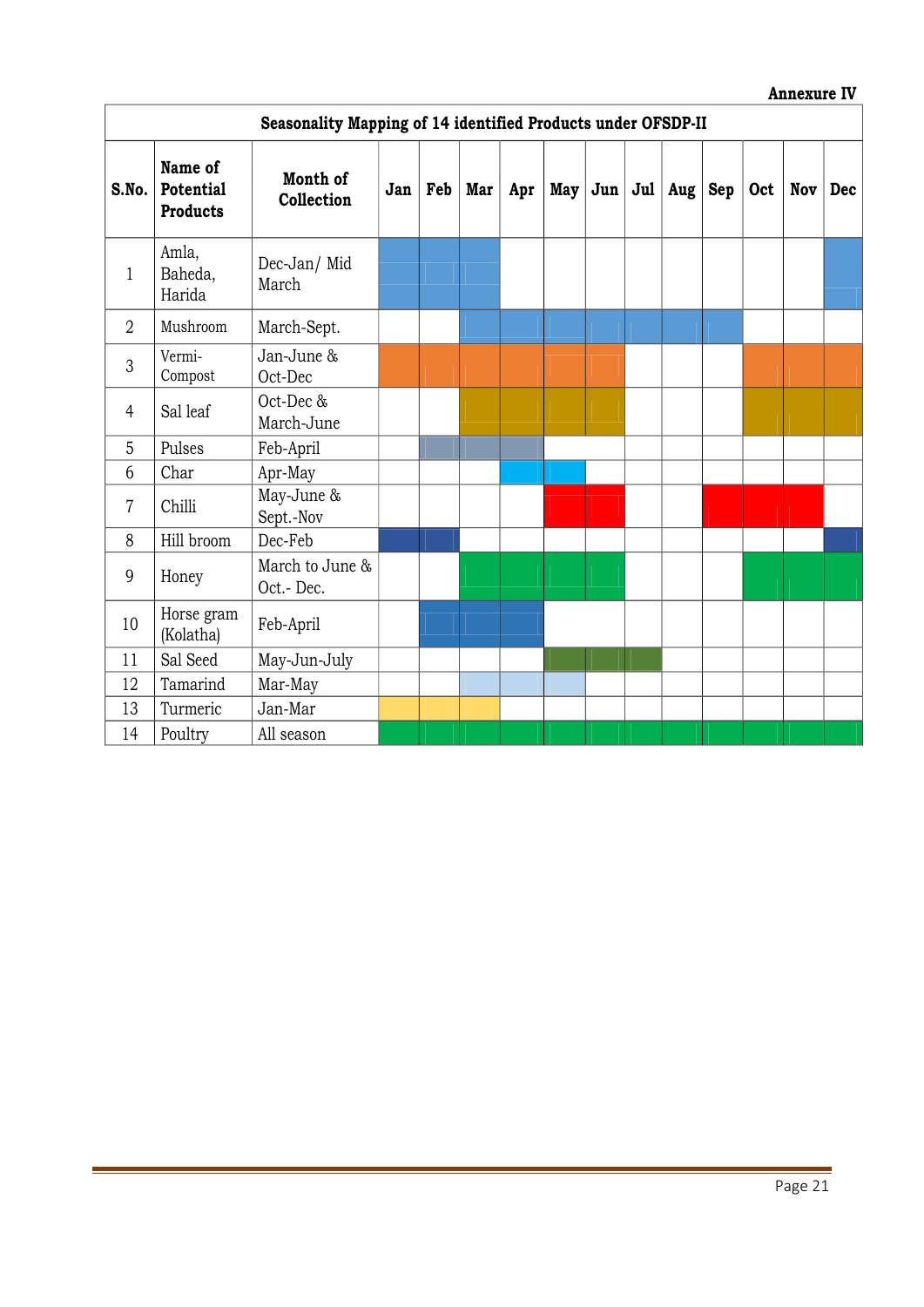## **PART II**

# **Scope of Work and Information to the Bidder**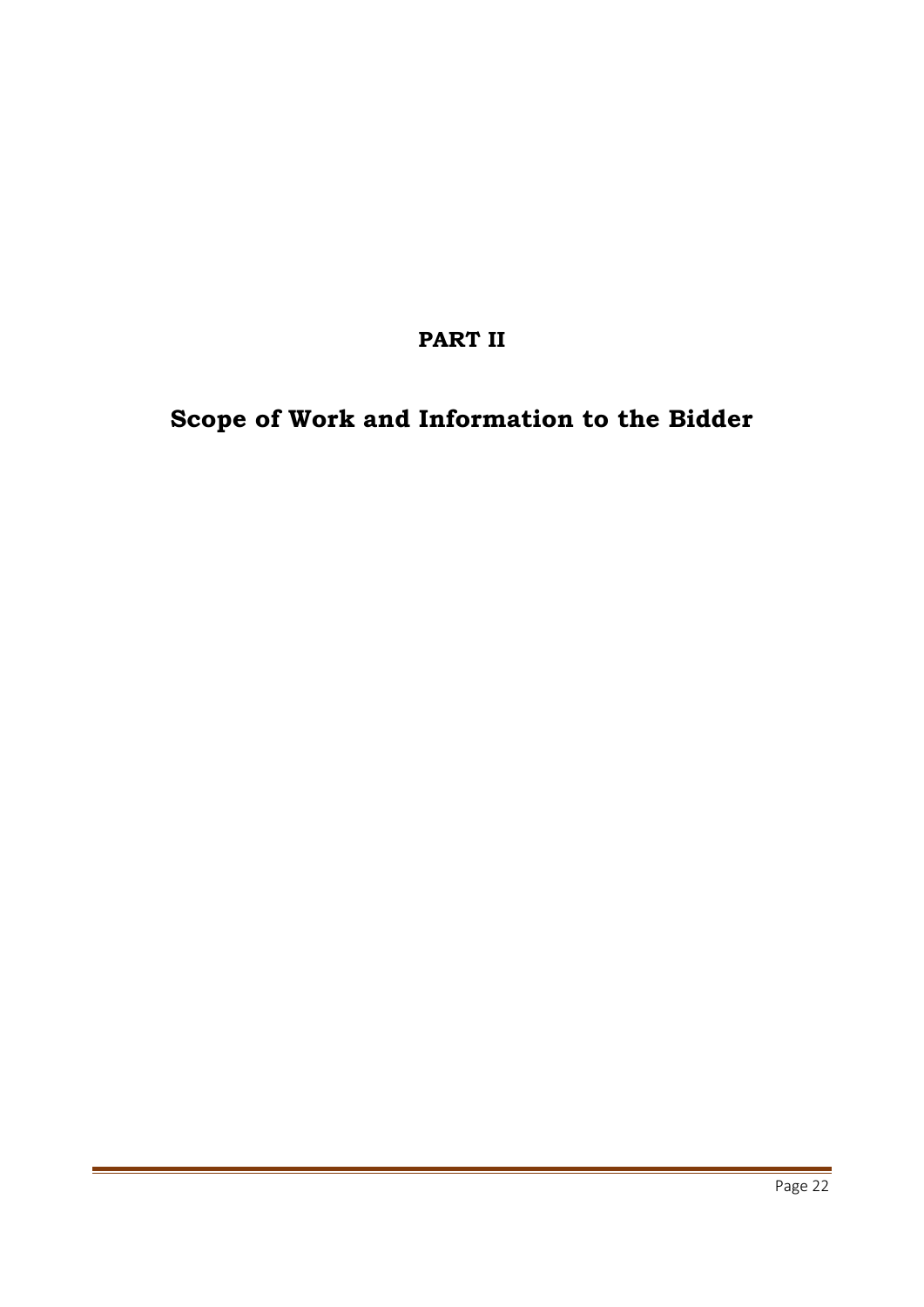### **1. Scope of work:**

The broad scope of work of the Management and Marketing Support Agency (MMSA) includes establishing and operationalizing the effective and efficient Multi-Product Clusters by providing strategic support in the areas of planning, skill building, operationalizing, positioning of multiple products in the market and providing marketing and R&D support. The details of work are described below:

- To mobilize community and community level organizations and provide technical, managerial and marketing support to the product clusters being developed and supported by OFSDS.
- To prepare 5-year prospective strategic plans of the cluster to implement and monitor the plans to increase quantity, quality and cost-effective production of selected products.
- To improve the capacity and skill of the Cluster members and the community institutions in the areas of technical, managerial and soft skills.
- To ensure quality standard parameters of produce to meet the regional, national and international market standards.
- To plan and organize backward and forward market linkage with the higher market in the value chain ladder for product up scaling. Additionally, MMSA will help to connect to the digital platform for better price realization and establishing digital advertisement for the product marketing.
- To help to conduct R&D of the products aggregated and processed in the Clusters.
- To mobilize resources (finance Capital) and financial- products (like insurance, tax-benefits, etc.), product knowledge from corporate venture, capitalists, research institutions, Govt. Departments for supplementing and complimenting capital, marketing infrastructure, knowledge and input requirements of Clusters and increased return to their members.
- To assist in setting up the Cluster as a legal entity and remain accountable to them by managing it. It should also contribute towards institutional development in promoting an apex entity taking all the clusters into fold.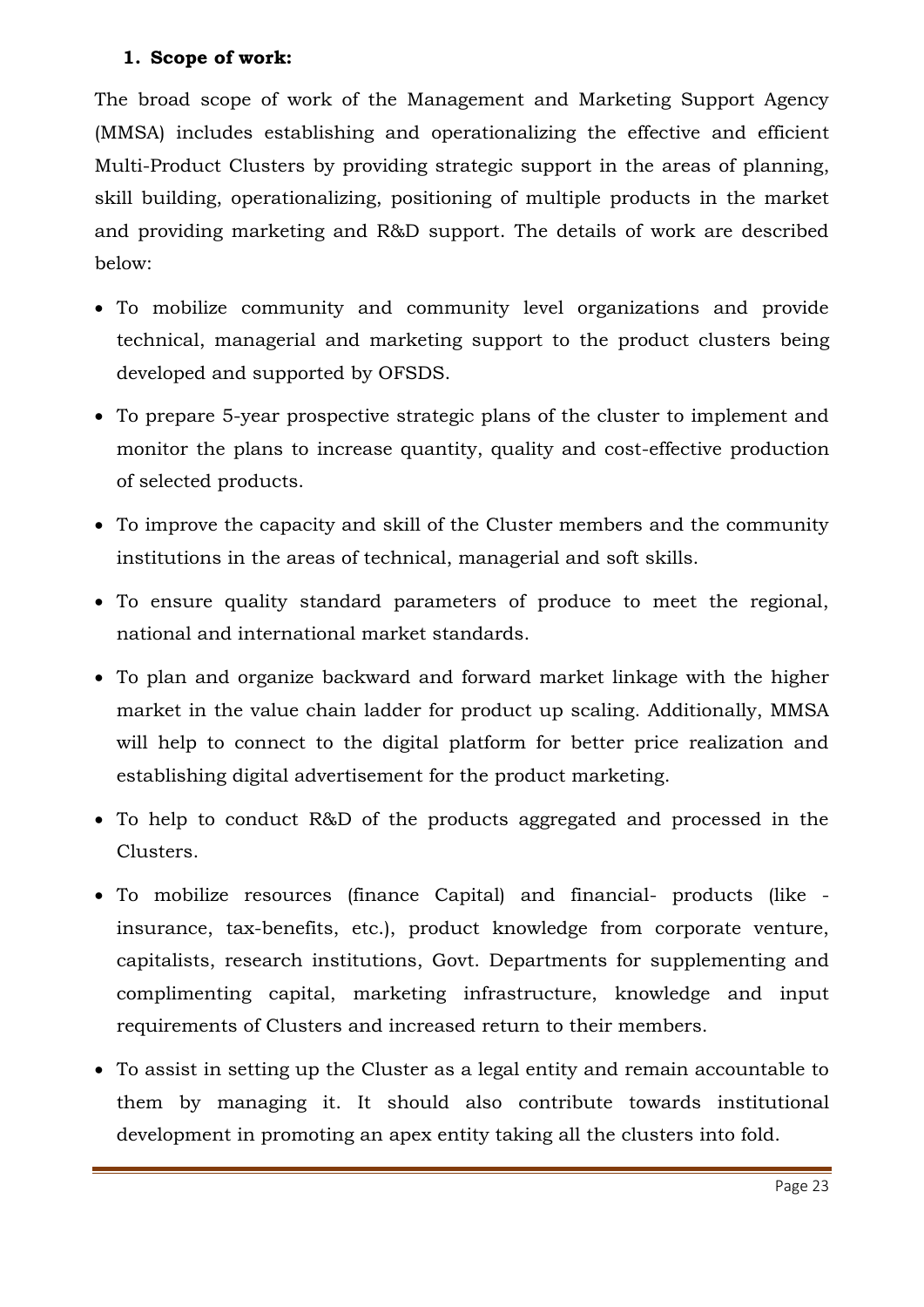- To identify the end buyers or potential traders for selling the collected or value-added products of the cluster. Identified buyers could be either bulk buyers of the particular commodities such as processors, organized retailer, big traders etc. or small retailers The Agency is expected to suggest strategies for the sale of targeted produce on various platforms to generate the maximum possible sales and enable best realization of value from the sales.
- To assist the Multi- Product Clusters and the Livelihood Resource Cell (LRC) in realizing best possible positioning of the value-added products and realizing a remunerative price in the Market. MMSA would assist the LRC in deciding best possible strategy for positioning the value-added products and in realizing maximum price by providing all possible market information and market linkages, which will ultimately help the Clusters in making well informed decision for selling their products.
- To facilitate the execution of the sale agreements, including documentation and complying to the legal requirements, with identified and selected buyers in consultation with the Cluster.
- To organize Trader's interface with the producers from time to time in order to find out potential traders from the market. The MMSA will help the clusters to explore Geo-tagging and help to develop and use technology-based, people friendly Market Information System.
- To work with clusters for developing financially viable and sustainable model within the environmental guidelines of Government of Odisha and make these clusters profitable entities. In no situation, the MMSA will take advantage of the association with the project and community and resort to monopoly or exploitative practices at cluster or at community level.

### **2.0 Volume of work:**

It is proposed to establish 12 Multi- Product Clusters in 12 Divisions under OFSDP-II and 23 product clusters in 23 AJY Divisions. However, in the first instance only OFSDP II Divisions will be targeted for setting up of product clusters. The particulars and quantities of products mentioned in the Annexure-I and II are indicative and are intended merely to give the applicants an idea of the approximate quantum of work, so as to facilitate them to make their own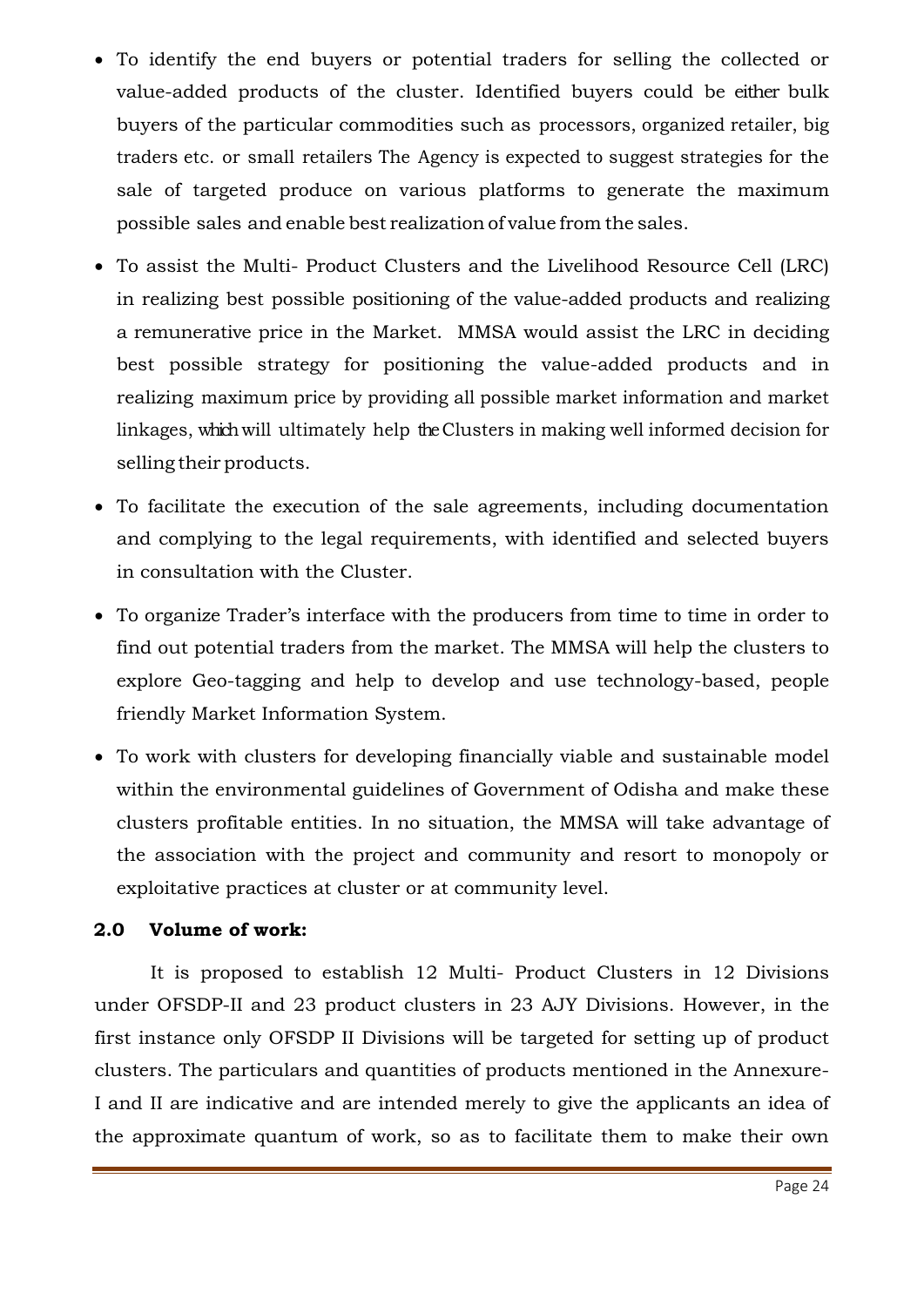assessment for giving Request for Proposal in accordance with the conditions of the offer. It should be clearly understood that no guarantee is being given that all the items of work and all products as mentioned in the scope of services can be performed or will be required to be performed. The MMSA will be required to deal with one or two main products supported by supplementary products to keep the cluster organisation functional though out the year instead of focusing one single prime product.

### **3.0 Time Period for Engagement:**

The services ofthe selected one or more agencies will be engaged initially for a period of three years (3 years) and may be extended for another 2 years subject to mutual agreement and satisfactory performance of the MMSA. Additionally, the project may ask for an early closure, considering the context (social, institutional, financial, policy) and/or unsatisfactory performance of the MMSA.

#### **4.0 Arrangements:**

### **4.1 Legal Arrangement**

The Legal status of this Cluster (Trust or a Company or any other) will be finalized by the project authorities through a process of consultation with stakeholders and experts.

#### **4.2 Arrangement for Innovations**

MMSA would support and promote innovations around IGAs. This will help in better coordination and in building synergies around various mode of microenterprise promotion. It will also work for market linkage initiative at lower level/ around small IGA beyond the selected cluster product (s). In addition to that MMSA would also assist at primary collector level in the Cluster Management.

### **5.0 Eligibility criteria for participation in the bidding:**

The organizations from Government and Non- Government sectors who are handling the product or related products (as given in **Annexure-I of Part-I**), Social Entrepreneurs, traders and reputed institutions who have been dealing with the identified products as well as corporate houses will be eligible to participate in the bidding process. Individual experts having adequate technical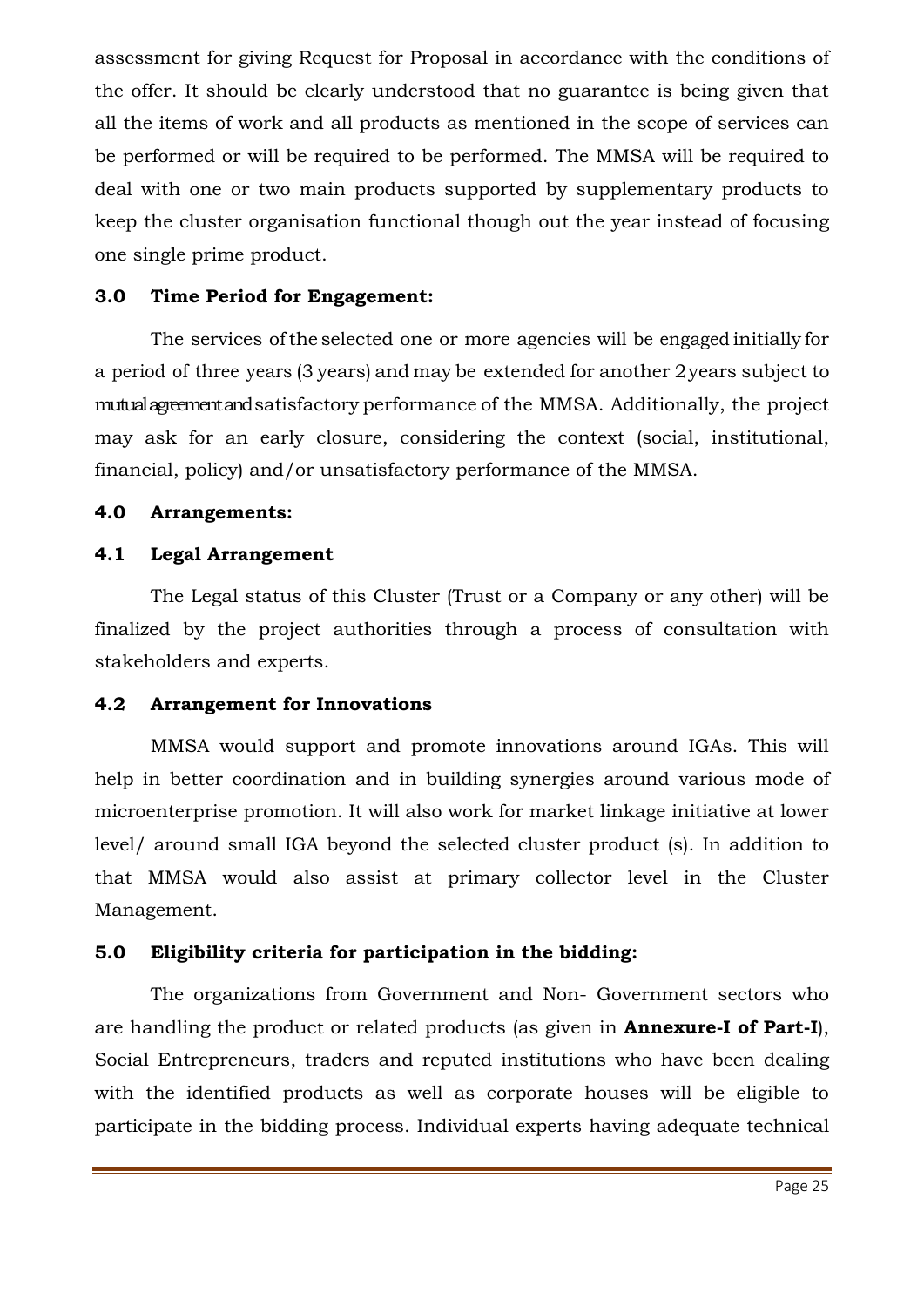and managerial experience in managing any production unit are also eligible to participate in the bidding process. The bidders can jointly submit the Application in a partnership/ consortium mode.

The proposals will be screened on the basis of the following essential eligibility criteria:‐

- The Agency interested in applying for empanelment should be a registered entity under the Companies Act 1956/Societies Act 1860/ Indian Trust Act 1882 / Cooperatives Society Act 1912/ Government Agencies/ Partnership firms / Proprietary firms / Individual with experience in business of NTFP, agricultural or any other similar business for minimum of three years (ending 31 March 2021).
- The Agency should have average turnover of Rs. 15 lakhs (Rupees fifteen lakhs) per annum considering during the last three financial years (i.e., from 2018-19 to 2020-21).
- The Agency must be technically competent (demonstrated experience) with respect to business planning, cluster designing and operation and have adequate techno- managerial staff on pay roll with experience on networking for livelihood, cluster promotion and marketing linkages to manage the supply chain and have experience of working with forest dwellers and community institutions like VSS, EDC, SHG, CIGs, FPOs etc.
- The Agency must have experience in processing, production and value addition of products or managing the production units as service provider.
- The Agency should furnish an undertaking to the effect that the agency has never been black listed in India or abroad.

### **6.0 Formats for Request for Proposal**

The interested parties are required to submit their Request for Proposals as per the Forms and Formats attached in the Part-III of the RFP.

The Technical Proposal is to be submitted in Section I Part A in TECH A1 to A6 and Part B TECH B1 to B7 along with Section III Annexure I. The Financial Proposal is to be submitted in FIN 1 and FIN 2 in Section II.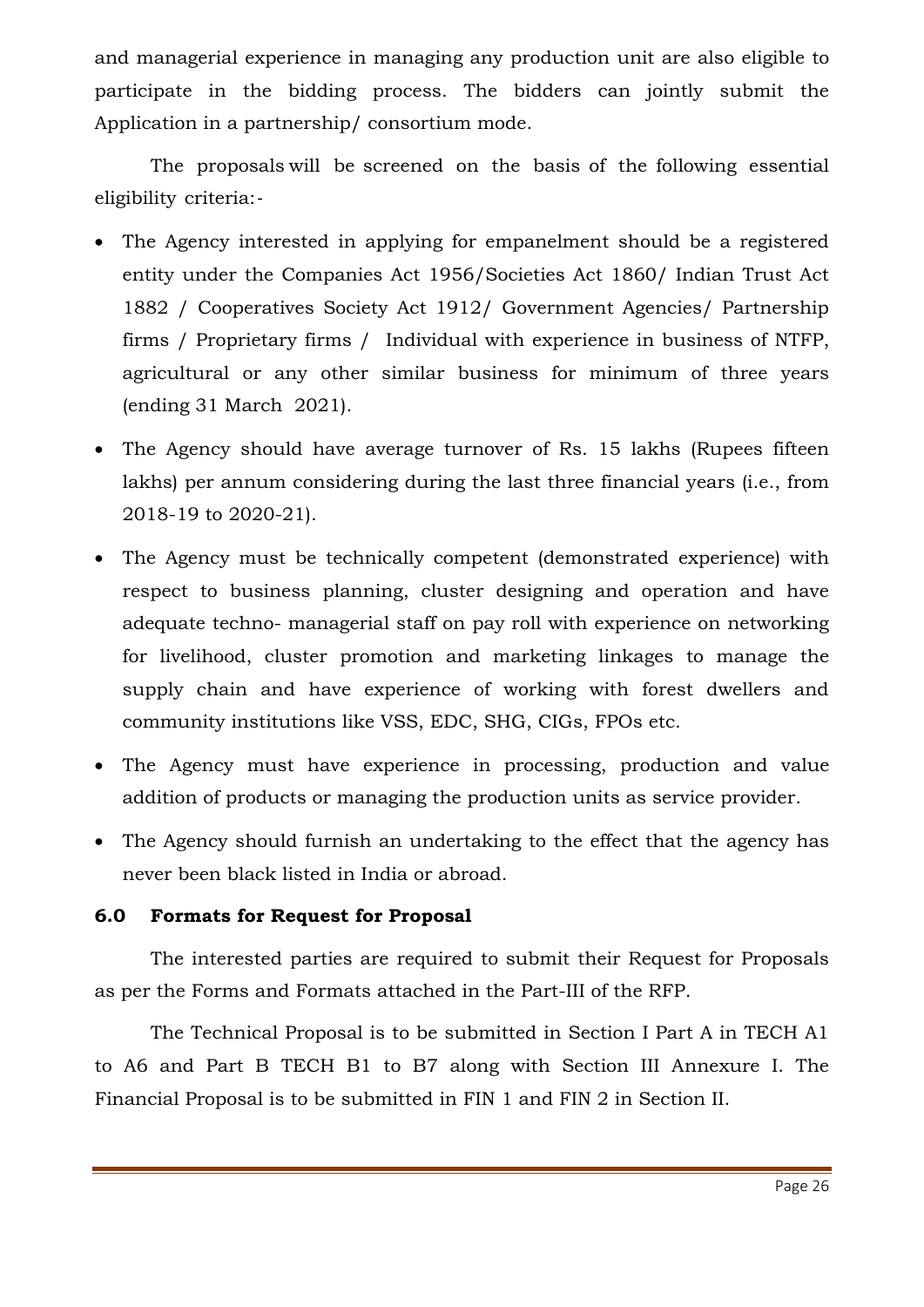### **7.0 Authorized Signatory**

The 'Applicant' mentioned in the offer document shall mean the one who has signed the Request for Proposal document forms. The applicant should be the duly signed by the Authorized Signatory, for which a Certificate of Authority has to be submitted. All certificates and documents (including any clarifications sought and any subsequent correspondence) received hereby, shall, be furnished and signed by the Authorized Signatory.

#### **8.0 Submission of offers**

The interested Agencies are requested to submit their Technical and Financial proposals as detailed in section 6.0 to the PCCF (Projects) & Project Director, OFSDS, SFTRI Campus, Ghatikia, Bhubaneswar on or/ before **30.12.2021 up to 16.00 HRS.** They have to submit 4 hard copies of the Technical and Financial Proposal along with a demand draft of Rs. 2000/- (nonrefundable) towards application & processing fees drawn on a Nationalized Bank payable at Bhubaneswar in favour of The Project Director OFSDP Phase-II.

The application must also be accompanied with and Earnest Money Deposit (EMD) in shape of a Demand Draft of Rs. 5000/- (refundable) towards application & processing fees drawn on a Nationalized Bank payable at Bhubaneswar in favour of The Project Director OFSDP Phase-II. The Technical, Financial Proposals and the Demand Drafts are to be put together in 3 separate sealed covers super-scribed as Technical Proposal, Financial Proposal and Demand Drafts and the three envelops are to be put together in a fourth envelop and is to be labeled "RFP for Engagement of "Marketing & Management Support Agency (MMSA)" on the top of sealed package. The Project Director, OFSDS reserves the right to accept/reject any proposal without assigning any reason thereof. The shortlisted agencies will be called for a presentation on a date notified by the OFSDS (PMU) authorities.

The Application should be submitted by Speed Post/ Registered Post / Courier/ In Person only, latest by 30/12/2022 up to 16.00 HRS in the following address both in soft (in RW-CD ROM) and hard copies **(4 sets).**

### **The PCCF (Projects)-cum-Project Director, OFSDS, SFTRI Campus, At/PO-Ghatikia, Bhubaneswar-751029**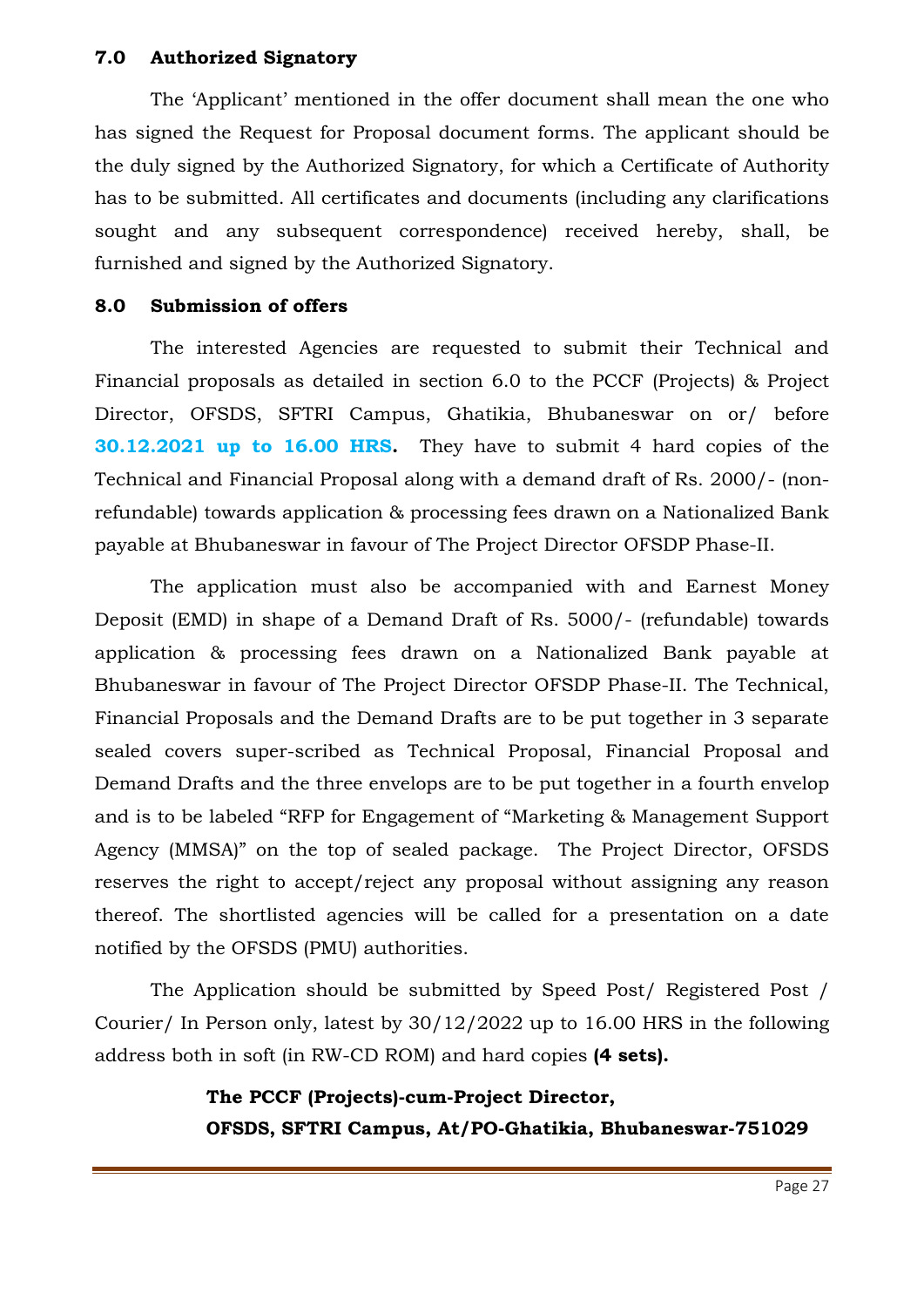### **9.0 Documents to accompany offers**

| S.No. | <b>Super-scribed As</b>   | <b>Name of the Document</b>                             |
|-------|---------------------------|---------------------------------------------------------|
|       |                           | Section I: Technical Proposal-                          |
|       |                           | Part-A: Forms TECH A-1 to TECH A-6                      |
|       |                           | Part- B: Forms TECH B- 1 to TECH B- 7                   |
| 1.    | <b>Technical Proposal</b> | Section III: Annexure I- Filled in Bid Submission Check |
|       |                           | List in Original                                        |
|       |                           | Copy of Certificate of Incorporation/ Registration      |
|       |                           | Copy of Goods and Services Tax Identification Number    |
|       |                           | Copies of IT Return for the last three financial years  |
|       |                           | $(2018-19, 2019-20 & 2020-21).$                         |
|       |                           | Copy of PAN                                             |
|       |                           | Copy of Profit & Loss Accounts and Balance Sheet along  |
|       |                           | with all schedules showing Annual Turnovers for last    |
|       |                           | three financial years (2018-19, 2019-20 & 2020-21).     |
|       |                           | Copies of Work order / Contract Document / Completion   |
|       |                           | Certificate for the respective assignments as proof of  |
|       |                           | Experience in relevant sectors.                         |
| 2.    | <b>Demand Drafts</b>      | Bid Processing Fee for Rs. 2,000/-                      |
|       |                           | EMD for Rs. 5,000/-                                     |
| 3.    | Financial Proposal        | Section II: FIN- 1 and FIN- 2                           |

The applications shall be completed with the following documents:

### **10.0 Amendment to Request for Proposal**

At any time prior to the last date for receipt of proposals, OFSDS may for any reason, whether at its own initiative or in response to a clarification requested by a prospective applicant, modify the RFP document by an amendment.

In order to provide prospective applicants reasonable time in which they take the amendment into account in preparing their proposals, PMU may, at its discretion, extend the last date for the receipt of proposals and/or make other changes in the requirements set out in the RFP.

### **11.0 Grounds for Rejection of offers**

The application is liable to be rejected if:

- The Request for Proposal is submitted without Bid Processing fee and EMD as mentioned in item No. 8.0 on Submission of Offers
- The application is not covered in proper sealed cover with superscription as indicated in section 8.0 on Submission of Offers.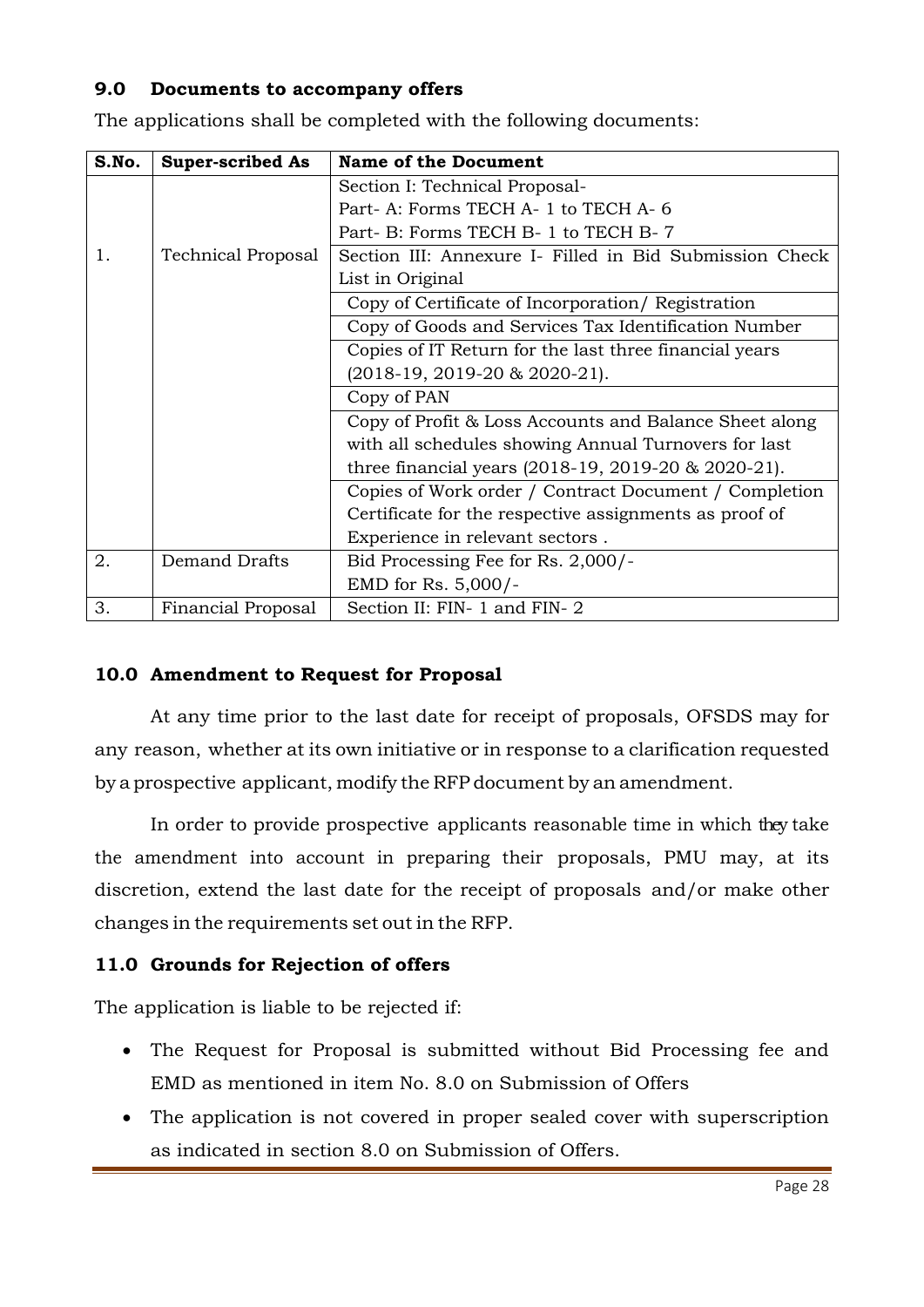- During validity of the proposal, or its extended period, if any, the bidder increases his quoted price.
- The Proposal is received in incomplete form, or not containing all required details as prescribed in the RFP.
- The Proposal is not properly sealed or signed by the Authorized Signatory.
- The Proposal is received after due date and time for submission of bid.
- The Offer received by fax, telegram or e. mail.
- A commercial bid is submitted with assumptions or conditions.
- Proposal is not conforming to the requirement of the scope of the work
- The Bidder tries to influence the evaluation process by unlawful/ corrupt/ fraudulent means at any point of time during the bid process.
- *Any other condition / situation which holds the paramount interest of the client during the overall section process.*

### **12.0 Evaluation Procedure:**

Combined Quality and Cost Based Selection (CQCBS) method will be followed during the overall selection process. The proposals will be evaluated on the basis of the eligibility criteria and will carry maximum marks of 100. The maximum marks for each component of proposal are as under:

| S. No. | Eligibility criteria                  | <b>Max</b>   | Weightage |
|--------|---------------------------------------|--------------|-----------|
|        |                                       | <b>Marks</b> |           |
| A      | <b>Technical Proposal</b>             |              |           |
| 1.0    | General<br>of<br>Experience<br>the    | 15           |           |
|        | firm/Agency in proposed areas<br>- of |              |           |
|        | business                              |              |           |
| 2.0    | Relevant experience                   | 20           |           |
| 3.0    | Geographical presence                 | 15           | 80%       |
| 4.0    | <b>Staff Position</b>                 | 15           |           |
| 5.0    | Financial strength of the firm based  | 15           |           |
|        | on last three years audited accounts. |              |           |
| B      | Presentation                          |              |           |
| 6.0    | Presentation on the Offer             | 20           |           |
|        | <b>TOTAL</b>                          | 100          |           |

|     | <b>Financial Proposal</b>                                                | <b>Max</b><br><b>Marks</b> | Weightage |
|-----|--------------------------------------------------------------------------|----------------------------|-----------|
| 1.0 | Least Price Quoted by Technically<br>Qualified Bidder for the Assignment | 100                        | 20%       |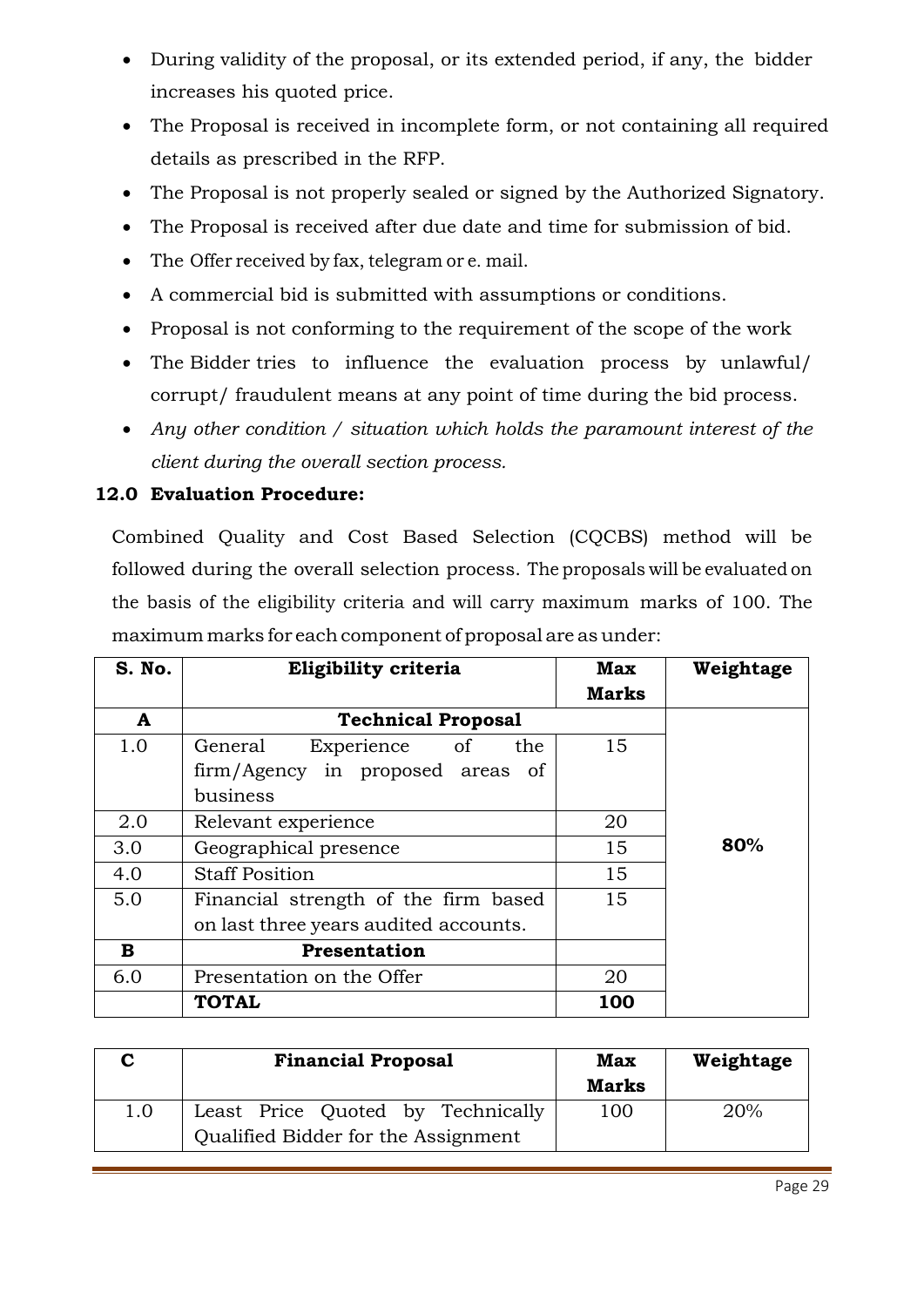The details of markings for individual items in the Evaluation Procedure are mentioned below:

### **A. Technical Proposal**

### **1.0 General Experience**

Number of relevant assignments taken up by the Firm = 15 marks

| S. No. | <b>Areas of Assessment</b>                                                                                                                                                                                                                                                              |    |  |  |
|--------|-----------------------------------------------------------------------------------------------------------------------------------------------------------------------------------------------------------------------------------------------------------------------------------------|----|--|--|
| 1.10   | More than 15 numbers                                                                                                                                                                                                                                                                    | 12 |  |  |
| 1.11   | 9 to 15 numbers                                                                                                                                                                                                                                                                         | 9  |  |  |
| 1.12   | 4 to 9 numbers                                                                                                                                                                                                                                                                          |    |  |  |
| 1.20   | Credibility of the Agency in terms of recognition by its clients<br>from government or non-government sectors including<br>international donors, awards, network lead position etc. in the<br>field of product cluster development, marketing, IGA<br>promotion or other related fields | 3  |  |  |
|        | Total (Maximum) (Item 1.10+ 1.20)                                                                                                                                                                                                                                                       | 15 |  |  |

### **2. Relevant Experience = 20 Marks**

| S. No. | <b>Areas of assessment</b>                                      | <b>Marks</b> |
|--------|-----------------------------------------------------------------|--------------|
| 2.1    | Assignments on Business Plan Development/DPR preparation for    | 3            |
|        | enterprises/cluster of enterprises                              |              |
| 2.2    | Managed project on Livelihood Promotion with tribals and forest | 2            |
|        | dwellers in India                                               |              |
| 2.3    | Project managed on Product Cluster Development in India         | 3            |
| 2.4    | Managed livelihood projects/value addition having special       | 3            |
|        | emphasis on backward and forward marketing linkages             |              |
| 2.5    | Handled Product development, Branding and Positioning of        | 3            |
|        | products around Livelihood and IGA focused projects             |              |
| 2.6    | Project on systematic marketing/linkages of raw, semi-processed | 3            |
|        | or value added products across NTFP, Farm and Off-farm sectors  |              |
|        | in IGA                                                          |              |
| 2.7    | Experience in primary and secondary institution building with   | 3            |
|        | legal status and system of governance                           |              |
|        | Total (Item 2.1 to 2.7)                                         | 20           |

### **3.0 Geographical Presence = 15 Marks**

| S. No. | <b>Areas of assessment</b>                  |  |  |  |
|--------|---------------------------------------------|--|--|--|
| 3.10   | <b>Working Experience in India</b>          |  |  |  |
| 3.11   | Working Experience in more than 5 states or |  |  |  |
| 3.12   | Working Experience in 3 to 4 states         |  |  |  |
| 3.13   | Working Experience in 1 to 2 states         |  |  |  |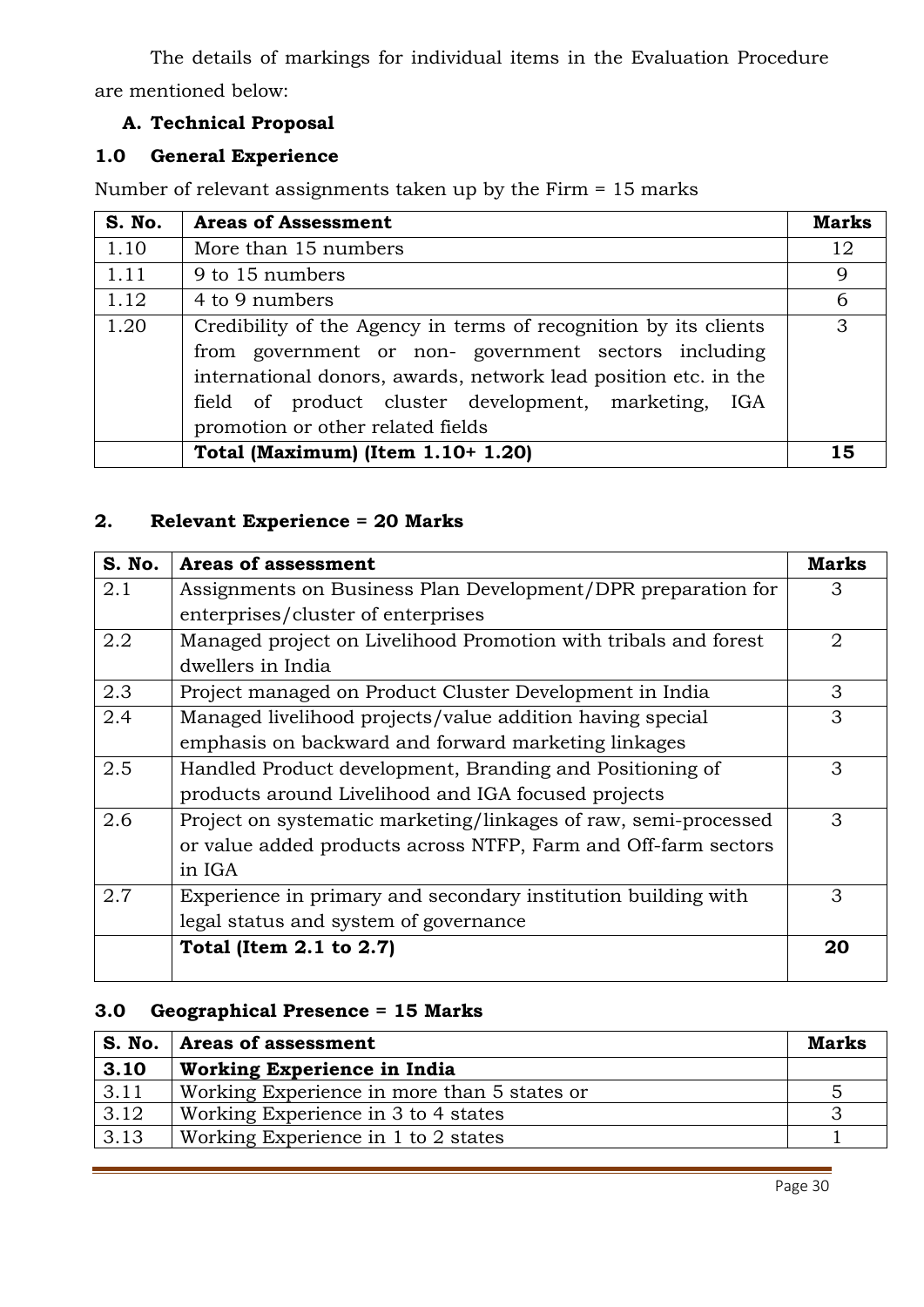| 3.20 | <b>Working Experience in Odisha</b>                   |    |
|------|-------------------------------------------------------|----|
| 3.21 | Working Experience in more than 5 Districts or        | 5  |
| 3.22 | Working Experience in 3 to 4 Districts or             | 3  |
| 3.23 | Working Experience in 1 to 2 Districts                |    |
| 3.30 | <b>Number of Products Proposed Handled previously</b> |    |
| 3.31 | More than 10 Products                                 | 5  |
| 3.32 | 5 to 9 Products                                       | 3  |
| 3.33 | 1 to 4 Products                                       |    |
|      | Total (Item $3.1 + 3.2 + 3.3$ )                       | 15 |

### **4.0 Staff Position of Key Personnel = 15 Marks**

| S. No. | <b>Areas of assessment</b>                                   | <b>Marks</b> |
|--------|--------------------------------------------------------------|--------------|
| 4.10   | More than 10 key Staffs having Post Graduate Degree          | 10           |
| 4.11   | 5 to 9 key Staffs having Post Graduate Degree                | 6            |
| 4.12   | Less than 4 key Staffs having less than Post Graduate Degree | 3            |
| 4.20   | More than 5 women Key Personnel having Post Graduate Degree  | 5            |
| 4.21   | 3 to 4 women Key Personnel having Post Graduate Degree       | 3            |
| 4.22   | 1 to 2 women Key Personnel having less than Post Graduate    |              |
|        | Degree                                                       |              |
|        | Total (Items $4.10 + 4.20$ )                                 | 15           |

### **5.0 Financial Strength of the Agency = 15 Marks**

| S. No. | <b>Areas of assessment</b>                                      | <b>Marks</b> |  |  |
|--------|-----------------------------------------------------------------|--------------|--|--|
| 5.1    | Average Annual Turnover of more than Rs. 25 Lakhs in last       | 15           |  |  |
|        | three Financial years (i.e., $2018-19$ to $2020-21$ )           |              |  |  |
| 5.2    | Average Annual Turnover is between Rs. 16 to Rs. 25 Lakhs in    |              |  |  |
|        | last three Financial years (i.e., $2018-19$ to $2020-21$ )      |              |  |  |
| 5.3    | Average Annual Turnover is Rs. 15 Lakhs in last three financial | 10           |  |  |
|        | years (i.e., 2018-19 to 2020-21)                                |              |  |  |
|        | Total (Item 5.1)                                                | 15           |  |  |

### **B. Presentation**

### **6.0 Evaluation on the Presentation on the Offer = 20 Marks**

| S. No. | <b>Areas of assessment</b>                                      | Marks |
|--------|-----------------------------------------------------------------|-------|
| 6.1    | Understanding/ Clarity on the Scope, the context and the        | 5     |
|        | outcomes of Work                                                |       |
| 6.2    | Methodology of proposed execution of work-the Planning,         | 5     |
|        | Management Plan, Operationalizing the Work                      |       |
| 6.3    | Proposal for processes to be followed for Aggregation, Quality  | 5     |
|        | check, Branding, Positioning of Product in the Market with time |       |
|        | line for execution of work including Target Setting             |       |
| 6.4    | Proposal for developing institutions through Legal Support and  | 5     |
|        | Capacity Building                                               |       |
|        | Total (Items 5.1 to 5.4)                                        | 20    |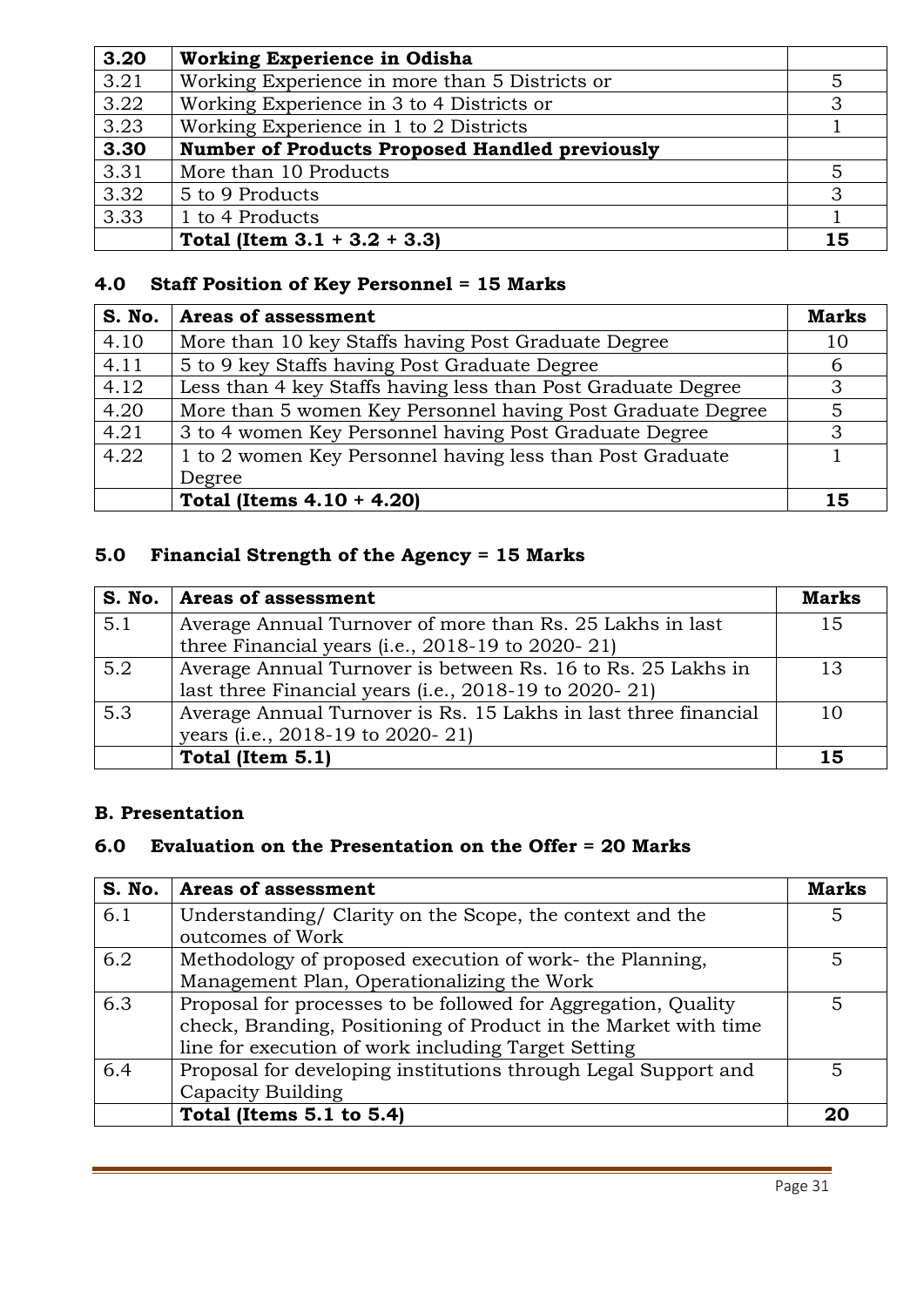### **C. Financial Proposal:**

The Financial Proposals of the Technically Qualified Bidders only shall be opened at this stage in the presence of the bidder's representative who wishes to attend the meeting with proper authorization letter. The name of the Bidder along with the quoted financial price will be announced during the meeting.

**C.1. Combined Quality and Cost Based Selection (CQCBS)** method will be followed during the overall selection process. Based on the evaluation of Technical Proposal, the Technically Qualified Bidders shall be ranked highest to lowest Technical Score **(TS)** in accordance to the marks obtained during the Technical Evaluation stage. There shall be **80%** weightage to Technical Score and **20%** weightage to Financial Score.

### **C.2. Evaluation Procedures of Financial Bid**:

The individual Bidder's Financial Score **(FS)** will be evaluated as per the formula given below:

**FS= [F min / Fb] \* 100** (rounded off to 2 decimal places) Where; FS= Normalized Financial Score of the Bidder under consideration F min= Lowest Financial Quote among the Technically Qualified Bidders; Fb= Financial Quote of the Bidder under consideration

### **Combined Score (CS) = TS \* 0.8 + FS \* 0.2**

Where TS = Technical Score secured by the Bidder FS = Financial Score secured by the Bidder

The Bidder securing the highest evaluated **Combined Score (CS)** will be awarded the contract observing due procedure. For the purpose of evaluation, the total evaluated cost shall be inclusive of all taxes & duties for which the Client will make payment to the Agency including overhead expenses, such as travel, accommodation, logistics, training/ workshop, preparation of reports/ formats, printing & other secretarial expenses etc.

Combined Score of the bidders for the bid shall be worked out as under:

| <b>Bidder</b> | <b>Technical</b><br>Score (ST) | Weighted<br><b>Financial</b><br><b>Technical Score</b><br>Score (SF)<br>$(80\% \text{ of ST})$ |  | Weighted<br><b>Financial Score</b><br>$(20%$ of SF) | <b>Combined</b><br>Score $(F=D+E)$ |  |
|---------------|--------------------------------|------------------------------------------------------------------------------------------------|--|-----------------------------------------------------|------------------------------------|--|
|               |                                |                                                                                                |  |                                                     |                                    |  |
|               |                                |                                                                                                |  |                                                     |                                    |  |

### **13.0 Taxes:**

Tax deduction at source will be made as per the provision of the Income Tax Act, 1961 and GST.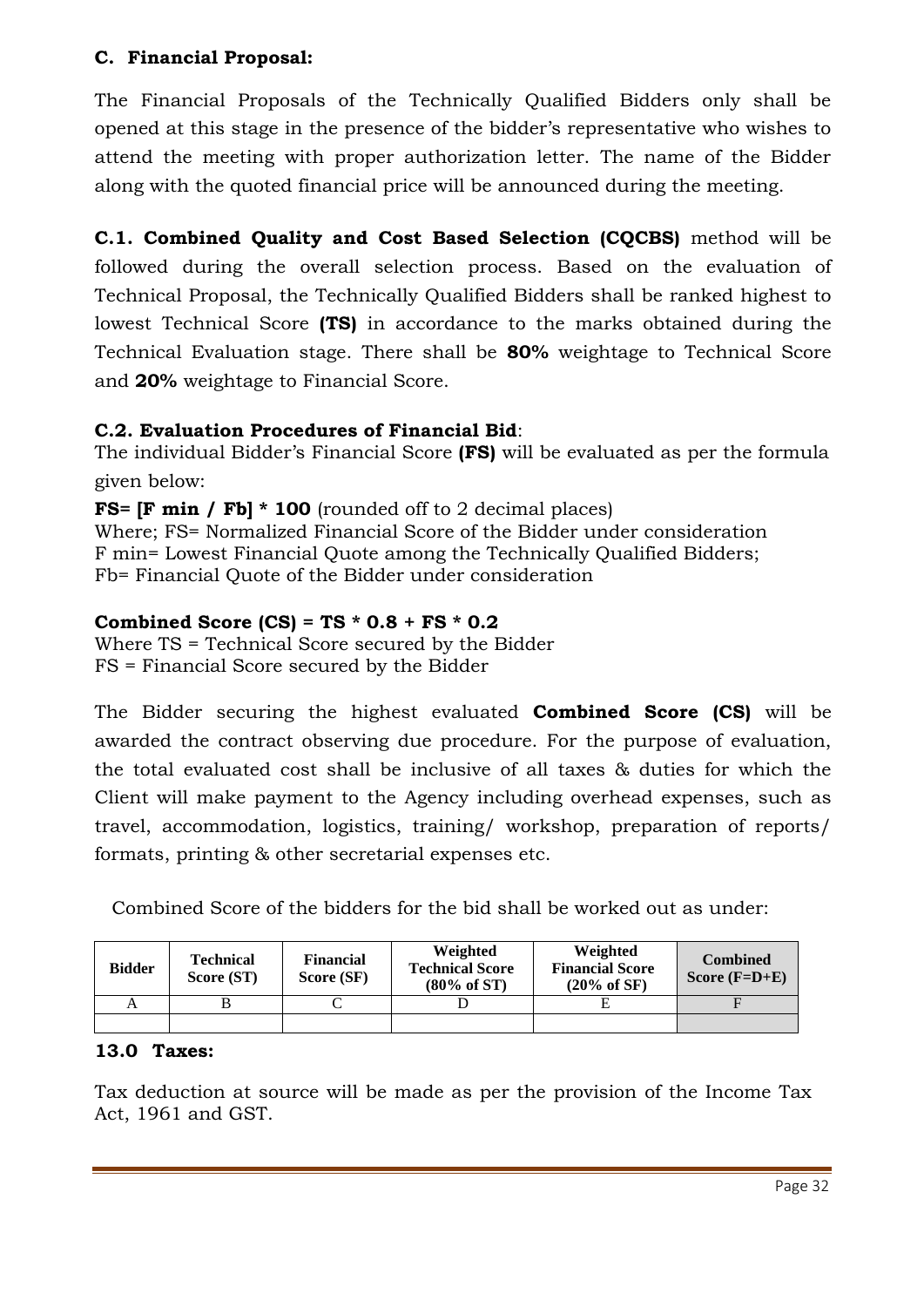### **14.0 Language of Proposals:**

The proposal and all related correspondence exchanged between the bidder and the Client shall be written in the English language.

### **15.0 Performance Bank Guarantee: (PBG)**

Within 15 days of notifying the acceptance of proposal for the award of contract, the qualified bidder shall have to furnish a Performance Bank Guarantee amounting to **10% of the Contract Value** from a Nationalized Bank situated in Bhubaneswar in favour of **"The PCCF (PROJECTS) & PROJECT DIRECTOR, OFSDS"**, as per the format at **Annexure-II of Part-III**, for a period of **SIX** months beyond the entire contract period (i.e. PBG must be valid from the date of effectiveness of the contract to a **period of 6 months beyond the contract period)** as its commitment to perform services under the contract. Failure to comply with the requirements shall constitute sufficient grounds for the forfeiture of the PBG. The PBG shall be released immediately after SIX months of expiry of contract provided there is no breach of contract on the part of the qualified bidder. No interest shall be paid on the PBG.

### **16.0 Contract Negotiation:**

Contract Negotiation will be held at a date, time and address as intimated to the successful bidder. The bidder will, as a pre-requisite for attendance at the negotiations, confirm availability of all the proposed staff for the assignment. Representative conducting negotiations on behalf of the bidder must have written authority to negotiate and conclude a contract. Negotiation will be performed covering Technical and Financial aspects, if any and availability of proposed professionals etc.

### **17.0 Legal Jurisdiction:**

All legal disputes are subject to the jurisdiction of the Orissa High Court, Cuttack.

### **18.0 Governing Law and Penalty Clause:**

The schedule given for delivery is to be strictly adhered to in view of the strict time schedule. Any unjustified and unacceptable delay in delivery shall render the Agency liable for liquidated damages and thereafter the Client holds the option for cancellation of the contract for pending activities and completes the same from any other agency. The rights and obligations of the Client and the Agency under this contract will be governed by the prevailing laws of Government of India and Government of Odisha.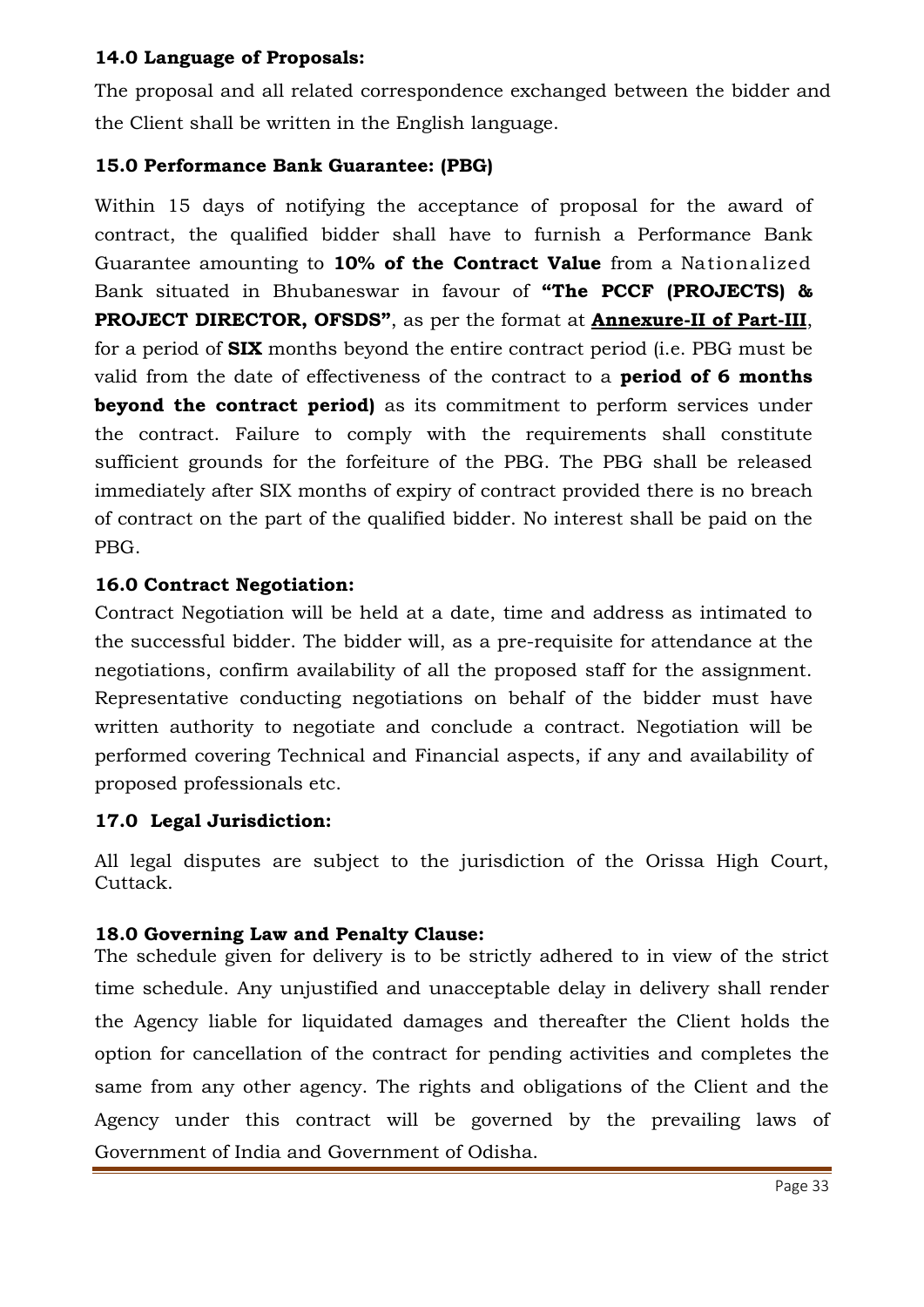### **19.0 Confidentiality:**

Information relating to evaluation of Proposals and recommendations concerning awards shall not be disclosed to the bidders who submitted the proposals or to other persons not officially concerned with the process, until the publication of the award of contract. The undue use of confidential information related to the process by any bidder may result in rejection of its proposal and may be subject to the provisions of the Client's antifraud and corruption policy. During the execution of the assignment except with prior written consent of the Client, the bidder or its personnel shall not at any time communicate to any person or entity any confidential information acquired in the course of the contract.

### **20.0 Copyright, Patents and Other Proprietary Rights:**

Forest, Environment and Climate Change Department, Government of Odisha shall be entitled to all intellectual property and other proprietary rights including but not limited to patents, copyrights and trademarks, with regard to documents and other materials which bear a direct relation to or are prepared or collected in consequence or in the course of the execution of this contract. At the Client's request, the Agency shall take all necessary steps to submit them to the Client in compliance with the requirements of the contract.

### **21.0Arbitration:**

The Client and the Agency shall make every effort to resolve amicably, by direct negotiation, any disagreement or dispute arising between them under or arising from or in connection with the contract. Disputes not so resolved amicably within 30 days of receipt of notice of such as a dispute shall be resolved by a sole arbitrator nominated by the Principal Chief Conservator of Forests (Projects) and Project Director, OFSDS, Bhubaneswar. The arbitration proceedings shall be governed in all respects by the provisions of the Indian Arbitration and Conciliation Act, 1996 and the rules there under and any statutory modification or re-enactment, thereof. The arbitration proceeding shall be held in Bhubaneswar.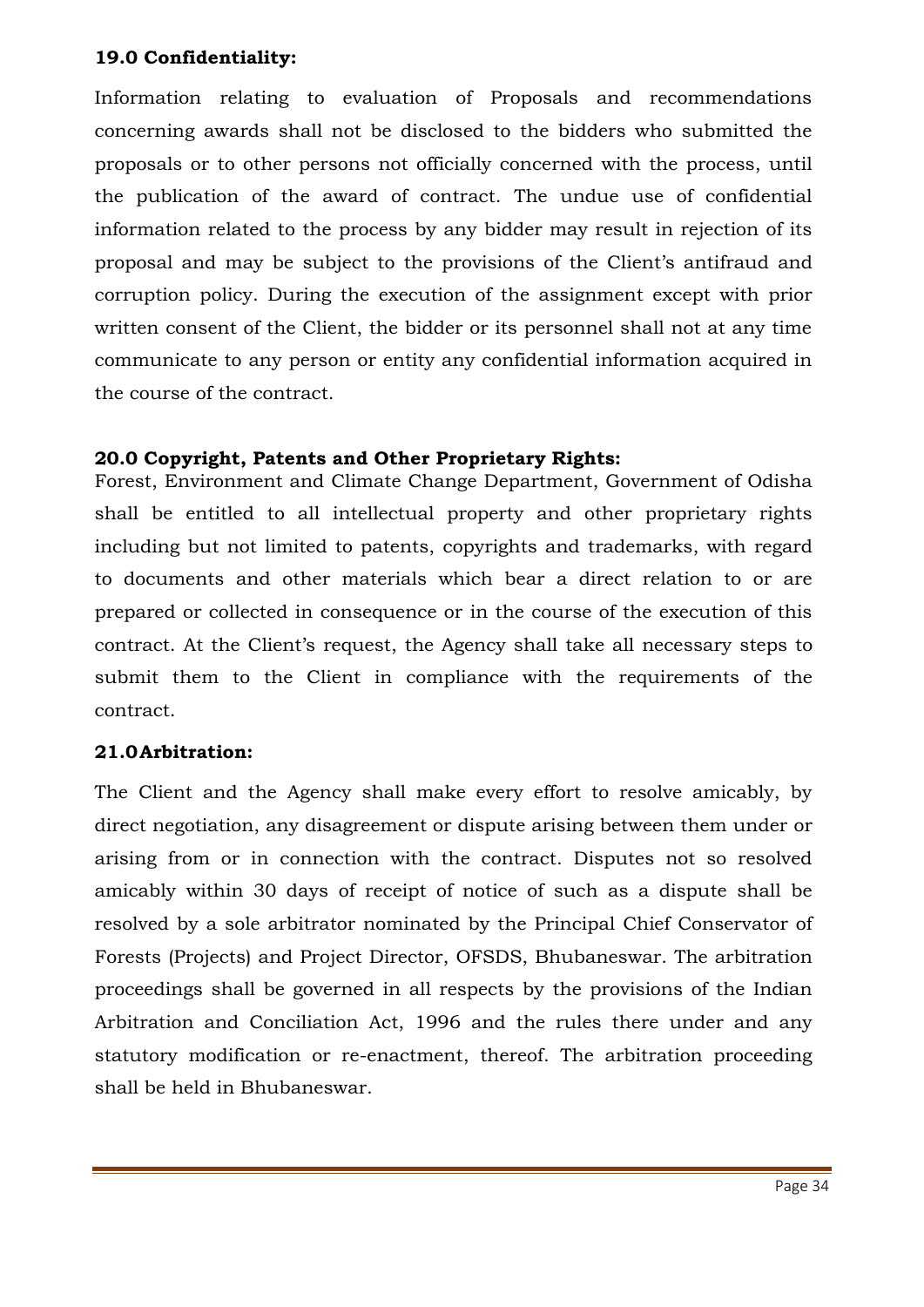### **22.0 Empanelment Procedure:**

- Applicants scoring 70 marks and above in the Technical Bid will be short listed for a presentation before OFSDS Selection Committee.
- Primary selection of Agency will be done basing on criteria defined in the evaluation section.
- Date of presentation will be intimated to the shortlisted applicants well in advance. Based on offers submitted and presentations made, technically qualified agencies will be selected. This will amount to qualification of Technical Bid.
- Financial bid will be opened after the Technical Selection and in presence of the applicant's authorized representatives.
- There shall be a 80% weightage for technical bid and 20% weightage for financial bid.

### **23.0 Disclaimer**

The OFSDS (PMU/LRC) shall not be responsible for any late receipt of offers for any reasons whatsoever. The applications received late will not be considered and returned unopened to the applicant.

This RFP is not an agreement or an offer by OFSDS to the prospective applicants or any other person. The purpose of this RFP is to provide interested parties with information that may be useful to them in the formulation of their proposals pursuant to this RFP. Thus, OFSDP-II reserves the rights;

- To reject any / all applications without assigning any reasons thereof.
- To relax or waive any of the conditions stipulated in this document as deemed necessary in the best interest of the OFSDS without assigning any reasons thereof.
- To include any other item in the Scope of Work at any time after consultation with applicants or otherwise.
- To determine the number of sample for quality certification / Inspection taking into account the existing / likely work load.
- Information provided in this RFP to the applicants may be on a wide range of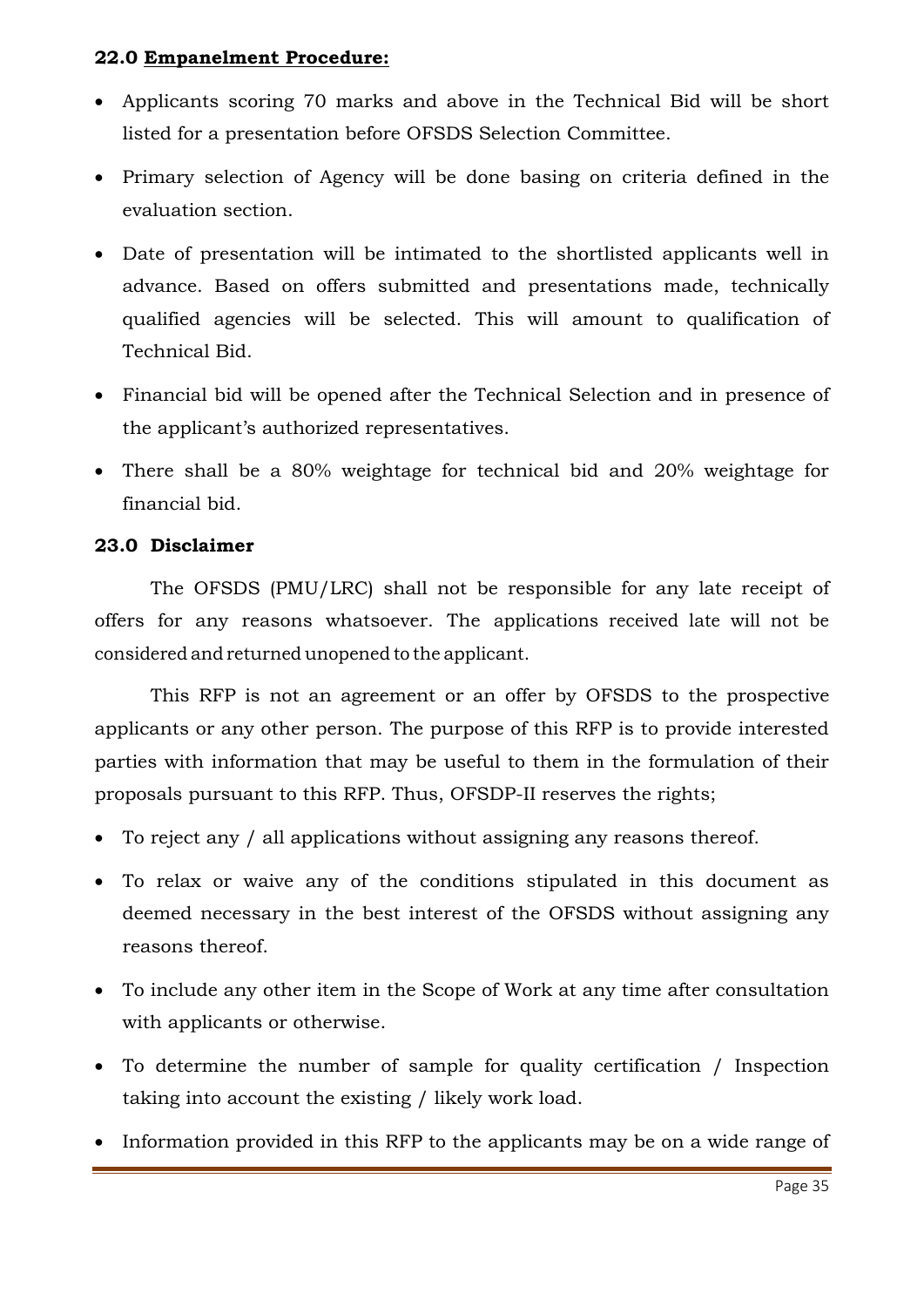matters, some of which may depend upon interpretation of law.

- The information given is not intended to be an exhaustive account of statutory requirements and should not be regarded as a complete or authoritative statement of law.
- OFSDS, its employees, consultants and advisers make no representation or warranty and shall have no liability to any person including any applicant under any law, statute, rules or regulations or tort, principles of restitution or unjust enrichment or otherwise for any loss, damages, cost or expense which may arise from or be incurred or suffered on account of anything contained in this RFP or otherwise, including the accuracy, adequacy, correctness, reliability or completeness of the RFP and any Request for Proposal (RFP) for Engagement of the agency for OFSDS.
- OFSDS accepts no liability of any nature whether resulting from negligence or otherwise, howsoever caused, arising from reliance of any applicant upon the statements contained in this RFP.
- OFSDS may in its absolute discretion, but without being under any obligation to do so, update, amend or supplement the information, assessment or assumption contained in this RFP.
- The issue of this RFP does not imply that OFSDS is bound to select an Applicant or to appoint the selected applicant, as the case may be, for providing the services and it reserves the right to reject all or any of the proposals without assigning any reasons whatsoever.
- The applicant shall bear all its costs associated with or relating to the preparation and submission of its proposal including but not limited to preparation, copying, postage, delivery fees, expenses associated with any demonstrations or presentations which may be required by OFSDS or any other costs incurred in connection with or relating to its proposal. All such costs and expenses will remain with the applicant and OFSDS shall not be liable in any manner whatsoever for the same or for any other costs or other expenses incurred by an applicant in preparation or submission of the proposal, regardless of the conduct or outcome of the selection process.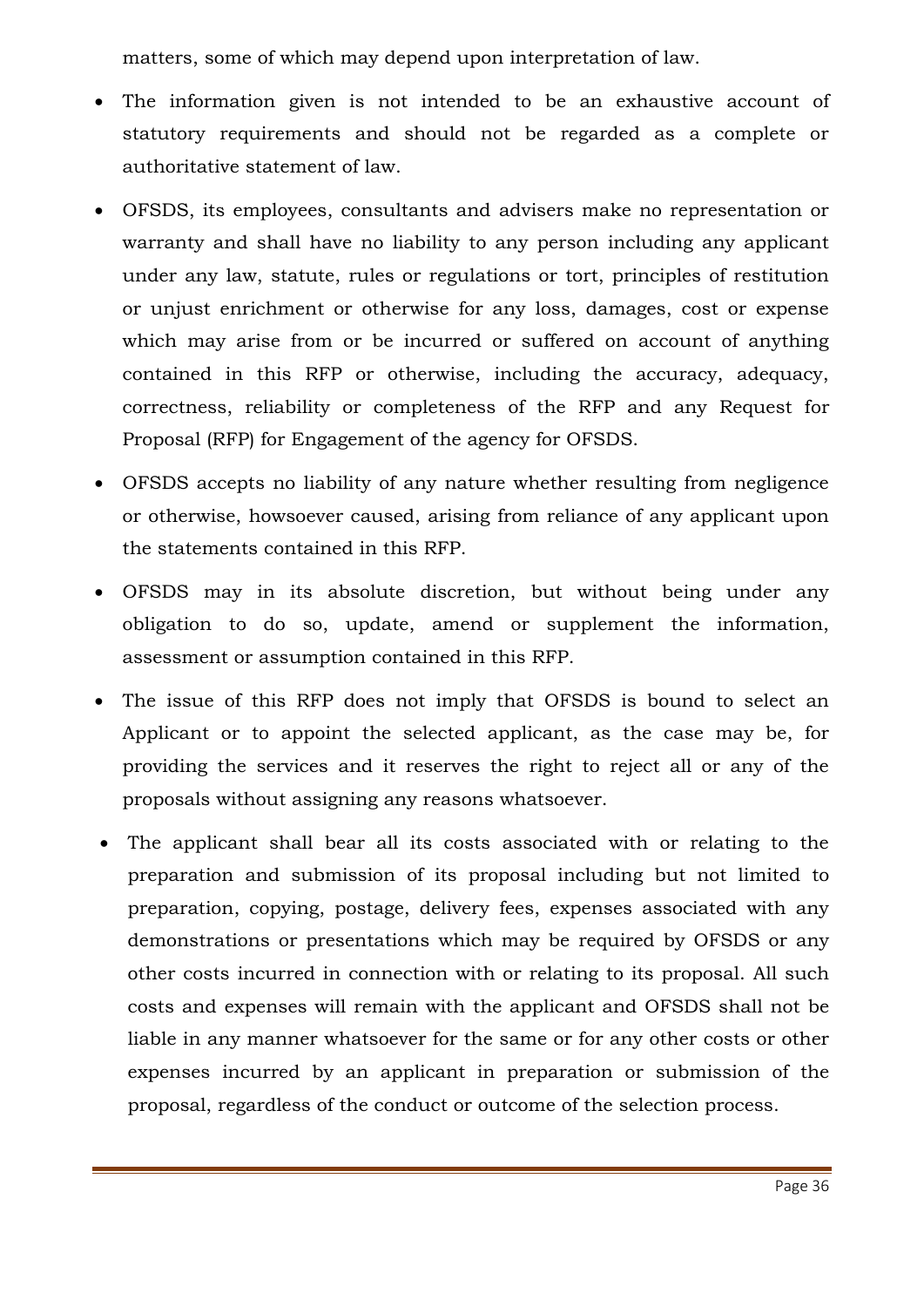## **PART III:**

## **FORMS AND FORMATS**

## **SECTION I: Technical Proposal Submission Forms**

**Technical Proposal (Part - A)**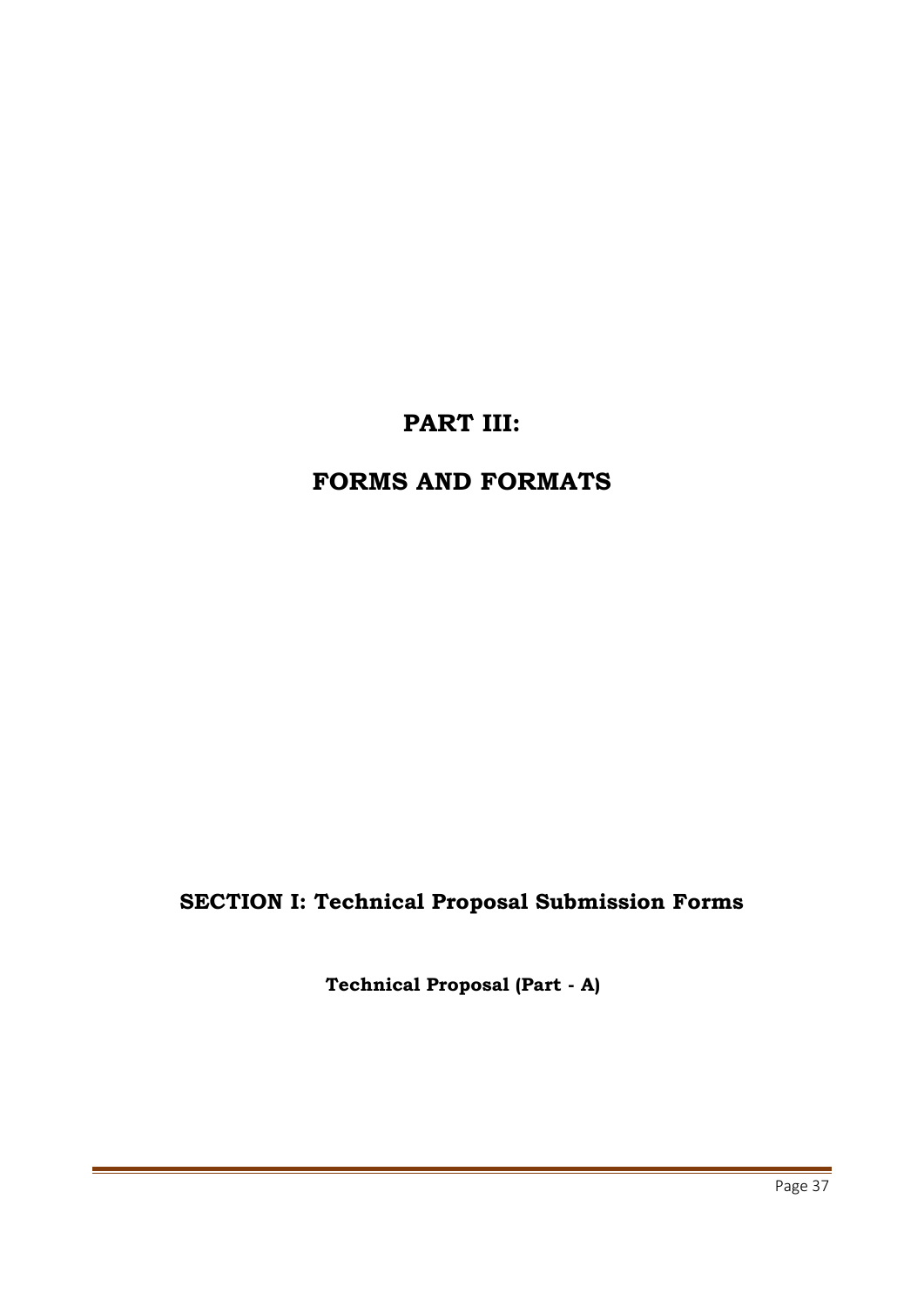#### **Covering Letter**

#### *(On Bidders Letter Head)*

*[Location, Date]*

**To**

#### **The PCCF (Projects) & Project Director Odisha Forestry Sector Development Society SFTRI Campus, Ghatikia, Bhubaneswar- 751029**

**Subject:** Engagement of Management and Marketing support agency (MMSA) for establishing and operationalizing multi-product cluster under project area of OFSDP-II

#### **[Technical Proposal: Part – A]**

Dear Sir / Madam,

|      | I, the undersigned, offer to participate in the selection process to provide      |  |  |                                |  |  |
|------|-----------------------------------------------------------------------------------|--|--|--------------------------------|--|--|
|      | consultancy services for                                                          |  |  | in accordance with your Tender |  |  |
| No.: |                                                                                   |  |  | Dated________. We are hereby   |  |  |
|      | submitting our proposal, which includes Technical Proposal and Financial Proposal |  |  |                                |  |  |
|      | sealed in separate envelopes.                                                     |  |  |                                |  |  |

I have examined all the information as provided in your Request for Proposal (RFP) and offer to undertake the service described in accordance with the conditions and requirements of the selection process. I agree to bear all costs incurred by us in connection with the preparation and submission of this proposal and to bear any further pre-contract costs. I confirm that, I have the authority to submit the proposal and to clarify any details on its behalf. I understand you are not bound to accept any proposal you receive.

I hereby declare that all the information and statements made in this Technical Proposal are true and correct and I accept that any misinterpretation contained in it may lead to disqualification of our proposal. Our proposal will be valid for acceptance up to **180 Days** and I confirm that this proposal will remain binding upon us and may be accepted by you at any time before the validity of the bid.

If negotiations are held during the period of validity of the proposal, I undertake to negotiate on the basis of the proposal submitted by us. Our proposal is binding upon us and subject to the modifications resulting from contract negotiations.

I hereby unconditionally undertake to accept all the terms and conditions as stipulated in the RFP document. In case any provision of this RFP are found violated, then your department shall without prejudice to any other right or remedy be at liberty to reject our proposal including forfeiture of the full said earnest money deposit absolutely.

Yours Sincerely,

**Authorized** *Signatory with Date and Seal***:**

**Name and Designation:**

**Address of the Bidder:**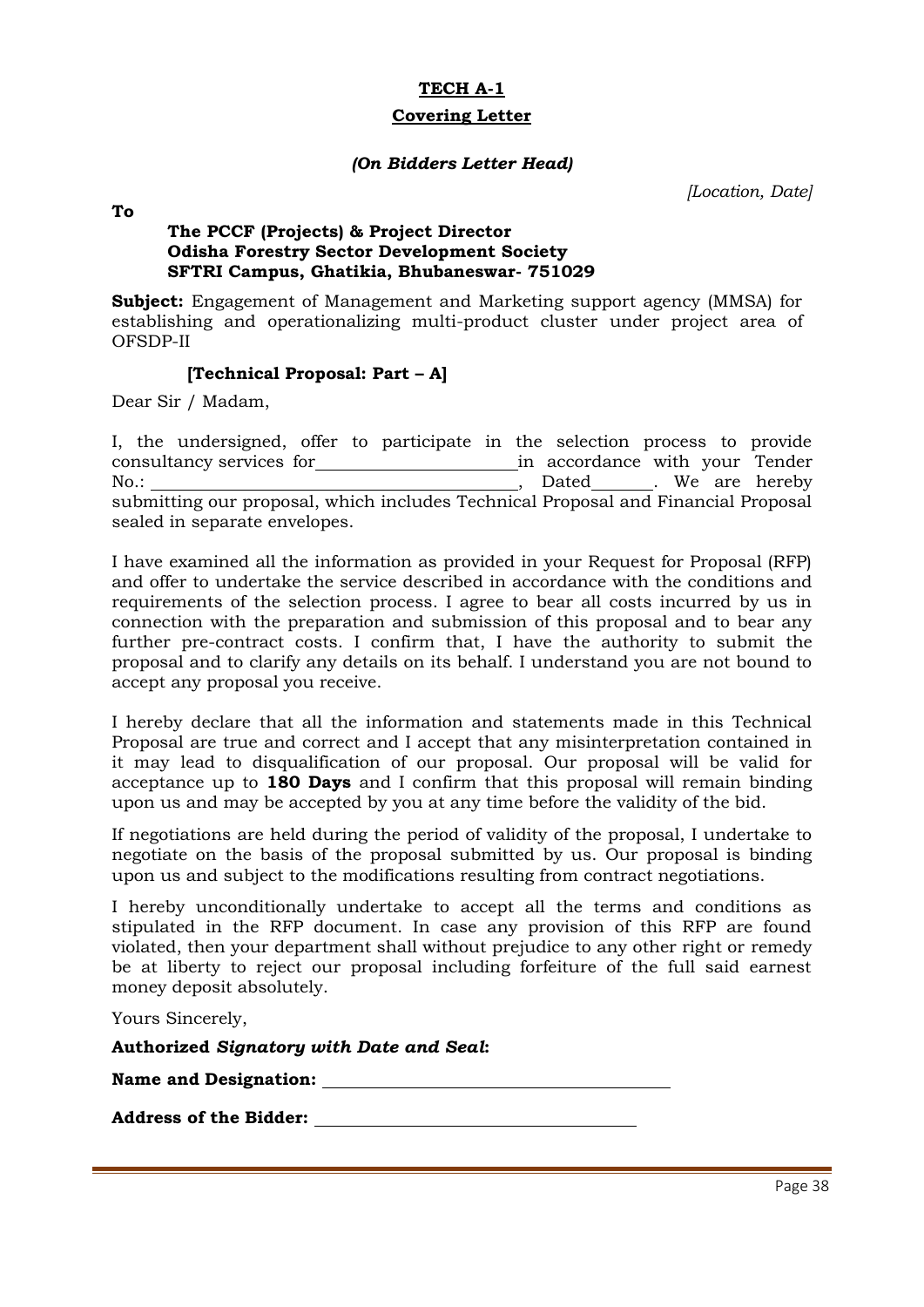### **Bidder's Organisation (General Details)**

| $\overline{\mathbf{S}}$<br>No. | <b>Description</b>                                                                                                                                                  | <b>Full Details</b> |
|--------------------------------|---------------------------------------------------------------------------------------------------------------------------------------------------------------------|---------------------|
| 1                              | Name of the Organisation/Firm/Company:                                                                                                                              |                     |
| 2                              | <b>Date of Establishment:</b>                                                                                                                                       |                     |
| $\overline{3}$                 | <b>Experience in years</b> (Livelihood and<br>IGA promotion, enterprise development,<br>market linkages, Management and<br>operationalization of product clusters): |                     |
| 4                              | <b>Registered Office Address:</b><br>Tel:<br>Fax:<br>Email id:                                                                                                      |                     |
| $\overline{5}$                 | <b>Address for Communication:</b><br>Tel:<br>Fax:<br>Email id:                                                                                                      |                     |
| 6                              | Details of Individual who will serve as the<br>point of contact/communication:<br>Name: Designation:<br>Mobile No.:<br>Email id:                                    |                     |
| $\overline{7}$                 | Details of the authorized person signing &<br>submitting the bid on behalf of the Bidder:<br>Name: Designation:<br>Mobile No.:<br>Email id:                         |                     |
| $\overline{8}$                 | <b>Registration / Incorporation Details</b><br>Registration No: Date &<br>Year:                                                                                     |                     |
| $\overline{9}$                 | <b>Bid Processing Fee Details:</b><br>Amount: BC/DD<br>$No.$ :<br>Date:<br>Name of the Bank:                                                                        |                     |
| 10                             | <b>EMD Details:</b><br>Amount: BC/DD No.:<br>Date:<br>Name of the Bank:                                                                                             |                     |
| $\overline{11}$                | PAN Number                                                                                                                                                          |                     |
| 12                             | Goods and Services Tax Identification<br>Number (GSTIN)                                                                                                             |                     |
| 13                             | Willing to carry out assignments as per the<br>scope of work of the RFP                                                                                             | <b>Yes</b>          |
| 14                             | Willing to accept all the terms and conditions<br>as specified in the RFP                                                                                           | <b>Yes</b>          |

| Authorized Signatory [In full and initials]: |  |
|----------------------------------------------|--|
| Name and Designation with Date and Seal:     |  |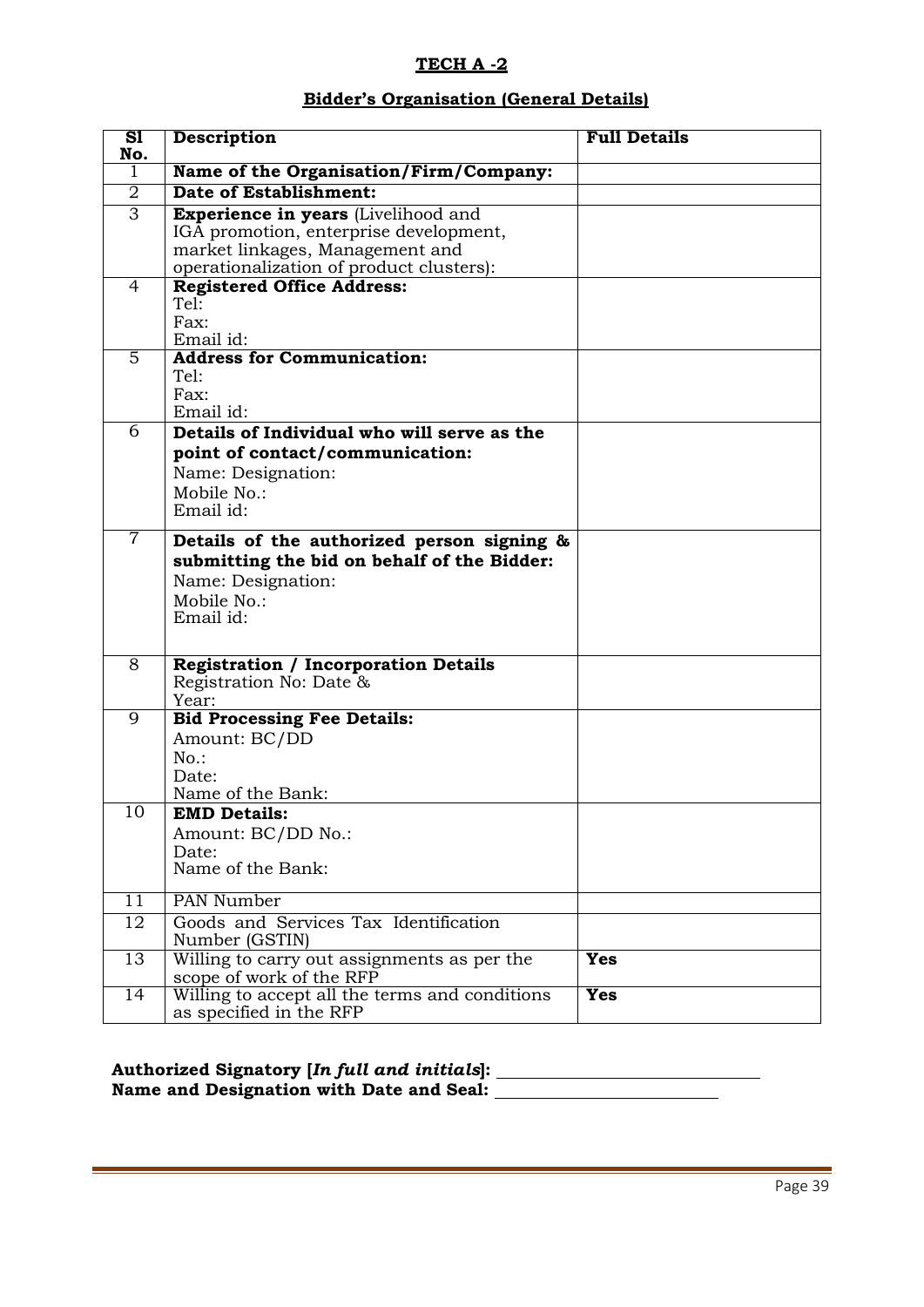#### **Bidder Organisation (Financial Details)**

| <b>Financial Information</b><br>in Rs.                                                 |  |  |  |  |  |  |  |  |  |  |  |
|----------------------------------------------------------------------------------------|--|--|--|--|--|--|--|--|--|--|--|
| FY 2018 -<br>FY 2019 -<br>FY 2020 -<br><b>Detail</b><br>Average<br>20<br>21<br>19<br>s |  |  |  |  |  |  |  |  |  |  |  |
| <b>Annual Turnover (in</b><br>Lakh)                                                    |  |  |  |  |  |  |  |  |  |  |  |

*Supporting Documents:*

Copies of Audited financial statements for the last three FYs (**2018-19, 2019-20 and 2020-21)** (Submission of copies of Profit & Loss Account and Balance Sheet along with all the schedules and IT return for the respective financial years, signed with seal by the Authorized signatory is mandatory along with this form), *failing which the proposal will be outrightly rejected.*

**Authorized Signatory [***In full and initials***]: Name and Designation with Date and Seal:** 

*NB: No Scanned Signature will be entertained*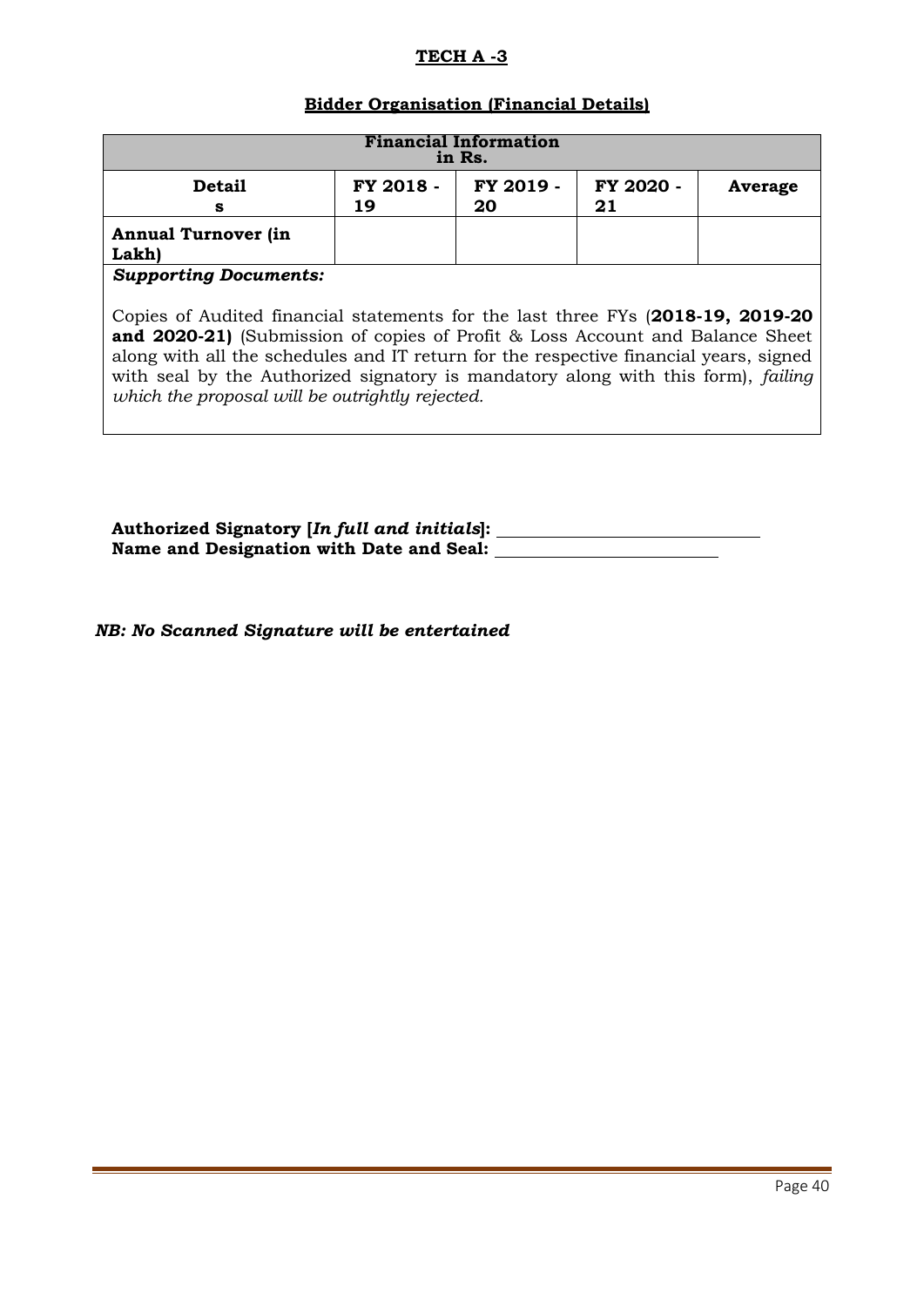#### **(Bidder's Past Experience Details)**

**Table-1 (List of completed or ongoing assignments on** Livelihood and IGA promotion, enterprise development, market linkages, Management and operationalization of product clusters **in any sector during last 5 years) Sl. No . Peri od Name of the Assignm ent with Details Na me of the Clie \* Contrac t Value (in Rs.) and Duratio Date of Award / Commence ment of Date of Completi on of Assignme nt Remar ks if any Pag e No**

**A B C D E F G H I**

**assignment**

**n in Month**

**thereof**

**nt**

| Authorized Signatory [In full and initials]: |  |
|----------------------------------------------|--|
| Name and Designation with Date and Seal:     |  |

*Note: Bidders are requested to furnish the list of the assignments undertaken/completed during the last 5 Years (1st October 2016 to 30th September 2021) as per the above prescribed format only. Information not conforming to the above format will be treated as non-responsive. Copies of Work Order / Contract Document / Completion Certificate for the respective assignments need to be furnished along with the technical proposal.* 

*\*Assignments having Contract Value of ≥ Rs. 5 Lakh & Duration of ≥ 12 Months only will be taken into consideration.*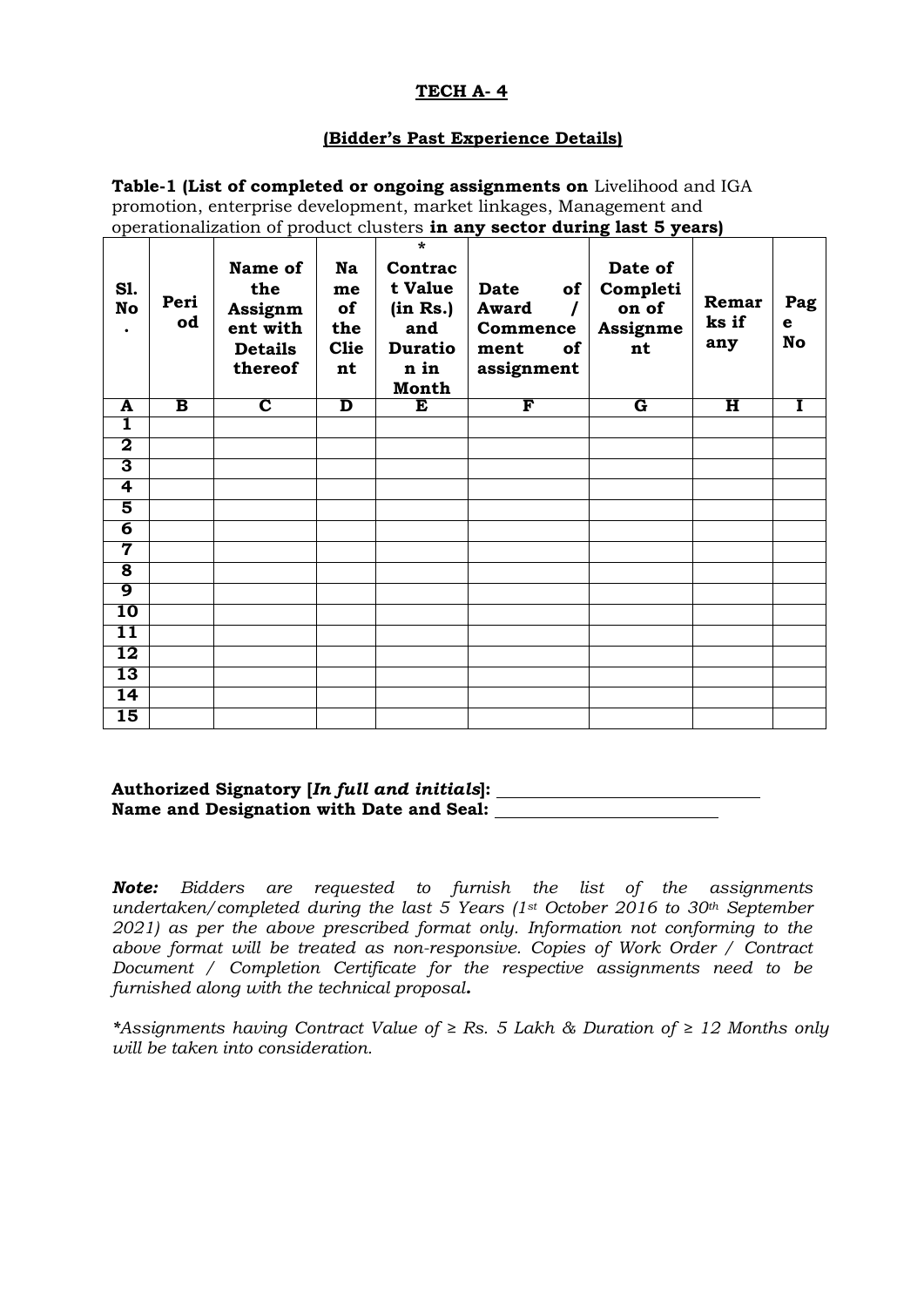#### **Information Regarding any Conflicting Activities and Declaration Thereof**

*Are there any activities carried out by your agency which are of conflicting nature as mentioned in the Eligibility Criteria for participating in the bidding available at Section: 5.0 of Part-II (Scope of Work). If yes, please furnish details of any such activities.*

If no, please certify,

#### **In Bidders Letter Head**

I, hereby declare that our agency is not indulged in any such activities which can be termed as the conflicting activities as mentioned in the document.

I, also acknowledge that in case of misrepresentation of any of the information, our proposal / contract shall be rejected / terminated by the Client which shall be binding on us.

**Authorized Signatory [***In full and initials***]: Name and Designation with Date and Seal:**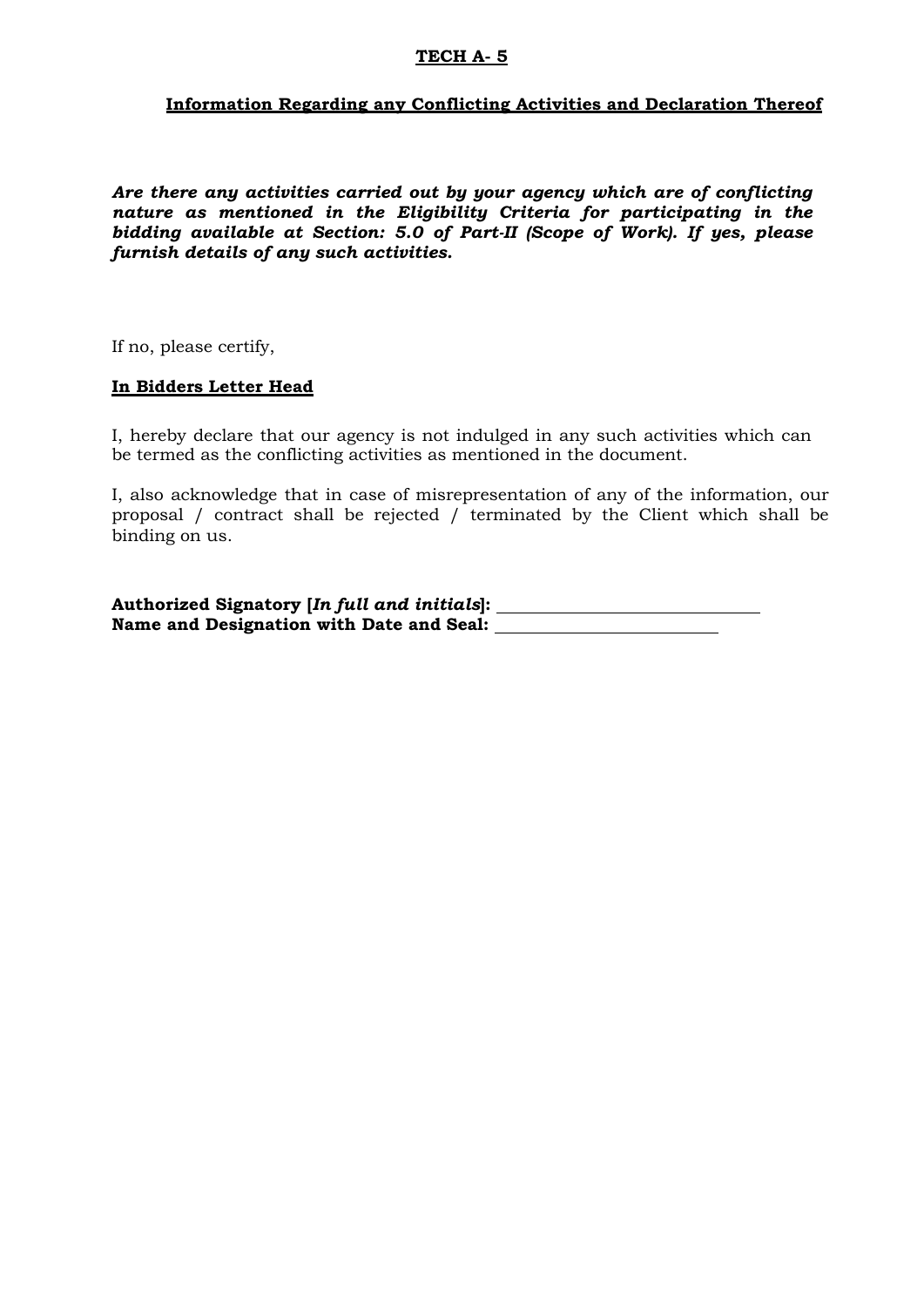#### **Self Declaration for Not Banned/Black Listed/Debarred/Suspended**

**To**

#### **The PCCF (Projects) -cum- Project Director Odisha Forestry Sector Development Society SFTRI Campus, Ghatikia, Bhubaneswar- 751029**

**Ref.:** RFP No. , Dated:

Sir / Madam,

I hereby declare that our agency has not been banned/ blacklisted/debarred/suspended by the World Bank/ Central Government/ any State Government/ Government Organization/Financial Institution/Court /Public Sector Unit in India as mentioned in the document

I, also acknowledge that in case of misrepresentation of any of the information, our proposal/ contract shall be rejected / terminated by the Client which shall be binding on us.

**Authorized Signatory [***In full and initials***]: Name and Designation with Date and Seal:**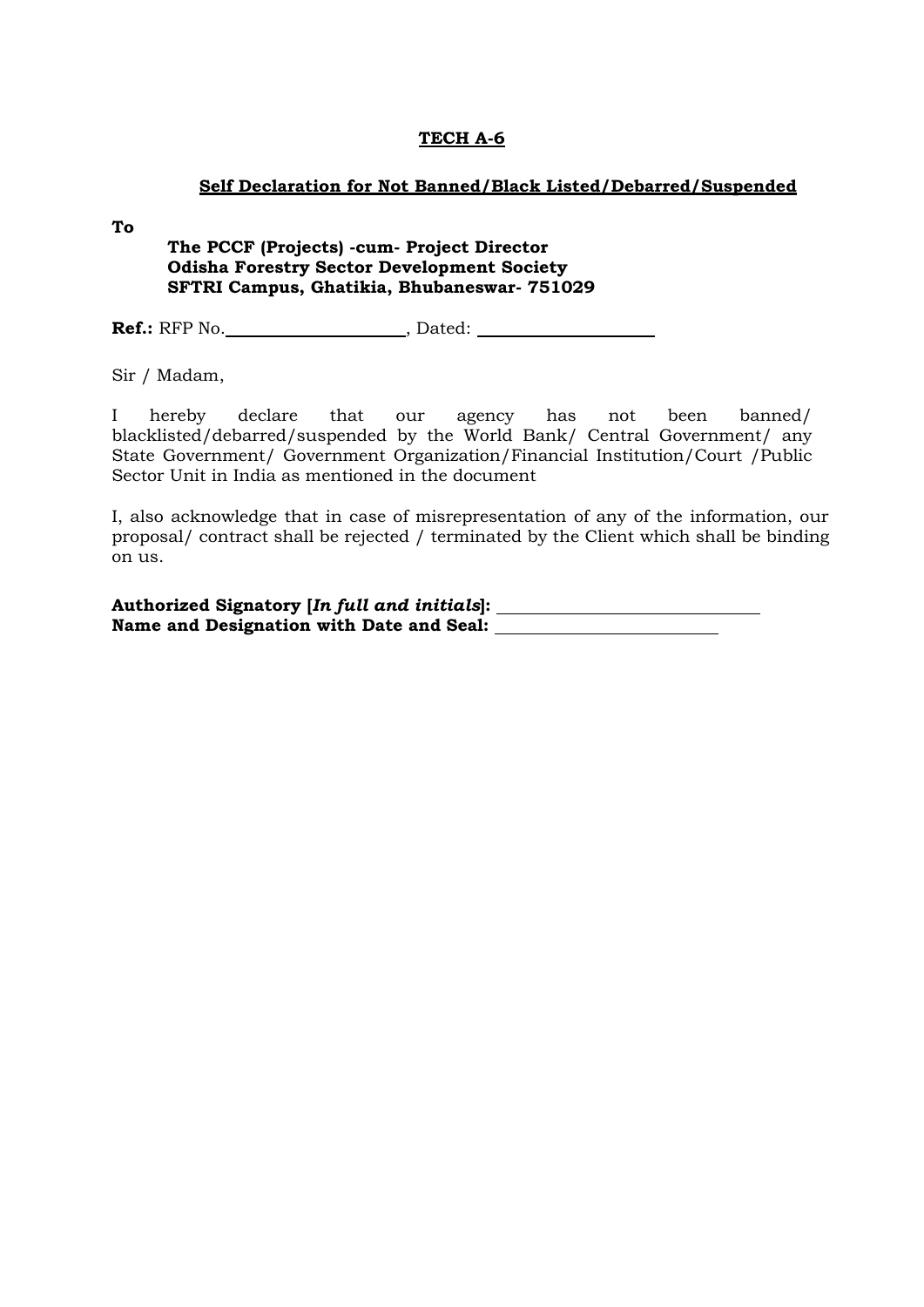## **PART III:**

## **FORMS AND FORMATS**

**SECTION I : Technical Proposal Submission Forms**

**Technical Proposal (Part - B)**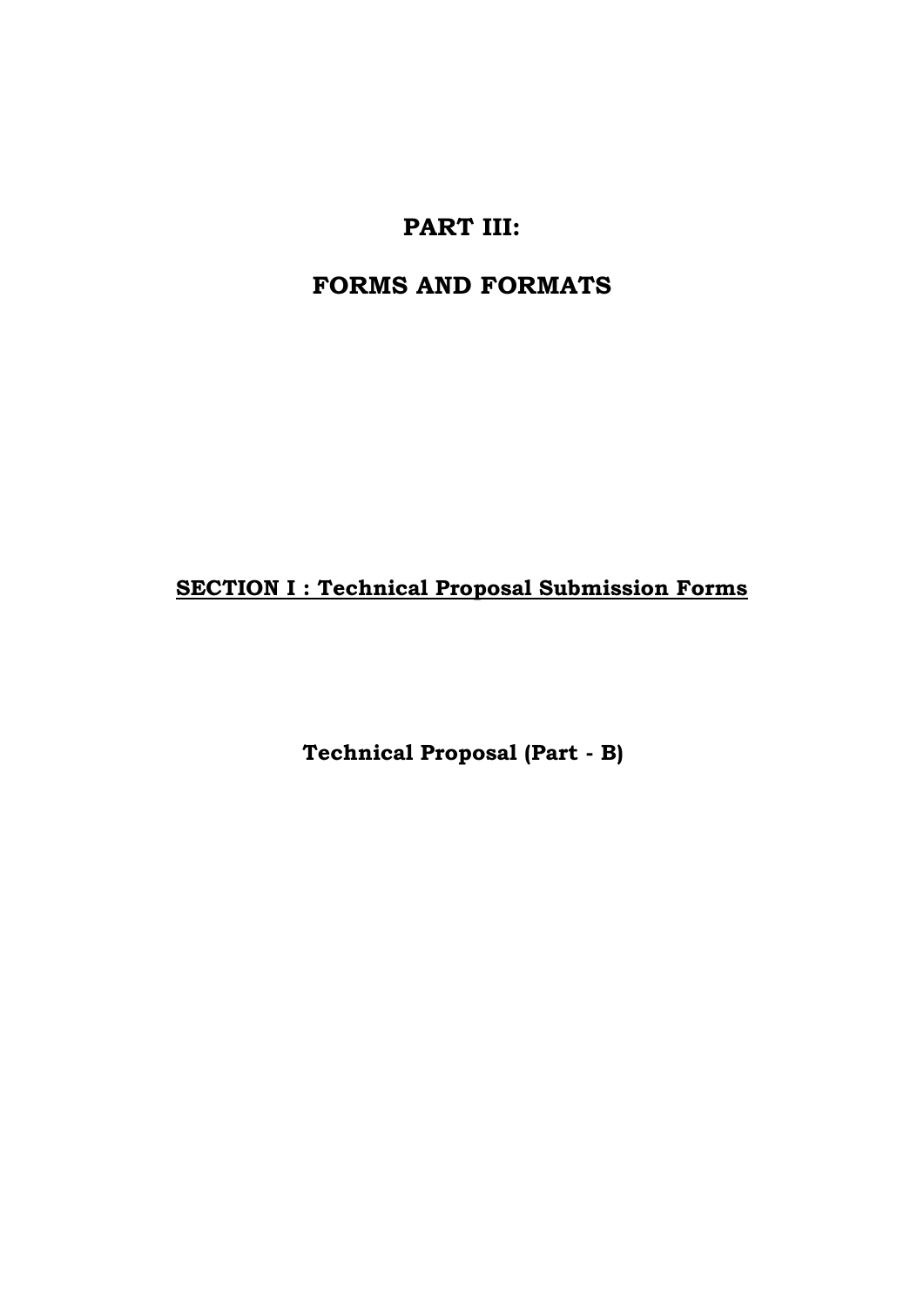#### **Bidder Organisation (Brief Profile)**

*[Provide here a brief description regarding professional background of the organisation]*

**Authorized Signatory [***In full and initials***]: Name and Designation with Date and Seal:** 

*[NB: Bidder needs to restrict the above information within 3-5 pages only]*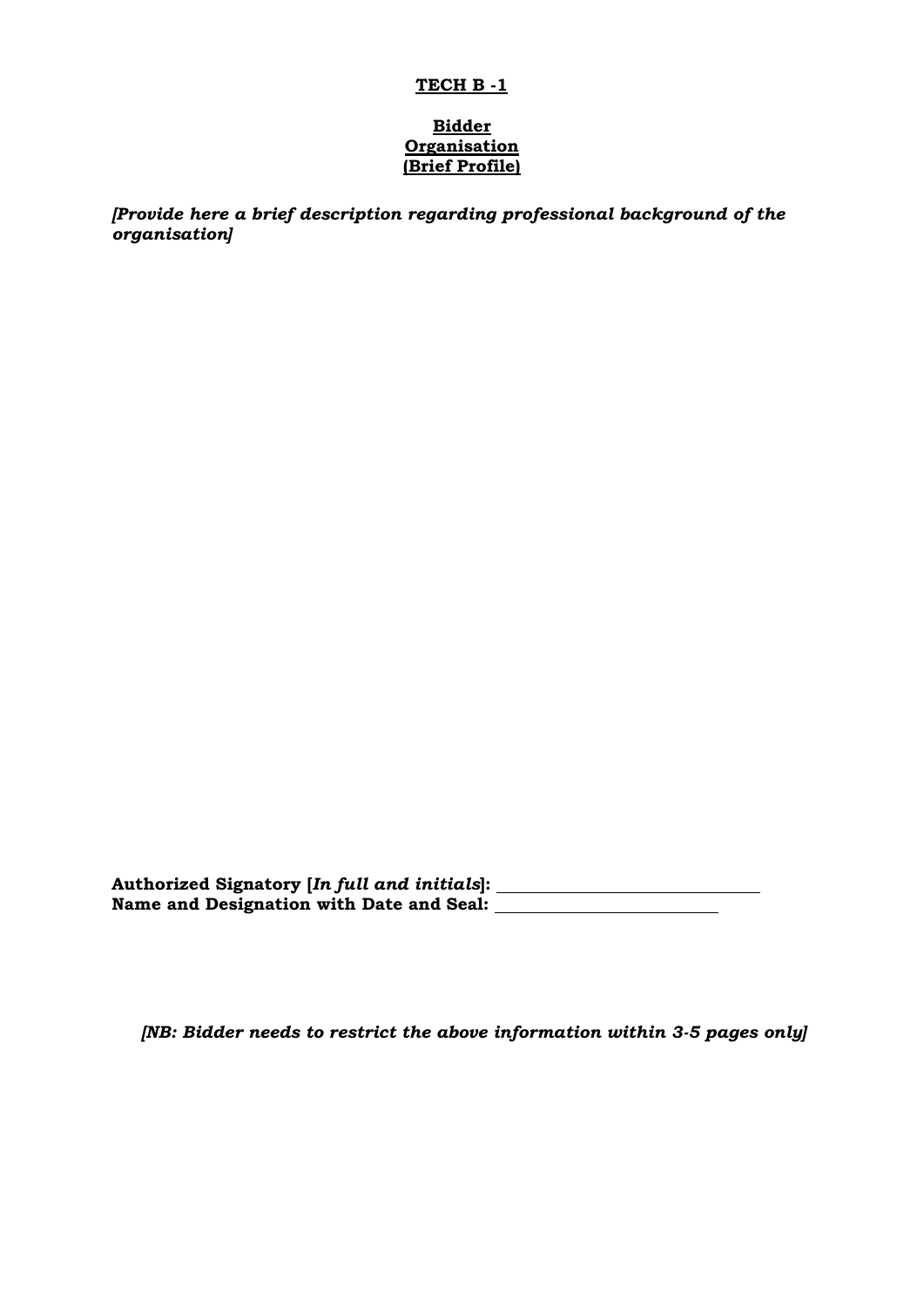#### **Bidder Experience**

[*Using the format below, provide information on each assignment for which your organization was legally contracted as single entity for carrying out the services similar to the ones requested under this assignment during last five financial years]*

#### **FORM-I:**

**(**Assignment of Livelihood and IGA promotion, enterprise development, market linkages, Management and operationalization of product clusters**)**

| <b>Assignment Name:</b>                  | Value of the Contract (in Rs.):                                              |
|------------------------------------------|------------------------------------------------------------------------------|
| Location:                                | <b>Duration of Assignment (months):</b>                                      |
| <b>Name of Client:</b>                   | Total No. of staff-months of the Assignment:                                 |
| <b>Address:</b>                          |                                                                              |
| <b>Start Date (Month/Year):</b>          | No of professional staff-months provided by<br>associated Consultants:       |
| Completion                               |                                                                              |
| <b>Date</b>                              |                                                                              |
| (Month/Year):                            |                                                                              |
| <b>Narrative Description of Project:</b> |                                                                              |
|                                          | Description of actual services provided by your staff within the Assignment: |

**Authorized Signatory [***In full and initials***]: Name and Designation with Date and Seal:** 

*[NB: 10 Best Assignments in any sector, write up of each assignment is to be restricted to 250 words only]*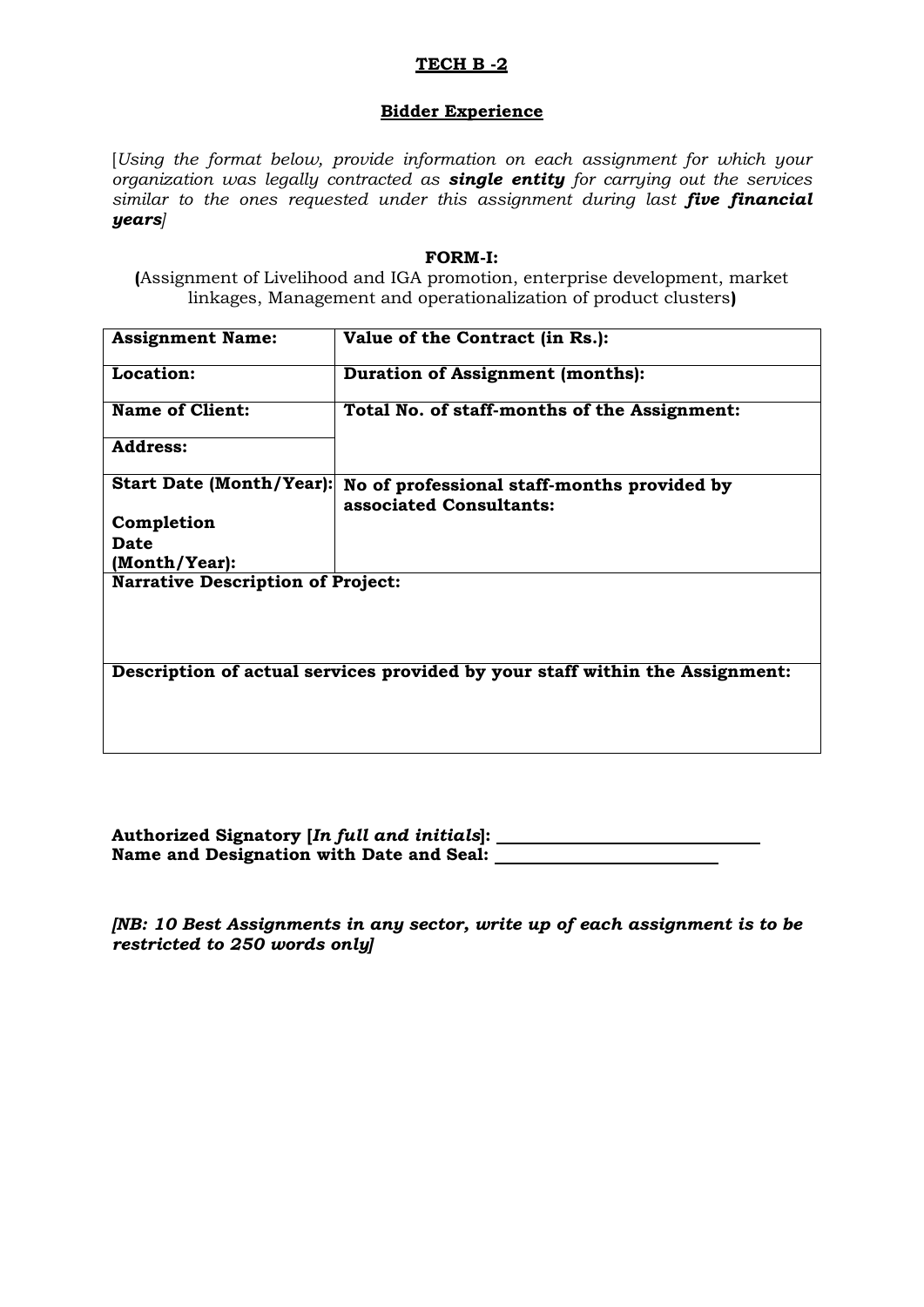#### **Comments and Suggestions of the Applicant on the Terms of Reference / Scope of Work and Counterpart Staff and Facilities to be provided by the Client**

#### **A: On the Terms of Reference / Scope of Work:**

*[The Agency needs to present and justify in this section, if any modifications to the Terms of Reference he/she is proposing to improve performance in carrying out the assignment* 

#### **B: On Role clarity, Input and Facilities to be provided by the Client:**

*[Comment here on inputs and facilities to be provided by the Client with respect to the Scope of Work and Study Implementation]*

**Authorized Signatory [***In full and initials***]: Name and Designation with Date and Seal:**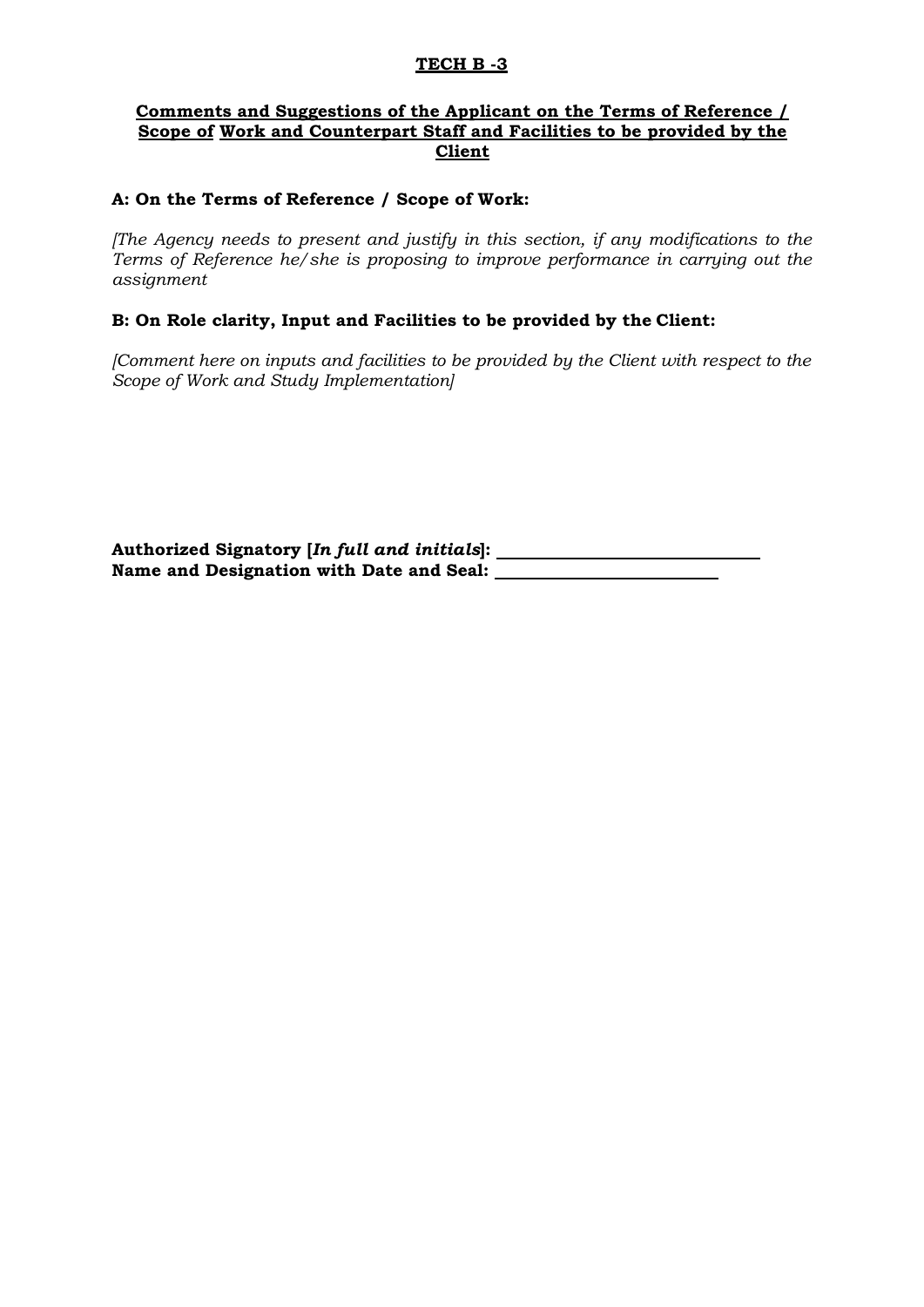#### **Description of Approach, Methodology and Work Plan to Undertake the Assignment**

*[Technical approach, methodology and work plan are key components of the Technical Proposal. In this Section, bidder should explain his/her understanding of the objectives and scope of the assignment, approach to the services, methodology and work plan for carrying out the activities and obtaining the expected outputs. It is suggested to present the required information divided into following four sections.]*

#### **A. Understanding of the Objectives, Scope and Completeness of response**

Please explain your understanding of the objectives and scope of the assignment based on the scope of work, the technical approach, and the proposed methodology adopted for implementation of the tasks and activities to deliver the expected output(s). *Please do not repeat/copy the ToR here.*

#### **B. Description of Approach and Methodology:**

- a. Key strategies and guiding principles for Task
- b. Proposed Framework
- c. Information matrix
- d. Any other issues

#### **C. Methodology to be adopted:**

Explaining of the proposed methodologies to be adopted highlighting of the compatibility of the same with the proposed approach. This includes:

- a. Planning and Engagement with primary stakeholders
- b. Key components of techno managerial inputs, supply chain management
- c. Processing Hub management
- d. Backward and Forward Marketing
- e. Any other issues

#### **D. Staffing and Study Management Plan:**

The bidder should propose and justify the structure and composition of the team and should enlist the main activities under the assignment in respect of the Key Professionals responsible for it. Further, it is necessary to enlist of the activities under the proposed assignment with sub-activities (week wise). (Graphical representation)

**Authorized Signatory [***In full and initials***]: Name and Designation with Date and Seal:** 

*NB: Bidders are requested to furnish the above information limiting it up to 5- 7 pages only with Arial Font Size-10.*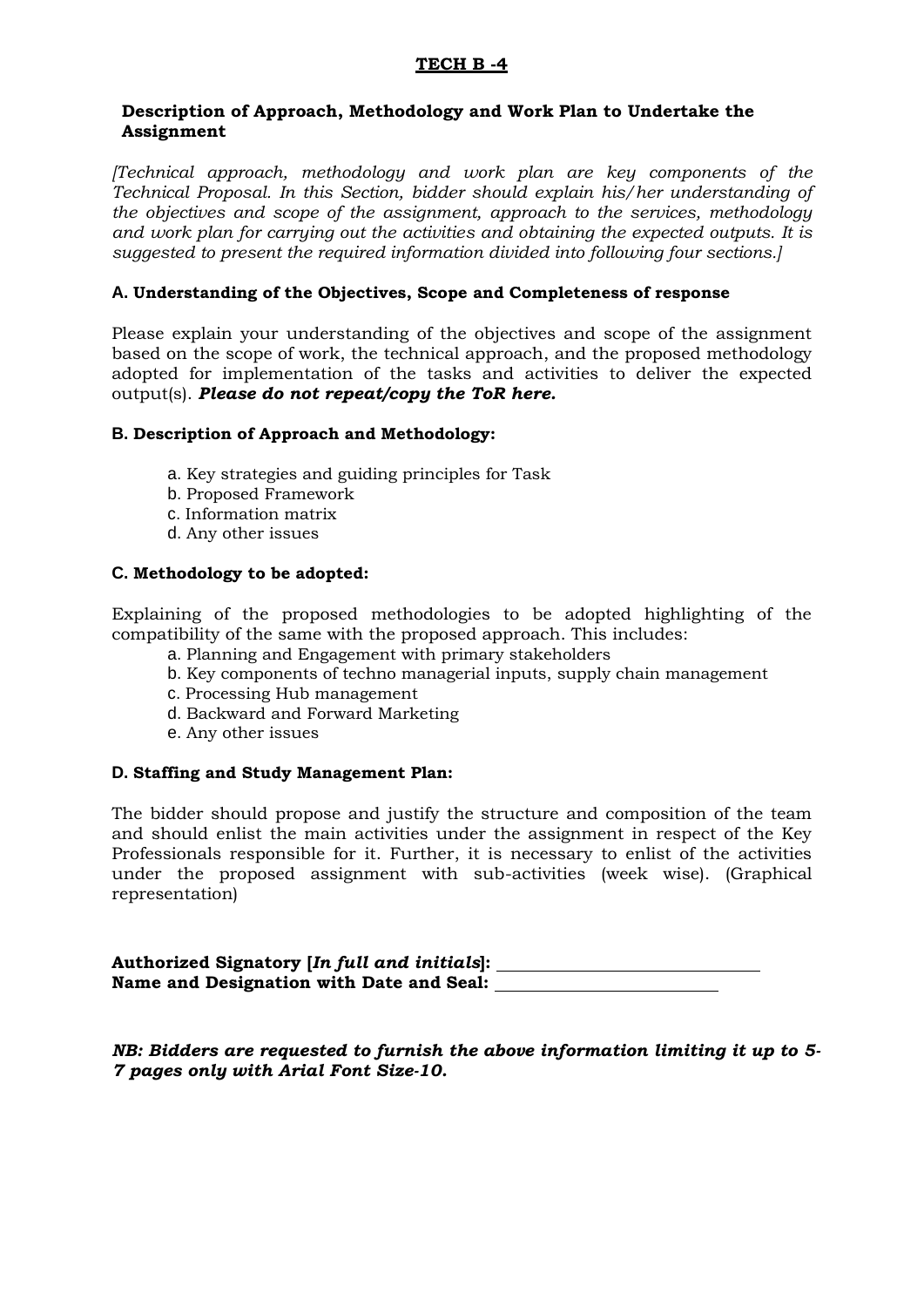#### **Format of Curriculum Vitae (CV) for Proposed Professional/ Staff**

#### *1. Proposed Position:*

*[For each position of professional staff separate form Tech B-6 will be prepared]*

- *2. Name of Firm [Insert name of Firm proposing the position]:*
- *3. Name of Staff [Insert Name of Staff in Full]:*
- *4. Date of Birth:*
- *5. Years with Firm:*
- *6. Nationality:*
- *7. Education [Include other specialised education of staff]:*

| <b>Education</b> | Name of<br>Institution | Name of<br><b>Board/University</b> | <b>Year of</b><br>Completi<br>on | Percent<br>age of<br>Marks |
|------------------|------------------------|------------------------------------|----------------------------------|----------------------------|
|                  |                        |                                    |                                  |                            |
|                  |                        |                                    |                                  |                            |
|                  |                        |                                    |                                  |                            |
|                  |                        |                                    |                                  |                            |

- *8. Membership in Professional Associations:*
- *9. Other Trainings:*
- *10. Countries of Work Experience:*
- *11. Languages:*

| <b>Speaking</b> |      |  | Reading |  | Writing                                 |  |      |      |
|-----------------|------|--|---------|--|-----------------------------------------|--|------|------|
| Language        | Good |  |         |  | Fair   Poor   Good   Fair   Poor   Good |  | Fair | Poor |
| English         |      |  |         |  |                                         |  |      |      |
| Odia            |      |  |         |  |                                         |  |      |      |
| Hindi           |      |  |         |  |                                         |  |      |      |

*NB: For each language indicate proficiency: excellent, good, fair, or poor; in speaking, reading, and writing.*

#### *12. Employment Record:*

*[Starting with present position, list in reverse order every employment held by staff member since graduation, giving for each employment (see format here below): dates of employment, name of employing organization, positions held. For experience in last five years, also give types of activities performed and Client references, where appropriate as per the prescribed format given below]*

| <b>From [Year]</b>                                            | To [Year] |
|---------------------------------------------------------------|-----------|
| <b>Employer Name:</b>                                         |           |
| <b>Position Held:</b>                                         |           |
| of the Task<br>Details                                        |           |
| Assigned:                                                     |           |
| [List all tasks to be performed<br>under this Assignment/jobl |           |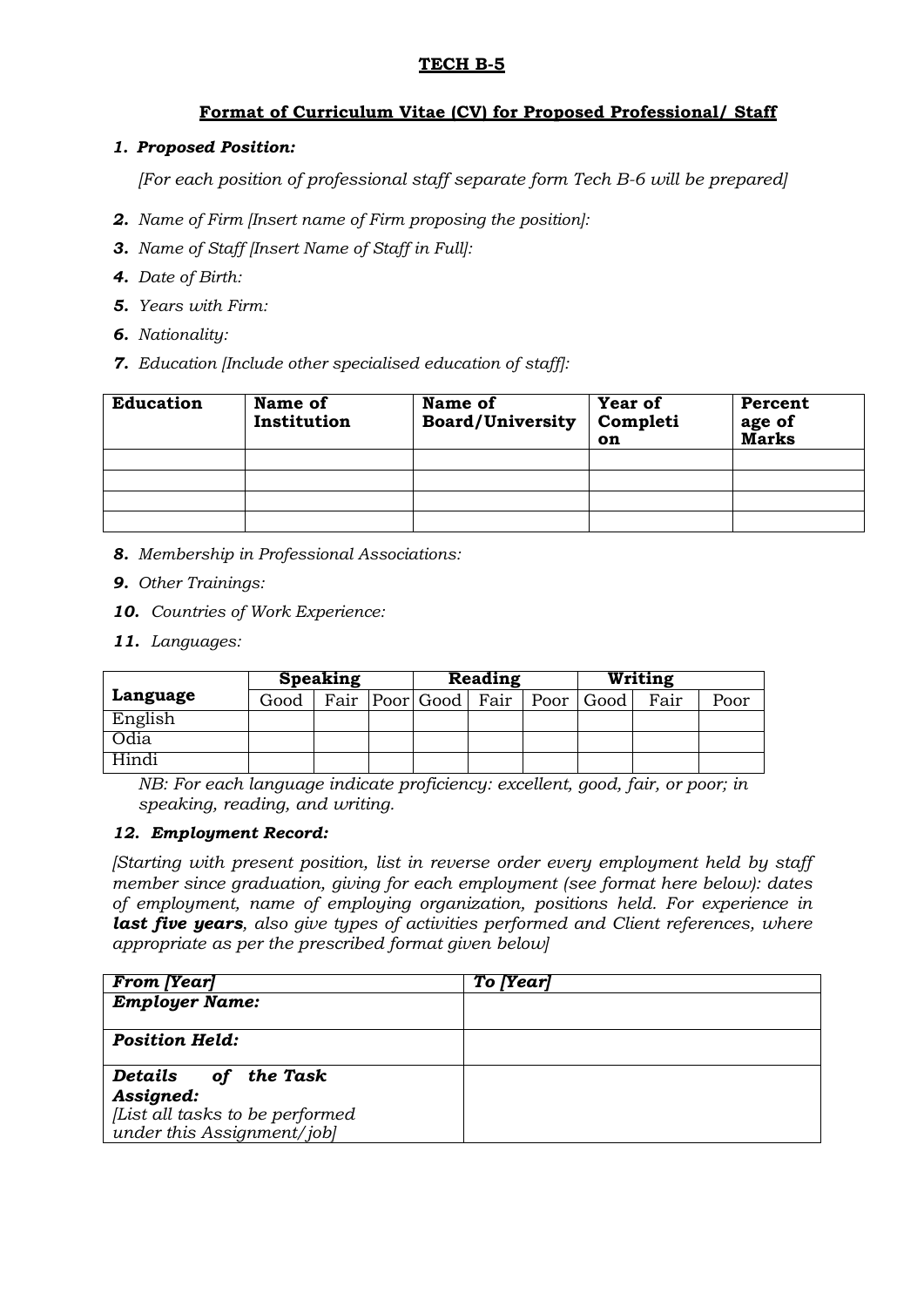#### *13.* **Work Undertaken that Best Illustrates Capability to Handle the Tasks Assigned**

*[Among the Assignment/jobs in which the staff has been involved, indicate the following information for those Assignment/jobs that best illustrate staff capability to handle the tasks listed under point 12.]*

| Name of the Assignment/Job/Project |  |
|------------------------------------|--|
| Year:                              |  |
| Location:                          |  |
| <b>Name of the Client:</b>         |  |
| <b>Project Features:</b>           |  |
| <b>Position Held:</b>              |  |
| <b>Activities Performed:</b>       |  |
|                                    |  |
|                                    |  |
|                                    |  |

#### **Certification:**

*I, the undersigned, certify that to the best of my knowledge and belief that this CV correctly describes my qualifications and past experiences. I will undertake this assignment for the full assignment duration in terms of roles and responsibilities assigned in the technical proposal or any agreed extension of activities thereof. I understand that any willful misstatement herein leads to disqualification of CV.*

*Signature of the Staff Member with Date* 

**Authorized Signatory [***In full and initials***]: Name and Designation with Date and Seal:** 

*NB: CV write-up restricted to 3 pages only with quality information relevant to the professional requirements.*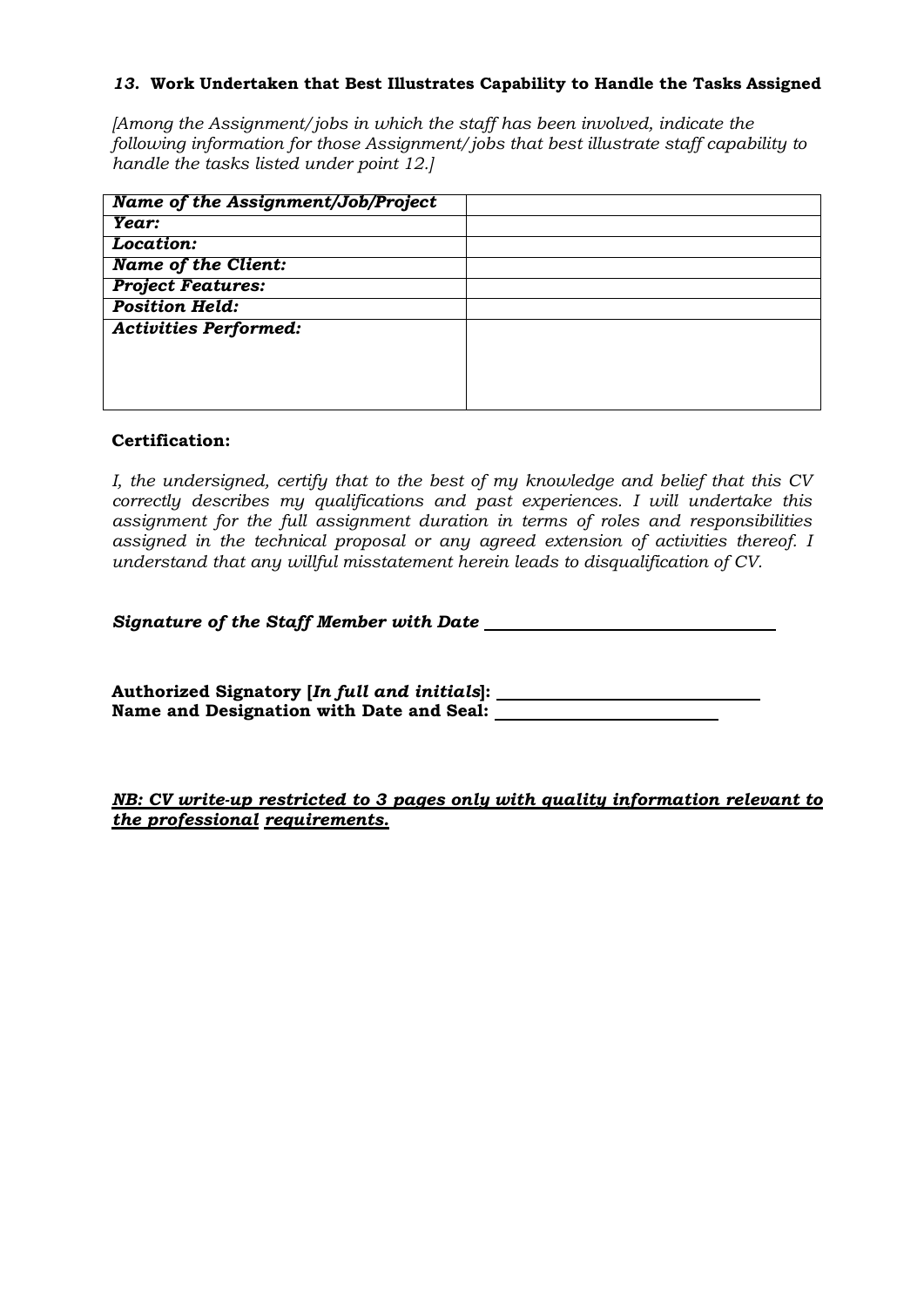### **Team Composition and Task Assignment for each member during the assignment**

| <b>S1.</b>     | Name of the                   | Position |       | <b>No. of Input Days</b> |              | <b>Task assigned</b> |
|----------------|-------------------------------|----------|-------|--------------------------|--------------|----------------------|
| No.            | Professional/<br><b>Staff</b> | Assigned | Field | <b>Office</b>            | <b>Total</b> |                      |
| 1              |                               |          |       |                          |              |                      |
| $\overline{2}$ |                               |          |       |                          |              |                      |
| 3              |                               |          |       |                          |              |                      |
| 4              |                               |          |       |                          |              |                      |

*(Please provide the details of all the Professionals and Support Staff to be deployed for the proposed assignment as per the format..)*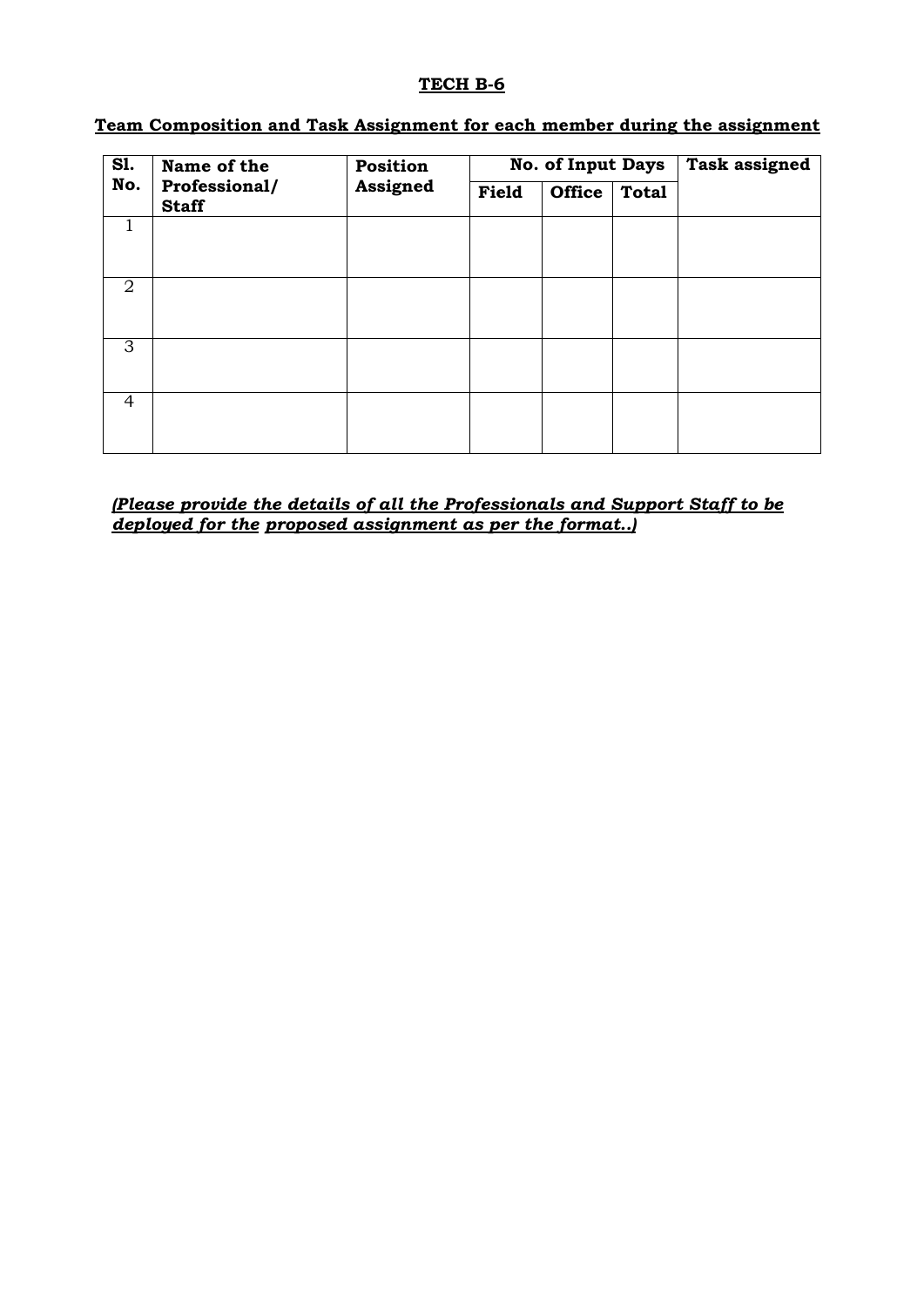### **TECH B–7**

#### **Work Schedule for the Proposed Assignment**

#### **Proposed Work Plan for the MMSA (preferably on Logical Framework)**

| $Year \rightarrow$                                                                             |   |   |   |   | 2 |   |   | 3 |  |
|------------------------------------------------------------------------------------------------|---|---|---|---|---|---|---|---|--|
| $Month \rightarrow$                                                                            | Ω | з | 4 | 2 | З | 4 | 2 | З |  |
|                                                                                                |   |   |   |   |   |   |   |   |  |
|                                                                                                |   |   |   |   |   |   |   |   |  |
| $\begin{array}{c}\n \textbf{Sequence of} \\ \textbf{Study} \\ \textbf{Activity}\n \end{array}$ |   |   |   |   |   |   |   |   |  |
|                                                                                                |   |   |   |   |   |   |   |   |  |
|                                                                                                |   |   |   |   |   |   |   |   |  |
| Sub<br>Activities                                                                              |   |   |   |   |   |   |   |   |  |
|                                                                                                |   |   |   |   |   |   |   |   |  |
|                                                                                                |   |   |   |   |   |   |   |   |  |
|                                                                                                |   |   |   |   |   |   |   |   |  |
|                                                                                                |   |   |   |   |   |   |   |   |  |
|                                                                                                |   |   |   |   |   |   |   |   |  |
|                                                                                                |   |   |   |   |   |   |   |   |  |

*Indicate all main activities / sub activities of the proposed assignment including delivery of reports and other associated sub-activities*

**Authorized Signatory [***In full and initials***]: Name and Designation with Date and Seal:**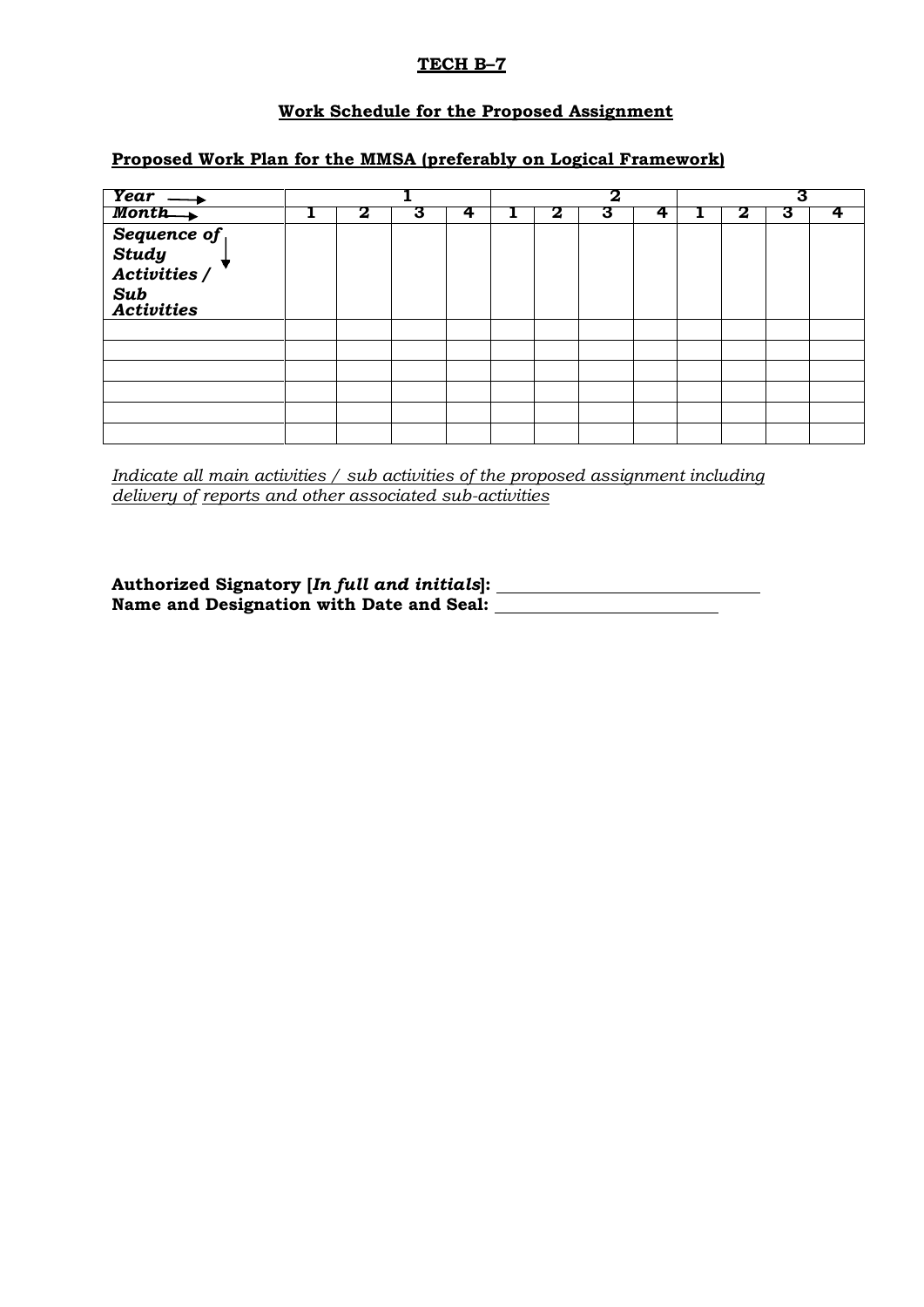## **PART III:**

## **FORMS AND FORMATS**

**SECTION II : Financial Proposal Submission Forms**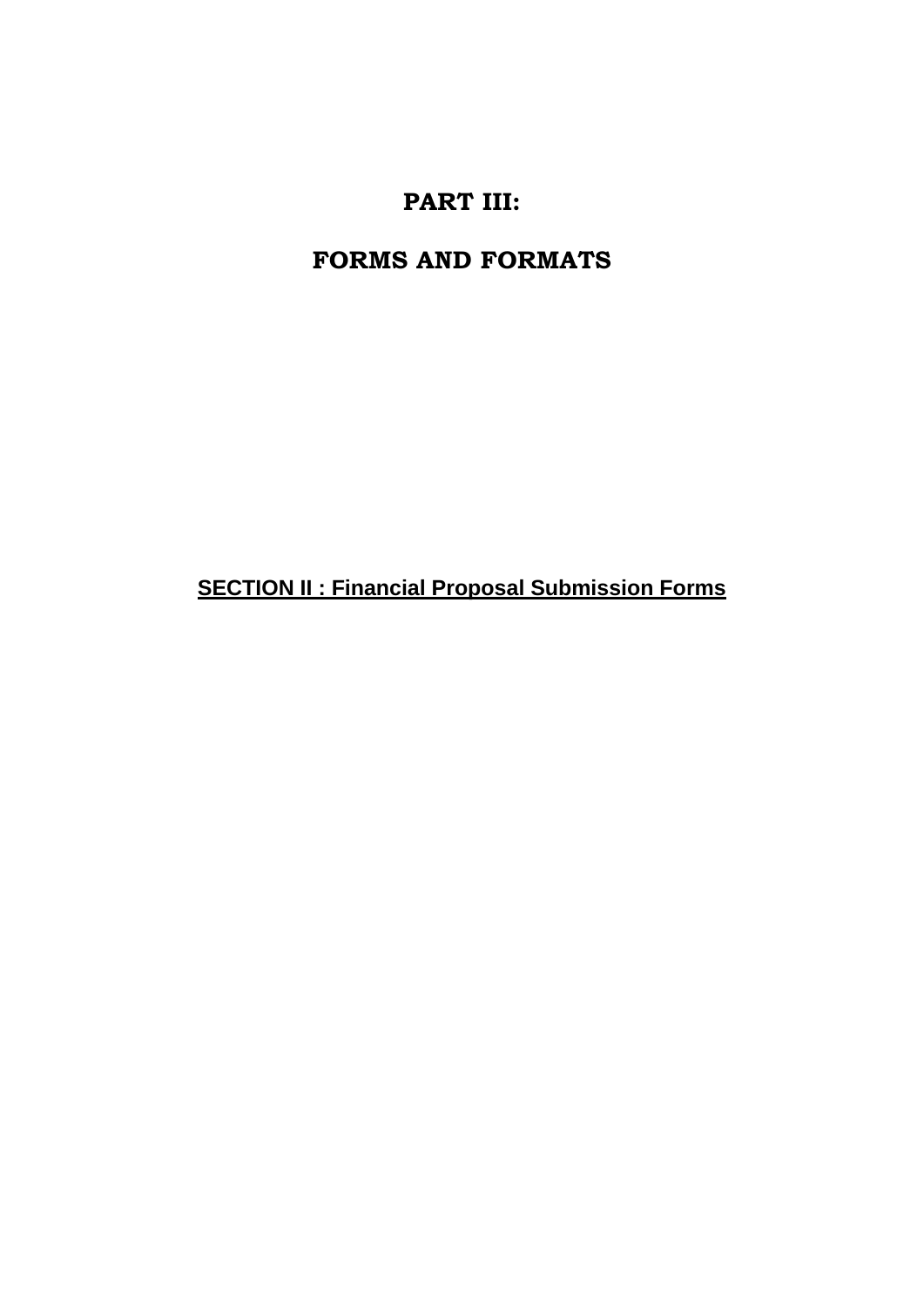## **[Financial Proposal] FIN-1**

#### **Covering Letter**

#### **(In Bidders Letter Head)**

*[Location, Date*]

**To**

#### **The PCCF (Projects) & Project Director Odisha Forestry Sector Development Society SFTRI Campus, Ghatikia, Bhubaneswar- 751029**

**Subject: Engagement of Management and Marketing Support Agency for**  establishing and operationalizing the Multi- Product Clusters in Project Area of OFSDP-II, Forest, Environment and Climate Change Department, Government of Odisha".

Sir / Madam,

I, the undersigned, offer to provide the consulting services for [*Insert title of assignment* in accordance with your Tender No.  $\qquad \qquad$ , Dated: . Our attached Financial Proposal is for the sum of **[***Insert* **a***mount(s) in words and figures***\*].** This amount is inclusive of the taxes applicable as per GST Act. I do hereby undertake that, in the event of acceptance of our bid, the services shall be provided in respect to the terms and conditions as stipulated in the RFP document.

Our financial proposal shall be binding upon us subject to the modifications resulting from contract negotiations, up to expiration of the validity period of the proposal of **180 days**. I have carefully read and understood the terms and conditions of the RFP and do hereby undertake to provide the service accordingly.

I understand that you are not bound to accept any proposal you

receive. I remain,

Yours faithfully,

#### **Authorized Signatory [***In full and initials***]:**

**Name and Designation of Signatory with Date and** 

#### **Seal: Address of the Bidder:**

*\*Amount must match with the one indicated in Fin-2 (Table-1).*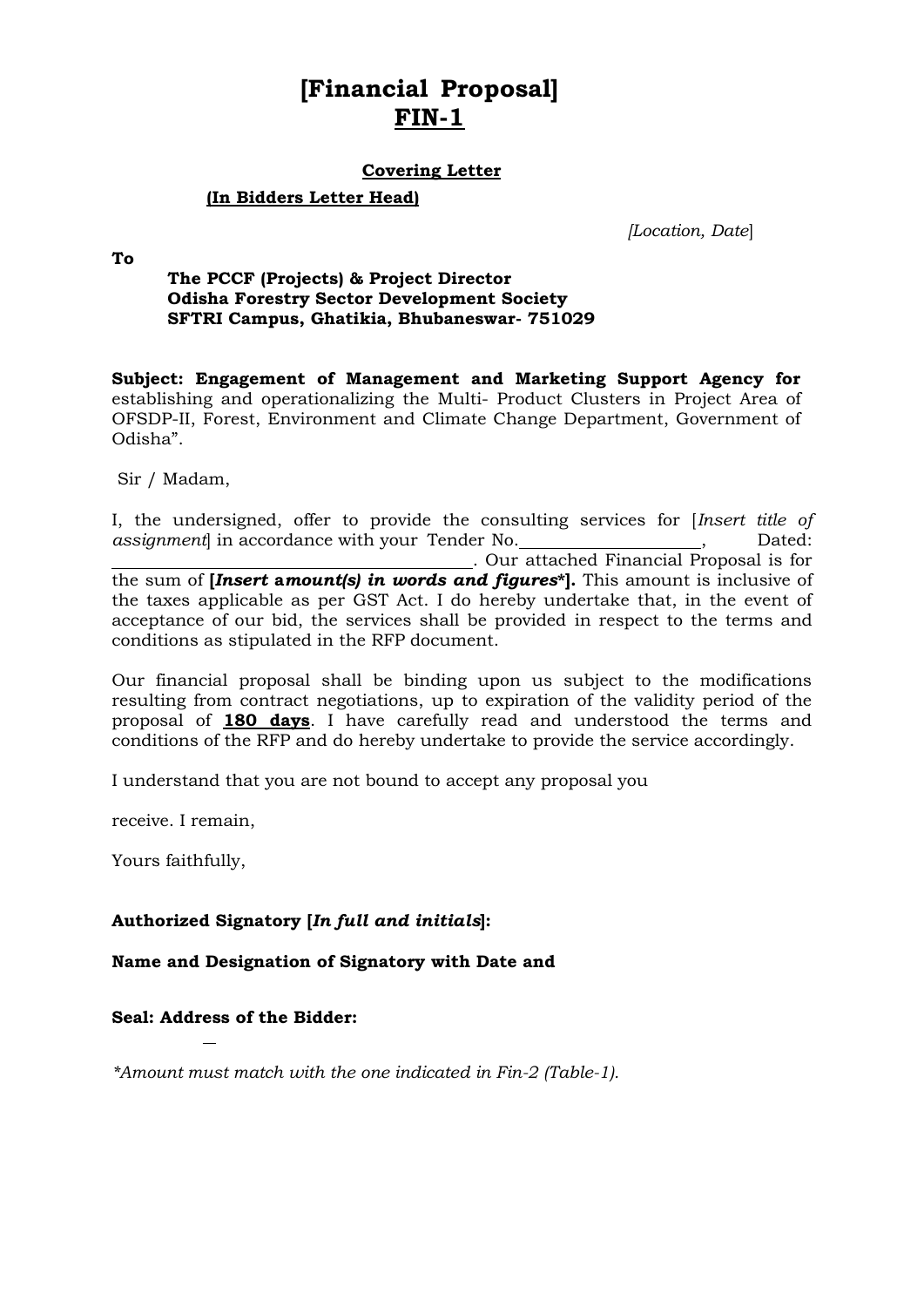### **FIN-2**

#### **Table- 1: Year Wise Financial Proposal (for the three Years)**

### **(To be given for each Financial Year in Excel Sheet)**

#### **Year 1 (Please add more rows if required)**

|              |                                                                            |      |              |                       |      |                               | (Cost in Rs.) |                        |
|--------------|----------------------------------------------------------------------------|------|--------------|-----------------------|------|-------------------------------|---------------|------------------------|
| S.<br>No.    | <b>Item of Work</b>                                                        |      |              | *Project Contribution |      | **Applicant's<br>Contribution |               | <b>Total</b><br>in Rs. |
|              |                                                                            | Unit | Unit<br>Cost | Amount                | Unit | Unit<br>Cost                  | Amount        |                        |
| A.           | <b>Work Component</b>                                                      |      |              |                       |      |                               |               |                        |
| $A-1$        | Mobilization for IGAs &<br>Clusters                                        |      |              |                       |      |                               |               |                        |
| $A-2$        | Capacity Building (Skill &<br>Managerial) of CBOs on IGA                   |      |              |                       |      |                               |               |                        |
| $A-3$        | Value Chain Assessment                                                     |      |              |                       |      |                               |               |                        |
| $A-4$        | Product Development<br>including the development<br>of SOPs of products    |      |              |                       |      |                               |               |                        |
| $A-5$        | Development of Market<br>Linkages & Product<br>Positioning                 |      |              |                       |      |                               |               |                        |
| $A-6$        | Development of Buyer -<br>Seller Interface for Market<br>Linkage           |      |              |                       |      |                               |               |                        |
| $A-7$        | Provision for Services for<br>Development of Business<br>Plan for Products |      |              |                       |      |                               |               |                        |
| $A-8$        | Financial inclusion and<br>leveraging                                      |      |              |                       |      |                               |               |                        |
| $A-9$        | Formalizing the legal status<br>of Cluster                                 |      |              |                       |      |                               |               |                        |
| A-<br>10     | Documentation &<br><b>Information Management</b>                           |      |              |                       |      |                               |               |                        |
| $A-$<br>11   | Other Items of Work (If Any<br>$-$ Pl. Specify)***                         |      |              |                       |      |                               |               |                        |
|              | <b>Total of A</b>                                                          |      |              |                       |      |                               |               |                        |
| Β.           | Operational Cost (Up to 5% of the Total Budget)                            |      |              |                       |      |                               |               |                        |
| $B-1$        | Overheads including<br>(Pl. Specify the details)                           |      |              |                       |      |                               |               |                        |
|              | <b>Total of B</b>                                                          |      |              |                       |      |                               |               |                        |
| $\mathsf{C}$ | Taxes applicable as per<br>GST Act $\bar{a}$<br>$\%$                       |      |              |                       |      |                               |               |                        |
|              | Grand Total (A+B+C)                                                        |      |              |                       |      |                               |               |                        |

**Note:** \* Project Contribution should be as envisaged / required by the applicants

\*\* The amount of contribution to be made by the Applicant in Monetary terms.

\*\*\* Use additional rows as per additional work activities to be proposed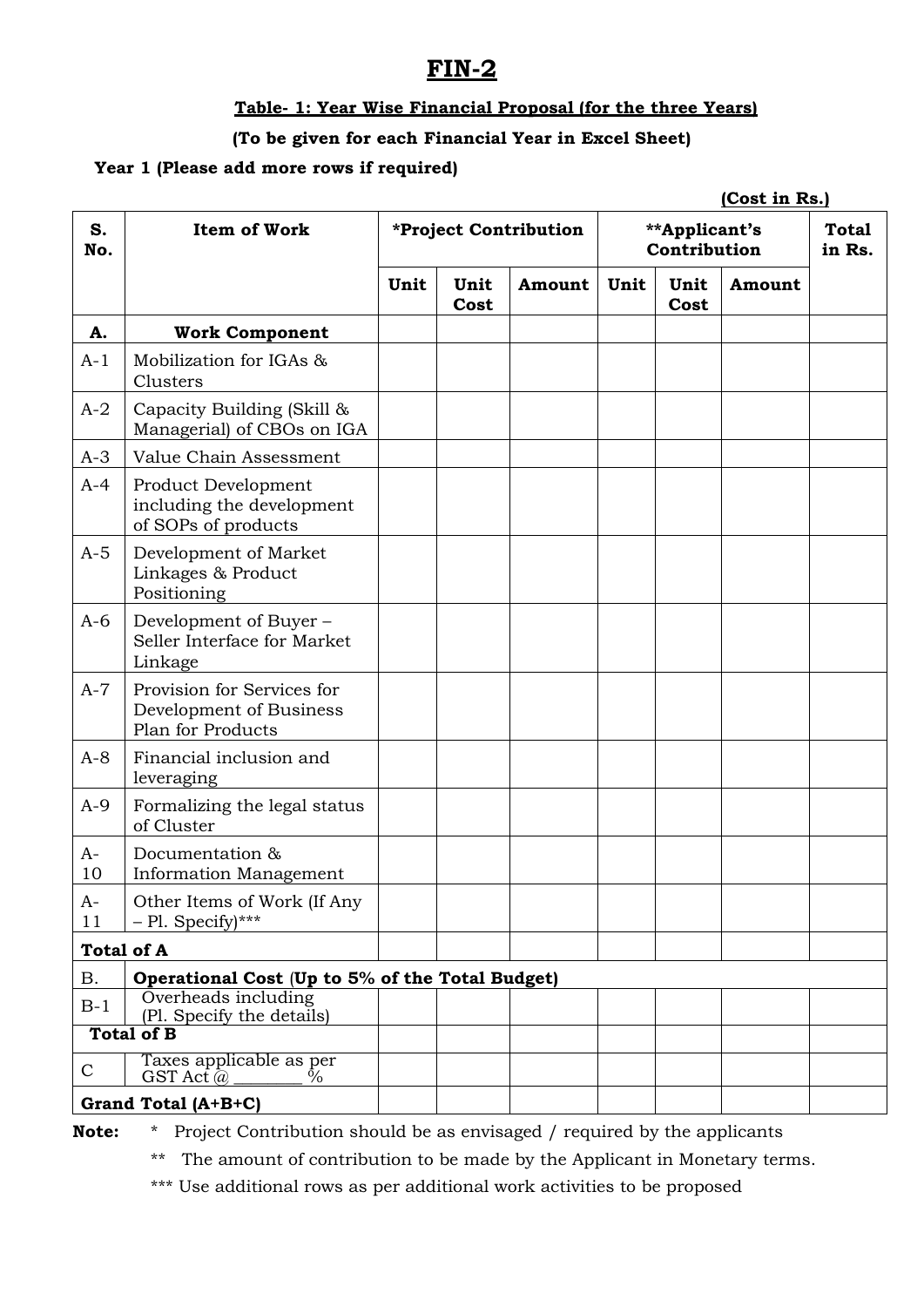| S.<br>No.    | <b>Item of Work</b>                                                        |      | *Project Contribution |        | **Applicant's<br>Contribution | <b>Total</b><br>in Rs. |        |  |
|--------------|----------------------------------------------------------------------------|------|-----------------------|--------|-------------------------------|------------------------|--------|--|
|              |                                                                            | Unit | Unit<br>Cost          | Amount | Unit                          | Unit<br>Cost           | Amount |  |
| A.           | <b>Work Component</b>                                                      |      |                       |        |                               |                        |        |  |
| $A-1$        | Mobilization for IGAs &<br>Clusters                                        |      |                       |        |                               |                        |        |  |
| $A-2$        | Capacity Building (Skill &<br>Managerial) of CBOs on IGA                   |      |                       |        |                               |                        |        |  |
| $A-3$        | Value Chain Assessment                                                     |      |                       |        |                               |                        |        |  |
| $A-4$        | Product Development<br>including the development<br>of SOPs of products    |      |                       |        |                               |                        |        |  |
| $A-5$        | Development of Market<br>Linkages & Product<br>Positioning                 |      |                       |        |                               |                        |        |  |
| $A-6$        | Development of Buyer -<br>Seller Interface for Market<br>Linkage           |      |                       |        |                               |                        |        |  |
| $A-7$        | Provision for Services for<br>Development of Business<br>Plan for Products |      |                       |        |                               |                        |        |  |
| $A-8$        | Financial inclusion and<br>leveraging                                      |      |                       |        |                               |                        |        |  |
| $A-9$        | Formalizing the legal status<br>of Cluster                                 |      |                       |        |                               |                        |        |  |
| $A-$<br>10   | Documentation &<br><b>Information Management</b>                           |      |                       |        |                               |                        |        |  |
| $A-$<br>11   | Other Items of Work (If Any<br>$-$ Pl. Specify)***                         |      |                       |        |                               |                        |        |  |
|              | <b>Total of A</b>                                                          |      |                       |        |                               |                        |        |  |
| В.           | Operational Cost (Up to 5% of the Total Budget)                            |      |                       |        |                               |                        |        |  |
| $B-1$        | Overheads including<br>(Pl. Specify the details)                           |      |                       |        |                               |                        |        |  |
|              | <b>Total of B</b>                                                          |      |                       |        |                               |                        |        |  |
| $\mathsf{C}$ | Taxes applicable as per<br>$GST$ Act $\bar{a}$<br>$\%$                     |      |                       |        |                               |                        |        |  |
|              | Grand Total (A+B+C)                                                        |      |                       |        |                               |                        |        |  |

### **Year 2 (Please add more rows if required)**

**(Cost in Rs.)**

### **Note:**

\* Project Contribution should be as envisaged / required by the applicants

\*\* The amount of contribution to be made by the Applicant in Monetary terms.

\*\*\* Use additional rows as per additional work activities to be proposed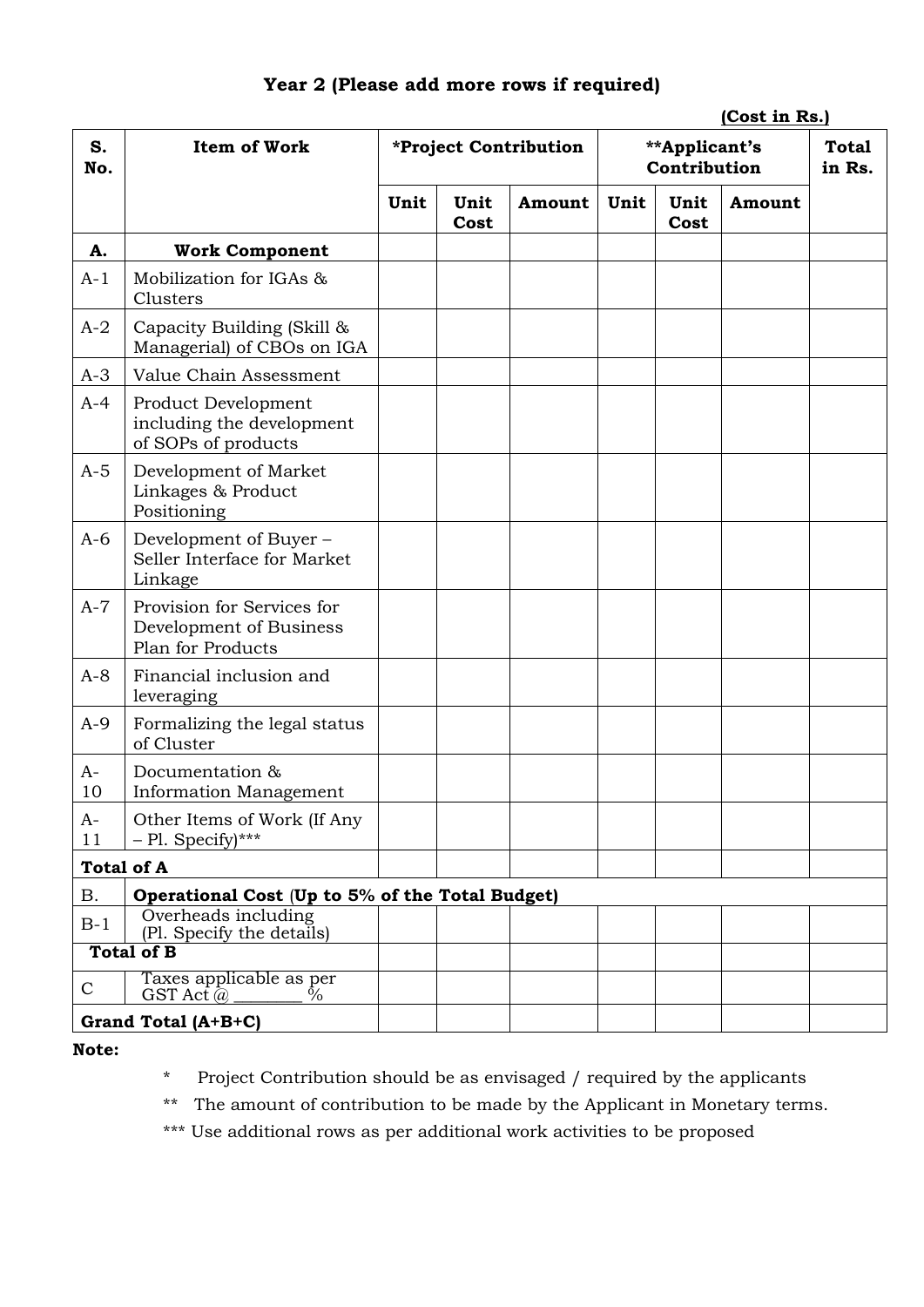## **Year 3 (Please add more rows if required)**

|                   | (Cost in Rs.)                                                              |      |                                     |               |      |                                      |               |                        |
|-------------------|----------------------------------------------------------------------------|------|-------------------------------------|---------------|------|--------------------------------------|---------------|------------------------|
| S.<br>No.         | <b>Item of Work</b>                                                        |      | <i><b>*Project Contribution</b></i> |               |      | **Applicant's<br><b>Contribution</b> |               | <b>Total in</b><br>Rs. |
|                   |                                                                            | Unit | Unit<br>Cost                        | <b>Amount</b> | Unit | Unit<br>Cost                         | <b>Amount</b> |                        |
| A.                | <b>Work Component</b>                                                      |      |                                     |               |      |                                      |               |                        |
| $A-1$             | Mobilization for IGAs & Clusters                                           |      |                                     |               |      |                                      |               |                        |
| $A-2$             | Capacity Building (Skill &<br>Managerial) of CBOs on IGA                   |      |                                     |               |      |                                      |               |                        |
| $A-3$             | Value Chain Assessment                                                     |      |                                     |               |      |                                      |               |                        |
| $A-4$             | Product Development including<br>the development of SOPs of<br>products    |      |                                     |               |      |                                      |               |                        |
| $A-5$             | Development of Market Linkages<br>& Product Positioning                    |      |                                     |               |      |                                      |               |                        |
| $A-6$             | Development of Buyer - Seller<br>Interface for Market Linkage              |      |                                     |               |      |                                      |               |                        |
| $A-7$             | Provision for Services for<br>Development of Business Plan for<br>Products |      |                                     |               |      |                                      |               |                        |
| $A-8$             | Financial inclusion and leveraging                                         |      |                                     |               |      |                                      |               |                        |
| $A-9$             | Formalizing the legal status of<br>Cluster                                 |      |                                     |               |      |                                      |               |                        |
| $A-10$            | Documentation & Information<br>Management                                  |      |                                     |               |      |                                      |               |                        |
| $A-11$            | Other Items of Work (If $Any - Pl$ .<br>$Specify$ <sup>***</sup>           |      |                                     |               |      |                                      |               |                        |
| <b>Total of A</b> |                                                                            |      |                                     |               |      |                                      |               |                        |
| B.                | Operational Cost (Up to 5% of the Total Budget)                            |      |                                     |               |      |                                      |               |                        |
| $B-1$             | Overheads including<br>Contingency<br>(Pl. Specify the details)            |      |                                     |               |      |                                      |               |                        |
|                   | <b>Total of B</b>                                                          |      |                                     |               |      |                                      |               |                        |
| ${\bf C}$         | Taxes applicable as per GST Act<br>$\omega$<br>$\%$                        |      |                                     |               |      |                                      |               |                        |
|                   | Grand Total $(A+B+C)$                                                      |      |                                     |               |      |                                      |               |                        |

**Note:**

\* Project Contribution should be as envisaged / required by the applicants

\*\* The amount of contribution to be made by the Applicant in Monetary terms.

\*\*\* Use additional rows as per additional work activities to be proposed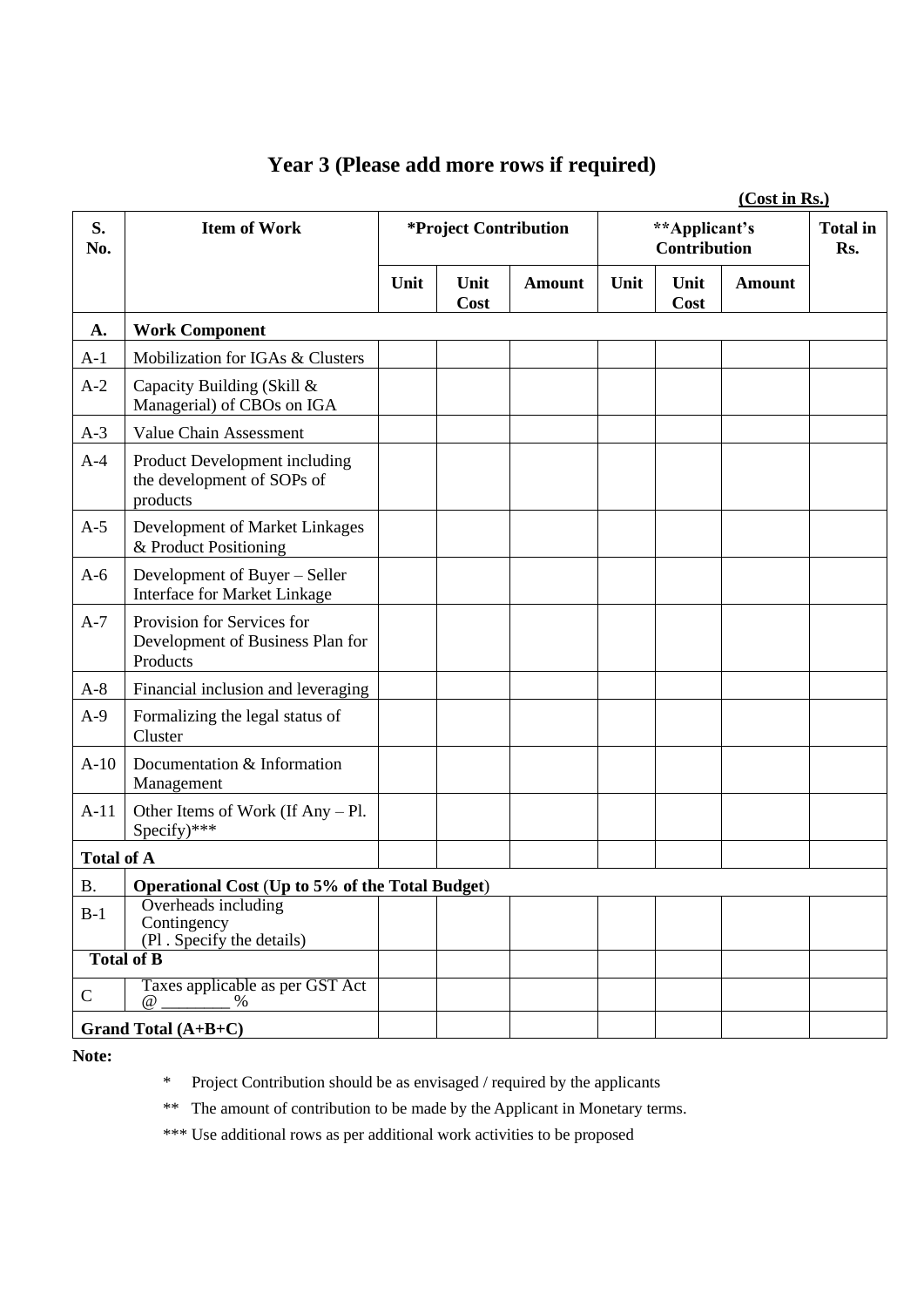### **Year wise Breakup of Financial Proposal for Three Years**

**(Amount in Rs.)**

| S. No.            | <b>Item of Work</b>                                                     | 1st Year | $2nd$ Year | 3rd Year | <b>Total</b> |  |
|-------------------|-------------------------------------------------------------------------|----------|------------|----------|--------------|--|
| A.                | <b>Work Component</b>                                                   |          |            |          |              |  |
| $A-1$             | Mobilization for IGAs & Clusters                                        |          |            |          |              |  |
| $A-2$             | Capacity Building (Skill & Managerial)<br>of CBOs on IGA                |          |            |          |              |  |
| $A-3$             | <b>Value Chain Assessment</b>                                           |          |            |          |              |  |
| $A-4$             | Product Development including the<br>development of SOPs of products    |          |            |          |              |  |
| $A-5$             | Development of Market Linkages &<br><b>Product Positioning</b>          |          |            |          |              |  |
| $A-6$             | Development of Buyer - Seller Interface<br>for Market Linkage           |          |            |          |              |  |
| $A-7$             | Provision for Services for Development<br>of Business Plan for Products |          |            |          |              |  |
| $A-8$             | Financial inclusion and leveraging                                      |          |            |          |              |  |
| A-9               | Formalizing the legal status of Cluster                                 |          |            |          |              |  |
| $A-10$            | Documentation & Information<br>Management                               |          |            |          |              |  |
| $A-11$            | Other Items of Work (If $Any - Pl$ .<br>Specify)***                     |          |            |          |              |  |
| <b>Total of A</b> |                                                                         |          |            |          |              |  |
| Β.                | <b>Operational Cost</b> (Up to 5% of the Total Budget)                  |          |            |          |              |  |
| $B-1$             | Overheads including Contingency<br>(Pl. Specify the details)            |          |            |          |              |  |
| <b>Total of B</b> |                                                                         |          |            |          |              |  |
| $\mathbf C$       | Taxes applicable as per GST Act<br>$\%$<br>(a)                          |          |            |          |              |  |
| $(A+B+C)$         | <b>Grand Total Cost of Assignment (Rs.)</b>                             |          |            |          |              |  |
| In Words          |                                                                         |          |            |          |              |  |

➢ *Year wise details are to be given in Table 1 and the Item wise total for each year is to be given in Table 2. (Excel Sheet is to be used for calculations)*

➢ *Break-up of sub heads in details is to be submitted*

*N.B.* 

*1. Taxes will be paid by the client as per the applicable rate under GST* **Act from time to time***.* 

*2. Income Tax at Source (TDS) will be deducted as per applicable law.*

**Authorized Signatory [***In full and initials***]: \_\_\_\_\_\_\_\_\_\_\_\_\_\_\_\_\_\_\_\_\_\_\_\_\_\_\_\_\_ Name and Designation with Date and Seal: \_\_\_\_\_\_\_\_\_\_\_\_\_\_\_\_\_\_\_\_\_\_\_\_\_\_\_\_\_**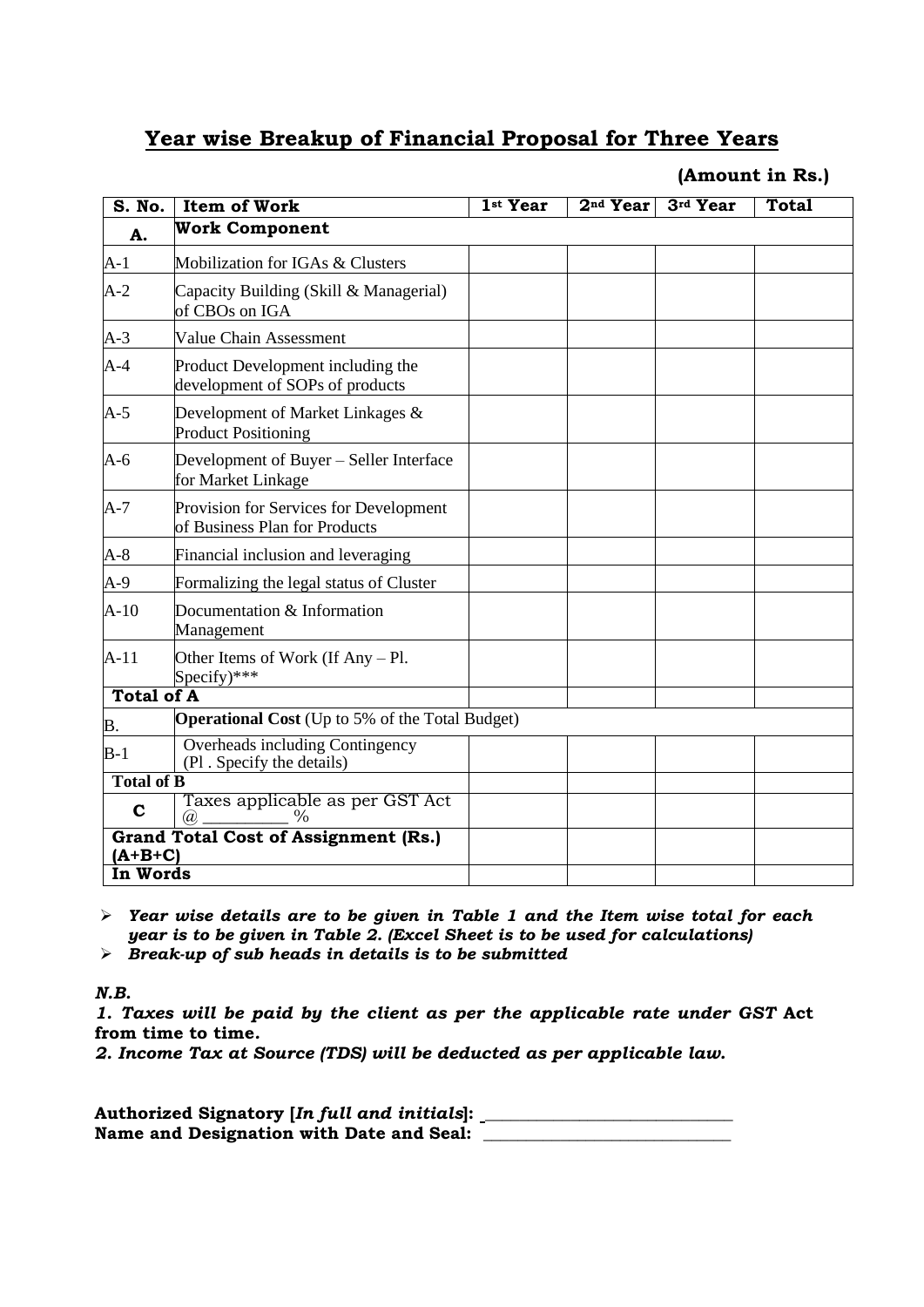## **PART III:**

**FORMS AND FORMATS**

**SECTION III : ANNEXURES**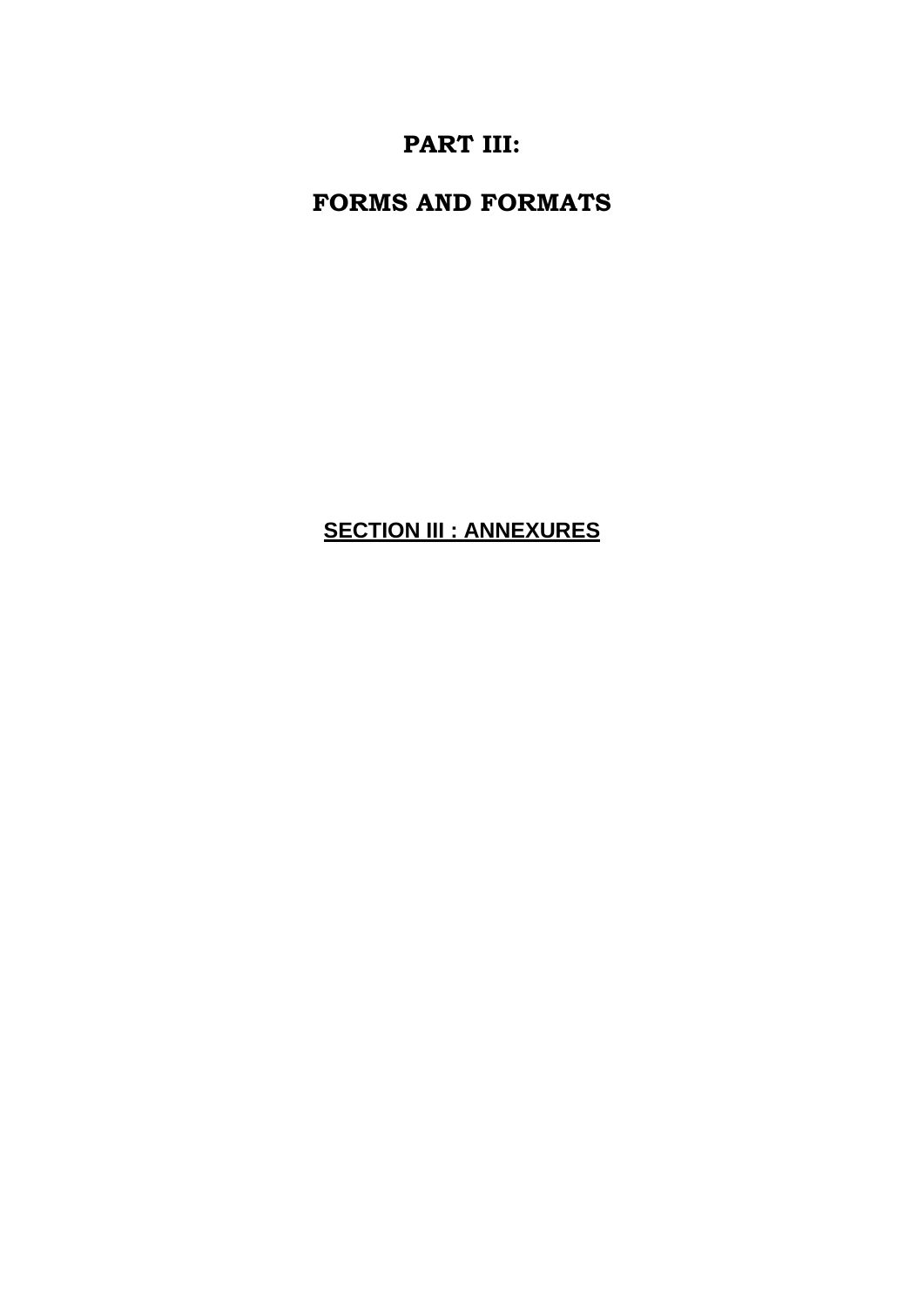#### **Annexure – I**

# **Bid Submission Check**

| <u>List</u>                                                            |                                                                                                                                                                                                                                         |                     |             |  |  |  |  |
|------------------------------------------------------------------------|-----------------------------------------------------------------------------------------------------------------------------------------------------------------------------------------------------------------------------------------|---------------------|-------------|--|--|--|--|
| S.<br>No                                                               | Description                                                                                                                                                                                                                             | Submitted<br>Yes/No | Page<br>No. |  |  |  |  |
|                                                                        | <b>Technical Proposal</b>                                                                                                                                                                                                               |                     |             |  |  |  |  |
| (Part - A) (Original)                                                  |                                                                                                                                                                                                                                         |                     |             |  |  |  |  |
| 1                                                                      | Filled in Bid Submission Check List (Annexure-I)                                                                                                                                                                                        |                     |             |  |  |  |  |
| $\overline{2}$                                                         | Covering Letter (TECH A-1)                                                                                                                                                                                                              |                     |             |  |  |  |  |
| $\overline{3}$                                                         | Bid Processing Fee of Rs. 2,000/- in form of Demand                                                                                                                                                                                     |                     |             |  |  |  |  |
|                                                                        | Draft/Banker's Cheque                                                                                                                                                                                                                   |                     |             |  |  |  |  |
| 4                                                                      | EMD of Rs. 5,000/- in form of Demand Draft/Banker's Cheque                                                                                                                                                                              |                     |             |  |  |  |  |
| 5                                                                      | Copy of Certificate of Incorporation / Registration of the Bidder                                                                                                                                                                       |                     |             |  |  |  |  |
| $\overline{6}$                                                         | Copy of PAN                                                                                                                                                                                                                             |                     |             |  |  |  |  |
| 7                                                                      | Copy of Goods and Services Tax Identification Number (GSTIN)                                                                                                                                                                            |                     |             |  |  |  |  |
| 8                                                                      | Copies of IT Returns for the last three financial years (2018-19,<br>2019-20 & 2020-21)                                                                                                                                                 |                     |             |  |  |  |  |
| $\overline{9}$                                                         | General Details of the Bidder (TECH A-2)                                                                                                                                                                                                |                     |             |  |  |  |  |
| 10                                                                     | Financial details of the bidder (TECH A-3) along with all the<br>supportive documents such as copies of Profit & Loss Account<br>and Balance Sheet along with all schedules and IT return for<br>the concerned period                   |                     |             |  |  |  |  |
| 11                                                                     | List of completed or ongoing assignments of Livelihood and                                                                                                                                                                              |                     |             |  |  |  |  |
|                                                                        | IGA promotion, enterprise development, market linkages,                                                                                                                                                                                 |                     |             |  |  |  |  |
|                                                                        | Management and operationalization of product clusters (Past                                                                                                                                                                             |                     |             |  |  |  |  |
|                                                                        | Experience Details) (TECH A-4) along with the copies of                                                                                                                                                                                 |                     |             |  |  |  |  |
|                                                                        | work orders/ Contract Document / Completion Certificate for                                                                                                                                                                             |                     |             |  |  |  |  |
|                                                                        | the respective assignments                                                                                                                                                                                                              |                     |             |  |  |  |  |
| 12                                                                     | Self-Declaration on Potential Conflict of Interest (TECH A-5)                                                                                                                                                                           |                     |             |  |  |  |  |
| $\overline{13}$                                                        | for<br>Undertaking<br>not<br>having<br>been<br>banned/blacklisted/debarred/suspended by the World Bank/<br>Central Government / any State Government / Government<br>Organization/Financial Institution/Court /Public Sector Unit<br>in |                     |             |  |  |  |  |
| India (TECH A-6).<br>(Part-B) (Original)                               |                                                                                                                                                                                                                                         |                     |             |  |  |  |  |
|                                                                        |                                                                                                                                                                                                                                         |                     |             |  |  |  |  |
| 1                                                                      | Brief profile of Bidder Organisation (TECH B-1)                                                                                                                                                                                         |                     |             |  |  |  |  |
| 2                                                                      | Bidder Experience (TECH B-2)                                                                                                                                                                                                            |                     |             |  |  |  |  |
| 3                                                                      | Comments and Suggestions (TECH B-3)                                                                                                                                                                                                     |                     |             |  |  |  |  |
| $\overline{4}$                                                         | Description of Approach, Methodology & Work Plan (TECH B-4)                                                                                                                                                                             |                     |             |  |  |  |  |
| $\overline{5}$                                                         | CV of Key Professionals (TECH B-5)                                                                                                                                                                                                      |                     |             |  |  |  |  |
| 6                                                                      | Team Composition and Task Assignment (TECH B-6)                                                                                                                                                                                         |                     |             |  |  |  |  |
| 7                                                                      | Work Plan (TECH B-7)                                                                                                                                                                                                                    |                     |             |  |  |  |  |
| 8                                                                      |                                                                                                                                                                                                                                         |                     |             |  |  |  |  |
| Financial Proposal (Original + 1 Copy + Soft Copy in CD in PDF Format) |                                                                                                                                                                                                                                         |                     |             |  |  |  |  |
| 1                                                                      | Covering Letter (FIN-1)                                                                                                                                                                                                                 |                     |             |  |  |  |  |
| $\overline{2}$                                                         | Financial Proposal (FIN-2)                                                                                                                                                                                                              |                     |             |  |  |  |  |

#### **Undertaking:**

- *All the information has been submitted as per the prescribed format and procedure.*
- *Each part has been separately bound with no loose sheets and each page of all the two parts are page numbered along with Index Page.*
- *All pages of the proposal have been sealed and signed by the authorized representative.*

**Authorized Signatory [***In full and initials***]: Name and Designation with Date and Seal:**